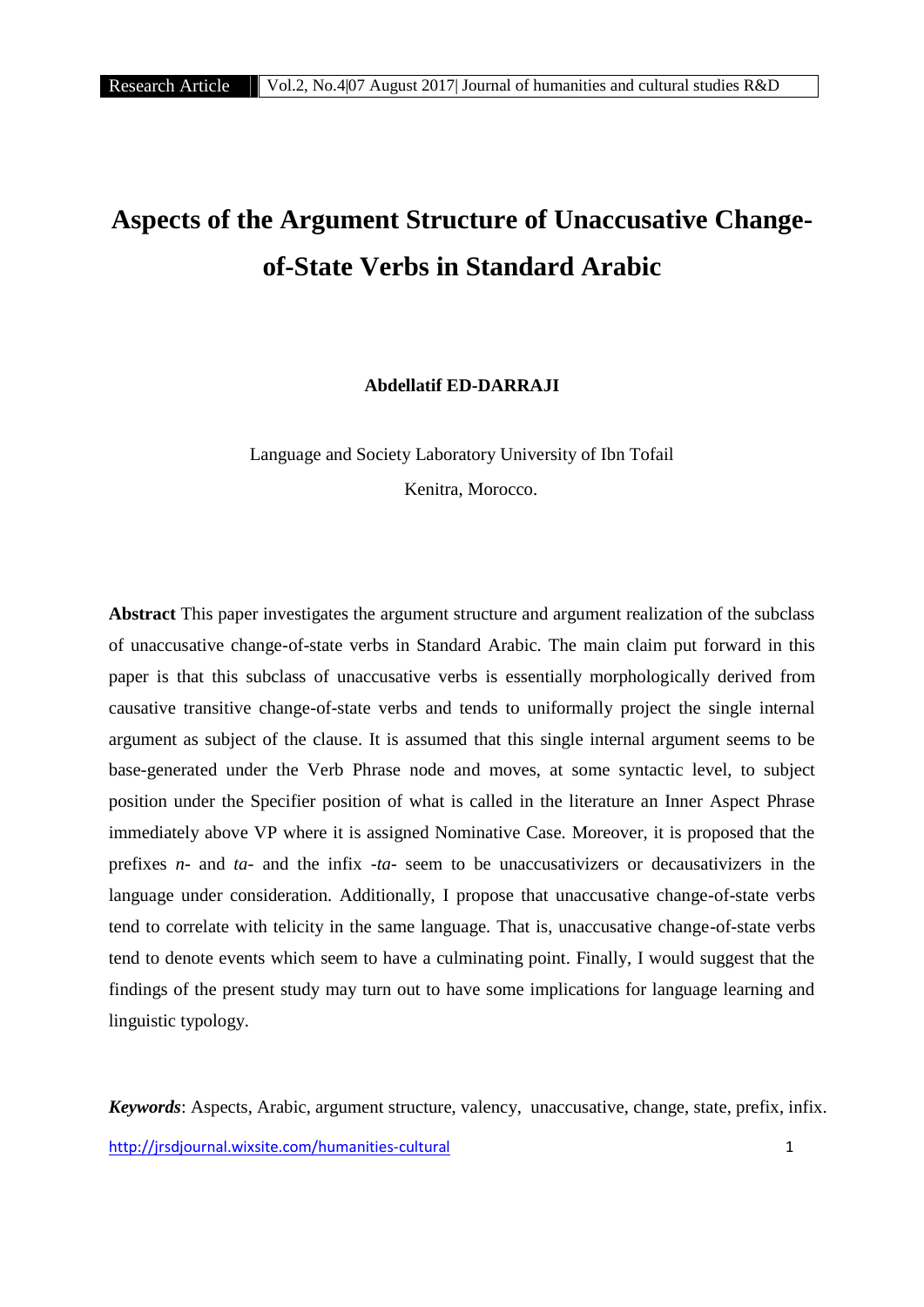## *1.* **Introduction**

This study examines and seeks to capture the morphosyntactic behavioral patterns of a subclass of unaccusative verbs, namely unaccusative change-of-state verbs in Standard Arabic<sup>1</sup>  $(SA$  henceforth),  $[2]$ ,  $[3]$  in order to establish a portrayal of the characteristics of these verbs, as well as that of some affixes in the same language, as an instantiation of how morphology interacts with syntax as far as argument structure and argument realization are concerned.

The following reasons might justify why I have opted for carrying out this study: first and foremost and to my knowledge, scarce attention has been devoted to investigating the phenomenon of unaccusative change-of-state verbs in Standard Arabic. The present study might, therefore, draw attention to certain phenomena that have not, hitherto, been explored in this language which offers a rich and well-charted territory for the study of the phenomenon of unaccusativity as a manifestation of argument realization. Moreover, this study may contribute to bridge the research gap pinpointed in this domain.

The major argument defended in the present paper is that some affixes (viz., the prefixes *n* and *ta-*, and the infix *-ta*-) can change the argument structure or valency and argument realization

 $1$  Before embarking on the study of these phenomena, it should be noted at this stage that SA (called in Arabic « Al FuSħa » is distinguished from other spoken regional dialects in the Arabic world (known as *Al ʕammia*). SA is the native language of no speakers anywhere in the world (Ryding, 2005). It is also the media language of the most influential TV channels in the Arab world, the most read language of the newspapers and magazines.<br><sup>2</sup> By 'unaccusative change-of-state verbs,' I mean, in the present investigation, verbs which denote the result state of the act

of changing the physical shape or appearance of an entity, in the sense of Levin and Rappaport Hovav (1995:93). On the other hand, change-of-state verbs are standardly defined as those verbs which denote the action of the bringing about of a result state.

I would like to point out that I specifically examine unaccusative change-of-state verbs which denote an externally caused change of state; i.e., a change of state caused by something or someone external to the entity that undergoes the change of state. For more details and an insightful discussion of the distinction between internally and externally caused change-of-state verbs with examples, see McKoon & Macfarland (2000:833-837) and Wittek (2002:5ff.).

 $3$  I use the following abbreviations throughout this paper: NOM=Nominative. ACC=Accusative. GEN. = Genitive. OBL. = Oblique. M= Masculine. F=Feminine. S=Singular. PL. = Plural. PREF= Prefix. INF=Infix. Unac= Unaccusativizer. Moreover, the following symbols are used to refer to IPA symbols:  $?=$  Glottal stop.  $\varsigma =$  Voiced pharyngeal fricative.  $\chi =$  Voiced velar fricative.  $z =$ Voiced alveolar fricative. x= Voiceless velar fricative. ž= Voiced postalveolar fricative. š= Voiced postalveolar fricative. S= Voiceless retroflex fricative. D= Voiced retroflex fricative. T= Retroflex plosive. In addition, morphemes are used between two slashes.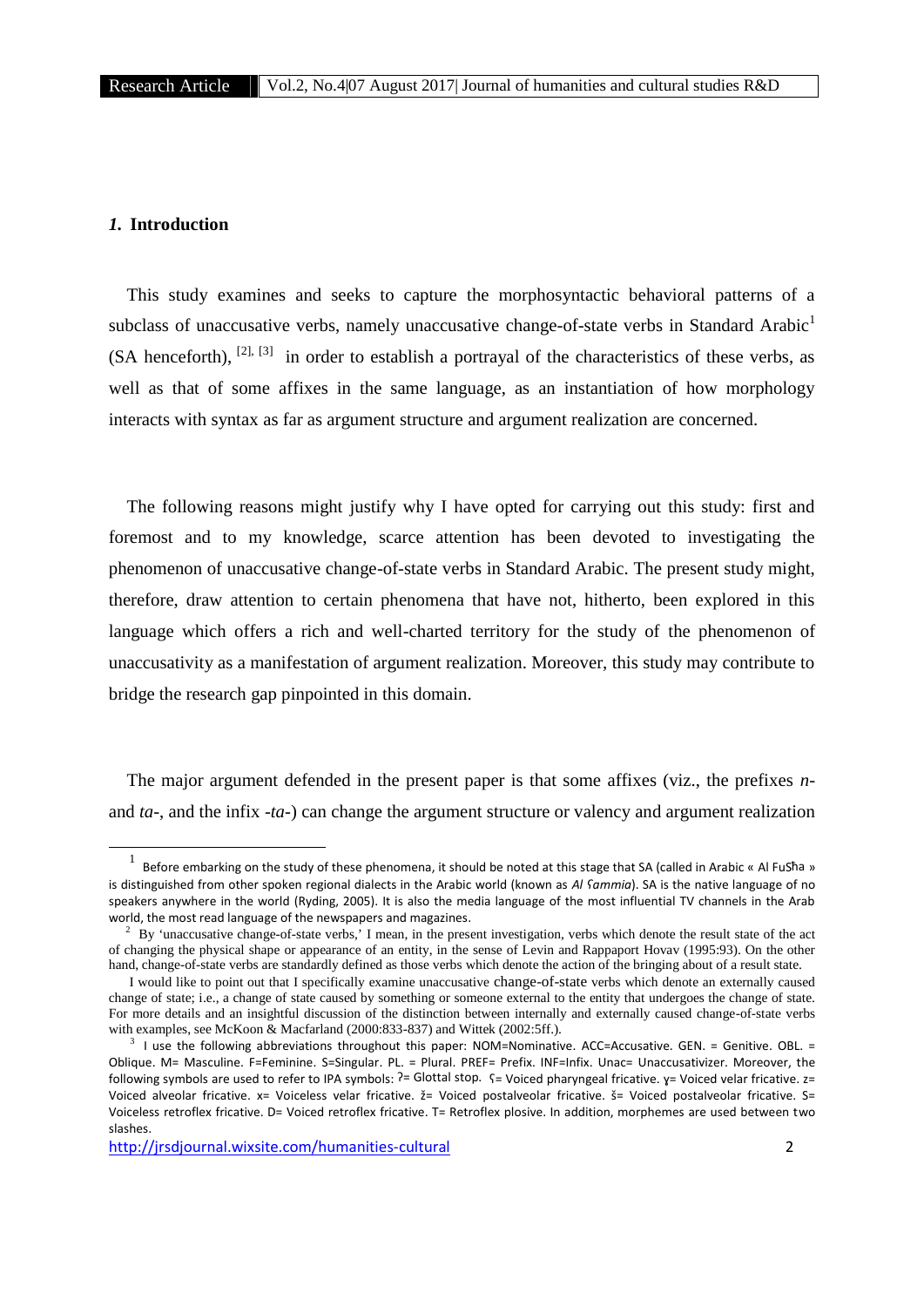of the subclass of change-of-state verbs in the language under investigation. As will be demonstrated in this study, the above-mentioned affixes can be characterized as unaccusativizers or decausativizers in that they can derive unaccusative change-of-state verbs and reduce the valency of causative change-of-state verbs by suppressing the external argument, yielding the subclass of unaccusative change-of-state verbs.

Interestingly, the ability of some morphological entities to affect the argument structure of verbs is not limited to SA, but it has been attested in some other languages, such as Chichewa<sup>4</sup>, Russian, Spanish, Eastern Armenian<sup>5</sup>, West Greenlandic<sup>6</sup>, Tzutujil<sup>7</sup>, German, Hindi/Urdu, Turkish, Tagalog<sup>8</sup>, Malagasy<sup>9</sup>, Chukchi <sup>[10], [11]</sup>, and Chamorro.<sup>[12], [13]</sup>

The data on the basis of which the present study is carried out are elicited from naturally produced SA texts and utterances taken from various sources, such as newspapers and magazines written in SA in 2013, 2014, 2015, and 2016; TV news broadcasts and Internet news broadcasts within the same span of time, insofar as they are current everyday Standard Arabic writing practice (daily reporting and editing as contemporary written usage).<sup>14</sup>

<sup>&</sup>lt;sup>4</sup> Chichewa or Chewa is a language of the Bantu language family spoken in Zambia, Mozambique, Malawi, and Zimbabwe.<br><sup>5</sup> Eastern Armenian is one of the standardized forms of Modern Armenian spoken in the Republic of Armeni Karabakh Republic as well as Georgia, and by the Armenian community in Iran.<br>
<sup>6</sup> West Greenlandic or Kalaallisut is an Eskimo-Aleut language spoken in Greenland.<br>
<sup>7</sup> Tzutujil is a Mayan language spoken by the Tzutujil pe

second language by the majority.<br><sup>9</sup> Malagasy is an Austronesian and national language of Madagascar.<br><sup>10</sup> Chukchi belongs to the Chukchi-Kamchatkan language family and is spoken by people living mainly on Chukotka and its

<sup>&</sup>lt;sup>11</sup> See Kurebito (2012:177-178) for more details concerning this language.<br><sup>12</sup> Chamorro is an Austronesian language spoken in the Territory of Guam and in the Northern Mariana Islands in the Northwestern Pacific Ocean.<br><sup>13</sup> See Haspelmath & Sims (2010: 237-245) for discussion and examples of how morphology can change the argument

structure of verbs in these languages.

<sup>&</sup>lt;sup>14</sup> I would like to cite here some sources of the data used in this study: the Moroccan newspapers "ASSABAH", "AL AKHBAR", "AL AHDAT AL MAGHRIBIA", "AL HARAKA", "AL BAYANE", "ATTAJDID", "ANNAHAR", "AL ITTIHAD ICHTIRAKI", and the newspaper "ASHARQ AL AWSAT", among others; the magazines: "AL WATAN AL ANE", "ASSAHEEFA", "AL MICHAAL", the websites: "www.hespress.com", "www.hibapress.com", "www.telexpresse.com", "www.maghress.com", "www.kenitra36.com", "aljihawiya.com," "www.al3omk.com," "www.noonpresse.com," "www.goud.ma", and "www.directtv.com", among others; and the television channels: "2M", "AL OULA", "MEDI1 TV", "FRANCE 24" in Arabic, "Sky News" in Arabic, "AL JAZEERA", "DW-TV" in Arabic, "AL ARABIYA", and "RT" in Arabic, among others.

http://jrsdjournal.wixsite.com/humanities-cultural 3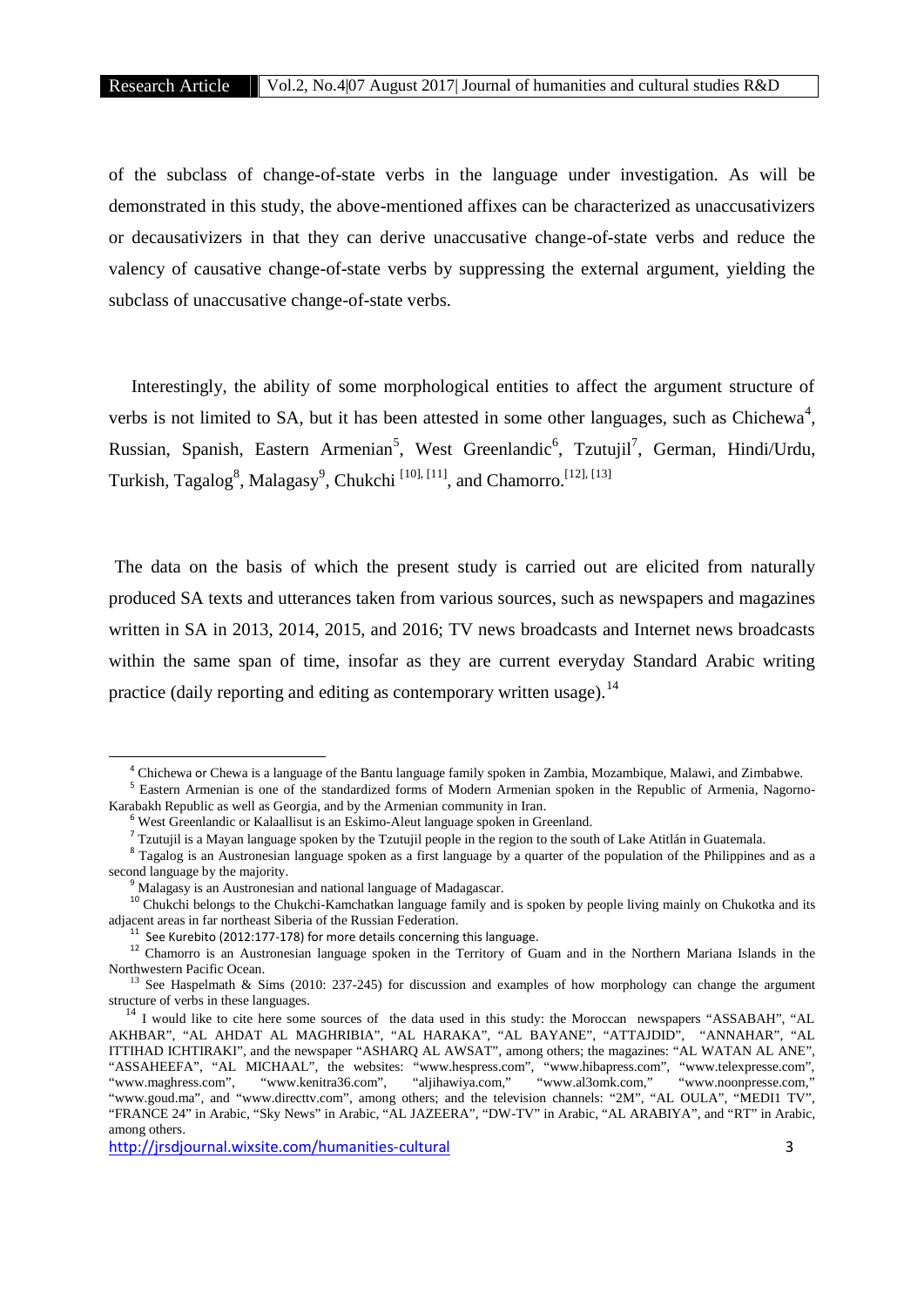A descriptive-analytic method is essentially adopted for the purposes of the present study. An attempt is hence made to describe the subclass of unaccusative change-of-state verbs in SA by categorizing them on the basis of their properties, as well as some morphological processes that are involved in the derivation of this subset of unaccusative verbs. Furthermore, I try to provide an explanation for the interplay between morphology and syntax as far as the argument structure and argument realization of the previous subclass of unaccusative verbs are concerned, and account for the mechanisms and factors involved in this regard.

This paper is structured as follows: Section 2 provides a brief background of this study. Section 3 addresses the issue of how unaccusative change-of-state verbs are derived in SA. Section 4 examines the issue of whether or not affixes can affect the argument structure and argument realization of causative change-of-state verbs in the language under consideration. Section 5 looks at some aspectual properties of unaccusative change-of-state verbs in the same language. Section 6 introduces the morphosyntactic representation of this subclass of verbs. Section 7 concludes the paper.

Before starting to discuss the syntactic behavioral patterning of unaccusative change-of-state verbs in SA with the aim of unraveling its underpinnings, a brief overview of how these verbs are morphologically derived is offered in the next section.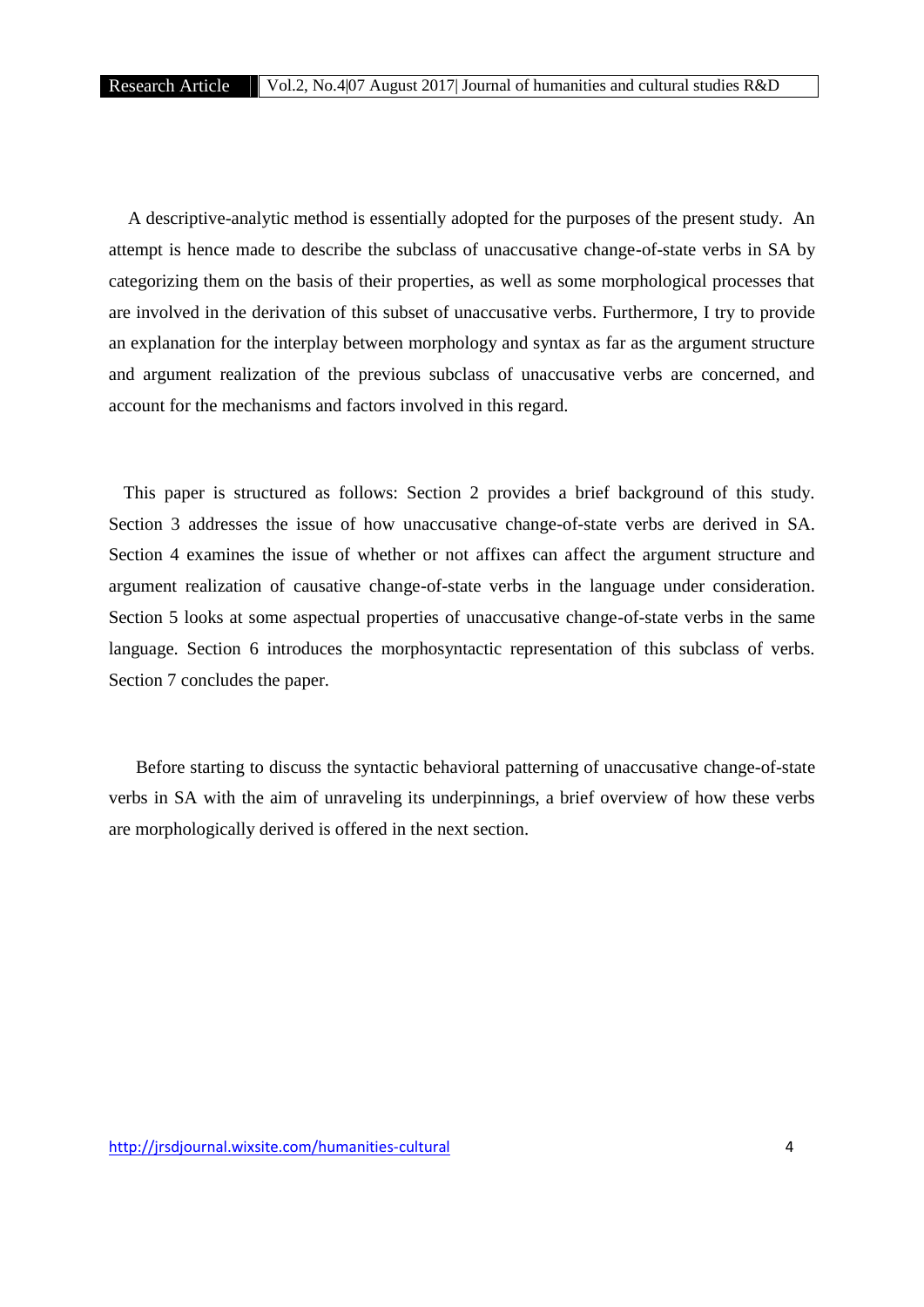#### *2.* **Background**

This study is roughly carried out within Chomsky's (1981) Principles and Parameters Theory and is essentially inspired by morphologically-oriented accounts of argument structure and argument realization. These accounts seek to explain how morphology contributes to account for the behavioral patterns of different types of verbs and the realization of their arguments in different languages.

In fact, various theories or models have been developed in the last four decades or so to explain the different relationships between verbal predicates and their arguments.<sup>15</sup>These theories are based on different theoretical views and assumptions.<sup>16</sup>

Essentially following Levin and Rappaport Hovav (1995), Chierchia (2004), & Reinhart and Siloni (2004), among others, I equally assume that unaccusative change-of-state verbs tend to be derived from their causative counterparts by a process of unaccusativization or decausativization.<sup>17</sup>

# **3. Deriving unaccusative change-of-state verbs in SA**

This section discusses the issue of how unaccusative change-of-state verbs are derived. In contrast to Hallman's (2006) proposal that causative verbs are derived from unaccusatives in Arabic by two morphological processes, namely 'ablaut' and 'gemination,' claiming that the

<sup>&</sup>lt;sup>15</sup> For an insightful survey of these theories, see Levin and Rappaport Hovav (1995, 2005) and Rappaport Hovav and Levin (2000), among many others.

 $16$  It seems worth noting here that argument realization is a rapidly evolving area of inquiry on which a great deal of research has been carried out.

http://jrsdjournal.wixsite.com/humanities-cultural 5 <sup>17</sup> For more details on competing views concerning the directionality of derivation of the two variants of what is called in the literature 'the causative alternation,' see Ramchand (2013: 283-284) and Rappaport Hovav & Levin (2012:151). It should be noted here that the latter scholars argue, contrary to their earlier work published in1995 that in the English causative alternation the anticausative form of the verb is basic, suggesting that the causative variant is not derived from the anticausative variant via a lexical rule. According to them, an account of the causative alternation will have the widest possible coverage if all alternating verbs are lexically associated with only a single argument, and the causative variant is not derived uniformally by a rule which adds an argument with a certain thematic specification.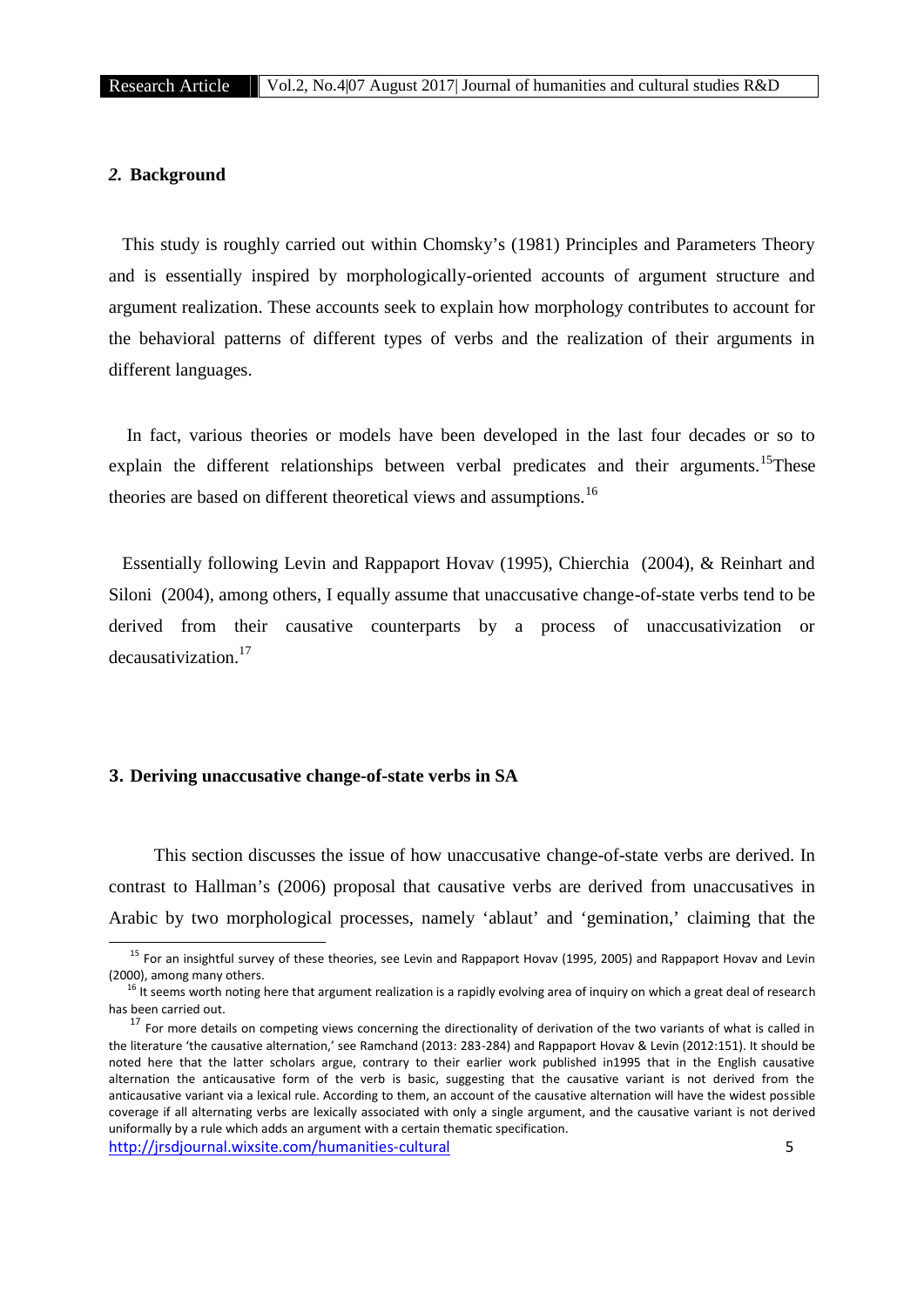latter processes are valency increasing morphemes by considering them 'little- $v$ ,' specifically  $v_{AB}$ and *v*<sub>GEM</sub>, respectively, inspired by Chomsky (1995), there is strong evidence that supports the claim that unaccusative change-of-state verbs are likely to be derived from causative change-of state verbs in the language under investigation.

Concretely, the following three derivational patterns which, in turn, yield three major categories of unaccusative change-of-state verbs in SA have been identified: (i) the subclass of verbs formed by the addition of the prefix *n-* at the beginning of the causative change-of-state verbal stem, (ii) the category of verbs formed by the addition of the prefix *ta-* at the beginning of the causative change-of-state verbal stem, and (iii) the subset of verbs formed by the insertion of the infix -*ta*- in the causative change-of-state verbal stem accompanied by some vocalic change. In the following subsections, I will try to explicate how the previous patterns are produced.

## 3.1 *Verbs beginning with the prefix n-: nkasara (break)-type verbs*

Evidence drawn from SA shows that unaccusative change-of-state verbs which begin with the prefix *n-*are likely to be derived from causative change-of-state verbs by the addition of this prefix at the beginning of the latter verbs.

The prefix at issue here tends to mark the subclass of unaccusative change-of-state verbs. Examples (1) through (3) may support this claim.

 $(1)$  a. kasara  $1-2i$  Sa:r-u  $1-ba:b-a$ broke.3MS the-tempest-NOM the-door-ACC 'The tempest broke the door.'

http://jrsdjournal.wixsite.com/humanities-cultural 6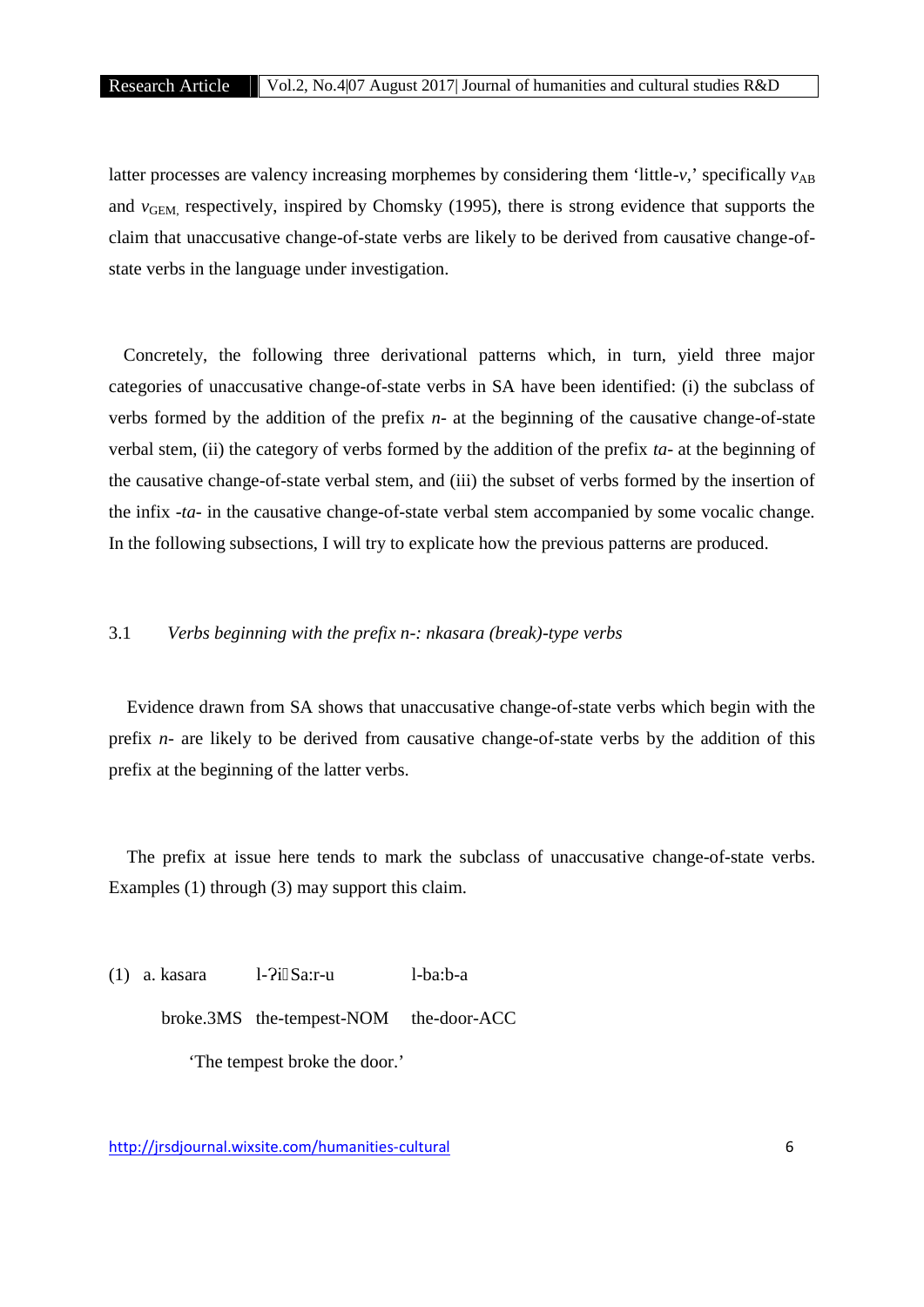b.  $P$ inkasara  $1-ba:b-u$ <sup>18</sup> PART-Unac-broke.3MS the-door-NOM 'The door broke.'  $(2)$  a. fažžara l- $\overline{P}$ inti $\overline{P}$ a:riji-u l-a:filat-a exploded.3MS the- suicide bomber- NOM the-coach–ACC 'The suicide bomber exploded the coach.' b.  $\lim_{a \to a}$  **h**  $\lim_{a \to a}$ PART-Unac-exploded.3MS the –coach– NOM 'The coach exploded.'

(3) a. qaTa a  $-$  alž-u  $2aT-Tari:q-a$ 

blocked.3MS the-snow-NOM the-road-ACC 'Snow blocked the road.'

b.  $\frac{2}{\pi}$ inqaTa ati  $\frac{2}{\pi}$   $\frac{2}{\pi}$ PART-Unac-blocked.3FS the-road-NOM

'The road was blocked.'

As can clearly be seen in (1b), the unaccusative change-of-state verb *Pinkasara* 'broke' is derived from the causative verb *kasara* 'to break' (literally 'broke') in (1a) by the addition of the prefix *n-* at the beginning of the latter verb.

http://jrsdjournal.wixsite.com/humanities-cultural 7 <sup>18</sup> It is important to point out here that in translating some unaccusative change-of-state verbs from SA into English, I use the passive form of English verbs that have a close meaning to Arabic ones since I do not find their equivalent verbs in English.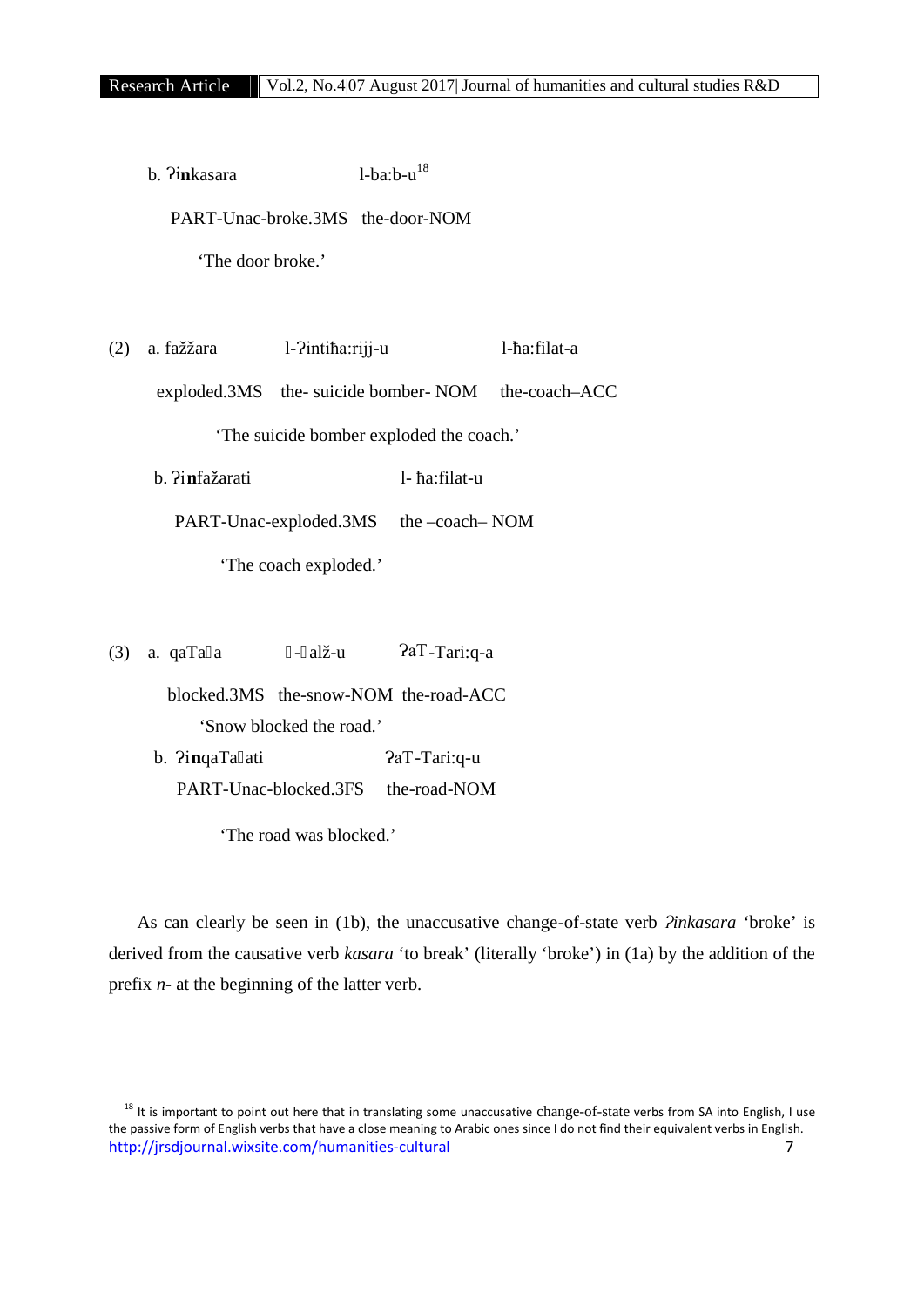Just as in (1b), the unaccusative change-of-state verb *Pinfažara* 'exploded' in (2b) is straightforwardly derived from the causative verb *fažžara* 'to explode' (literally 'exploded') in (2a) by the addition of the prefix *n-* at the beginning of the latter verb.

In (3b), the unaccusative change-of-state verb *PinqaTaSa* 'was blocked' is equally derived from the causative change-of-state verb *qaTaʕa* 'to block' (literally 'blocked') in (3a) by adding the prefix  $n$ - at the beginning of the latter verb.<sup>19</sup>

On the basis of what has been discussed so far with regard to the derivation of unaccusative change-of-state verbs beginning with the prefix *n-*, it can be concluded that verbs belonging to the subclass of unaccusative change-of-state verbs beginning with the prefix *n-* and participating in the causative alternation (i.e., verbs which have causative variants), such as verbs listed in table 1 below, seem to be systematically derived by adding the prefix *n-* at the beginning of the causative change-of-state verbs from which they are derived and form, as a result, one derivational pattern.

<sup>&</sup>lt;sup>19</sup> Note that the suffix *-ti* attached to the verb  $\frac{\partial \eta}{\partial q}$  in (3b) is assumed to indicate gender.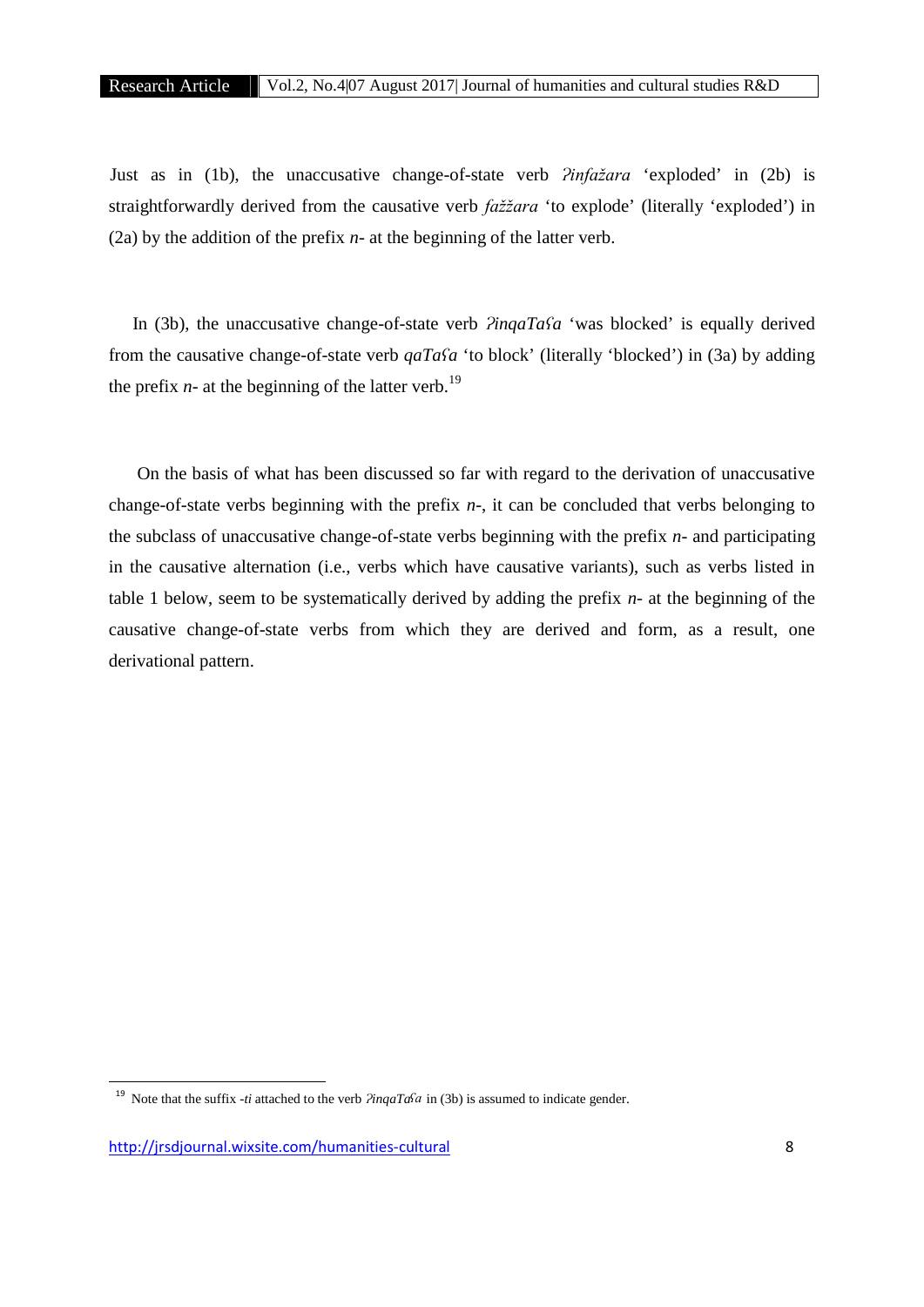# Table1.

*List of unaccusative change-of-state verbs beginning with the prefix n- in SA*<sup>20</sup>

| <b>Arabic derived</b><br>unaccusative | <b>Approximate</b><br>meaning in                                        | <b>Arabic</b><br>causative | <b>Approximate</b><br>meaning in                        |
|---------------------------------------|-------------------------------------------------------------------------|----------------------------|---------------------------------------------------------|
| change-of-state<br>verb               | <b>English</b>                                                          | change-of-<br>state verb   | <b>English</b>                                          |
| <b>Pinšaqqa</b>                       | To split, crack                                                         | šaqqa                      | To split, crack                                         |
| <b>Pingalaba</b>                      | To be turned, to be<br>turned over or<br>upside down, to be<br>reversed | qalaba                     | To turn over or<br>upside down, to<br>reverse           |
| <b>Pinkašafa</b>                      | To be unravelled,<br>to be uncovered                                    | kašafa                     | To unravel, to<br>uncover                               |
| <b>PingaSama</b>                      | To be split                                                             | qaSama                     | To split                                                |
| Pinqašara                             | To be skinned                                                           | qašara                     | To skin                                                 |
| <b>Pinsalaxa</b>                      | To be skinned                                                           | salaxa                     | To skin                                                 |
| <b>?inhadama</b>                      | To be demolished<br>or destroyed                                        | hadama                     | To demolish, or<br>destroy                              |
| <b>Pinfakka</b>                       | To be untied or<br>unfastened,<br>undone,<br>disconnected,<br>detached  | fakka                      | To untie or<br>unfasten, undo,<br>disconnect,<br>detach |

http://jrsdjournal.wixsite.com/humanities-cultural 9  $\frac{20}{10}$  It should be pointed out here that this list is by no means exhaustive.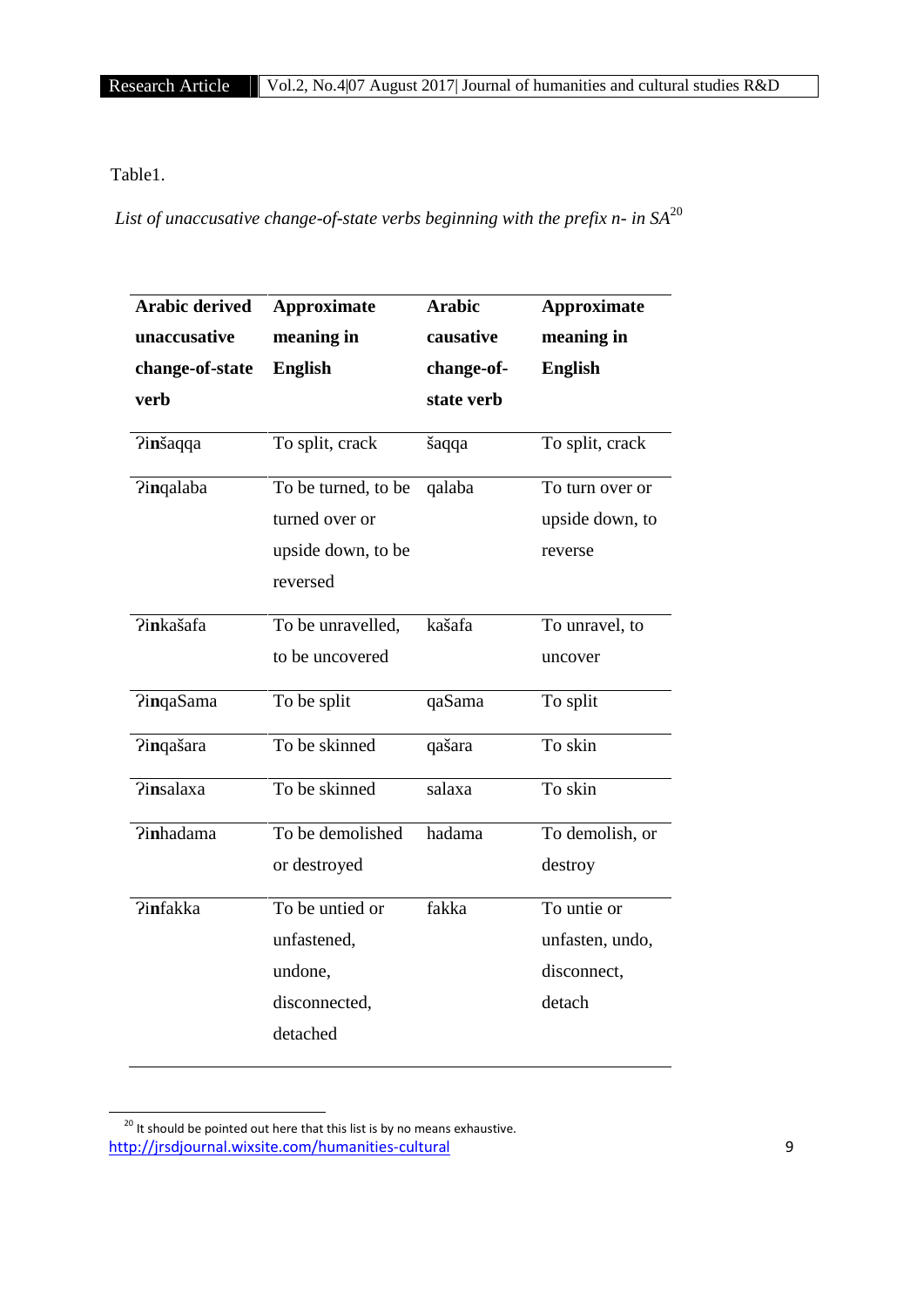| <b>Pinfalaqa</b>         | To be split (apart),<br>crack; to burst, | falaqa   | To split (apart),<br>crack; to burst, |
|--------------------------|------------------------------------------|----------|---------------------------------------|
|                          |                                          |          |                                       |
|                          | break open                               |          | break open                            |
| <b>PinfaSala</b>         | To be separated                          | faSala   | To separate, to                       |
|                          | from, to be                              |          | disunite or                           |
|                          | disunited or                             |          | detach                                |
|                          | detached                                 |          |                                       |
| PinTafa a                | To go out, be                            | PaTafa a | To extinguish                         |
|                          | extinguished                             |          |                                       |
| Pinfata a                | To be opened                             | fata a   | To open                               |
| $\lim$ alaqa             | To be closed                             | alaqa    | To close                              |
| Pinta aša                | To revive                                | Pan aša  | To revive                             |
| Pinkamaša                | To shrink, to                            | kamaša   | To shrink,                            |
|                          | wrinkle                                  |          | wrinkle                               |
| <b>Pinba</b><br>$\rm{a}$ | To be scattered                          | ba<br>a  | To scatter                            |
| <b>Pinsadda</b>          | To be closed; to be                      | sadda    | To close; to                          |
|                          | obstructed                               |          | obstruct                              |
| <b>PinSahara</b>         | To be fused, to be                       | Sahara   | To fuse, melt                         |
|                          | melt down                                |          | down                                  |
| Pin asala                | To be cleaned                            | asala    | To clean                              |
| <b>?inhaDama</b>         | To be digested                           | haDama   | To digest                             |
| ?inhašama                | To be smashed                            | hašama   | To smash                              |
| <b>PinTamasa</b>         | To be effaced;                           | Tamasa   | To wipe out                           |
|                          | wiped out                                |          |                                       |

http://jrsdjournal.wixsite.com/humanities-cultural 10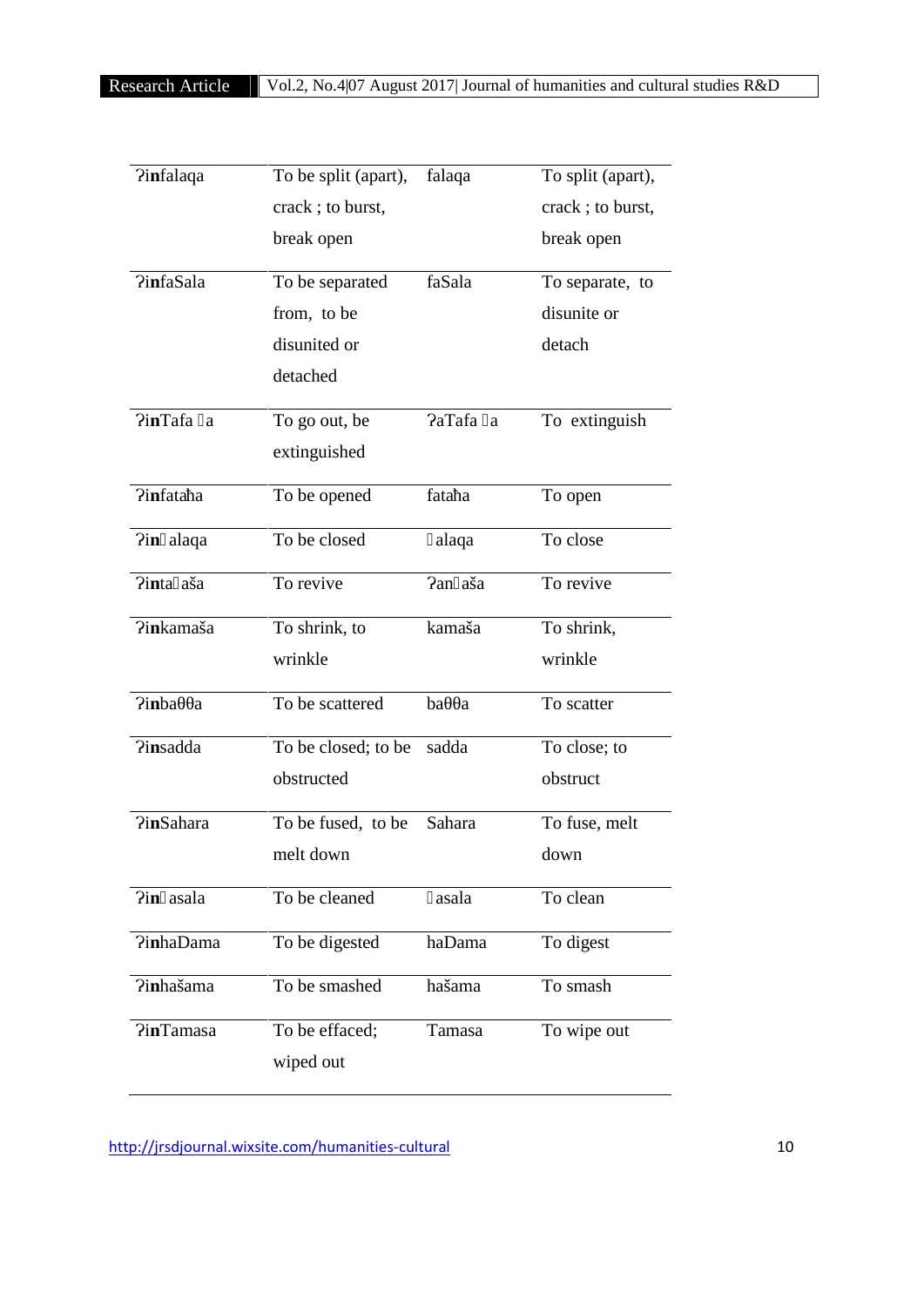| ?inma a:  | To be effaced;<br>ma a:     | To wipe out      |
|-----------|-----------------------------|------------------|
|           | wiped out                   |                  |
| Pin azala | To be separated,<br>azala   | To separate,     |
|           | secluded                    | seclude          |
| ?in akasa | To be reversed<br>akasa     | To reverse       |
| Pinxala a | To be dislocated, to xala a | To dislocate, to |
|           | be disjoined, to be         | disjoin, to      |
|           | disconnected                | disconnect       |
| Pinxadaša | To be scratched<br>xadaša   | To scratch       |
| Pin alla  | To be untied,<br>alla       | To untie,        |
|           | unfastened,                 | unfasten, loosen |
|           | loosened                    |                  |
|           |                             |                  |

An important point that should be made here is that this affix is derivative of a significant number of unaccusative change-of-state verbs in SA; some 28 verbs have been identified and listed, as table 1 above illustrates.

As far as the directionality of derivation is concerned, I would emphasize the claim that the unaccusative change-of-state verbs listed in table 1 are derived from their corresponding causative change-of-state verbs by the addition of the prefix *n-* at the beginning of the latter verbs.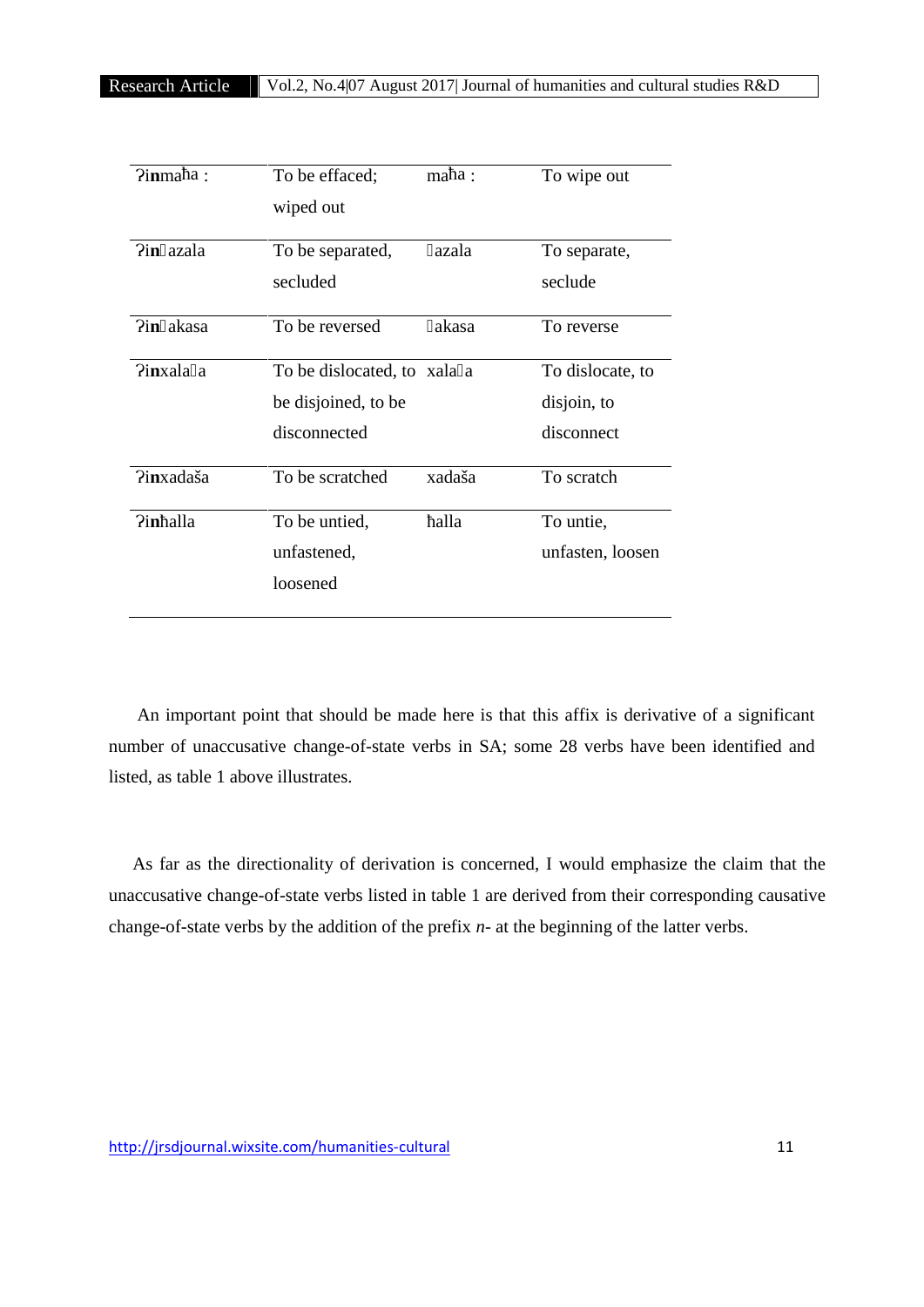3.2 *Verbs beginning with the prefix ta-: tahaddama (demolish)-type verbs*

Consider the following examples:

- (4) a. haddama z-zilza:l-u l-manzil-a. demolished.3MS the-earthquake-NOM the-house-ACC 'The earthquake demolished the house.'
	- b. **ta**haddama l-manzil-u. Unac-demolished.3MS the – house – NOM

'The house was demolished.'

- (5) a. ajjarati l- uku:mat-u l-qa:nu:n-a. changed.3FS the-government-NOM the-law-ACC 'The Government changed the law.'
	- b. **ta** ajjara l-qa:nu:n-u.
		- Unac-changed.3MS the-law-NOM 'The law was changed.'
	- (6) a. maddada l-mažlis-u l-baladijj-u extended.3MS the-council-NOM the-municipal-NOM l-minTaqat-a S-Sina: ijjat-a the-zone-ACC the-industrial-ACC

'The municipal council extended the industrial zone.'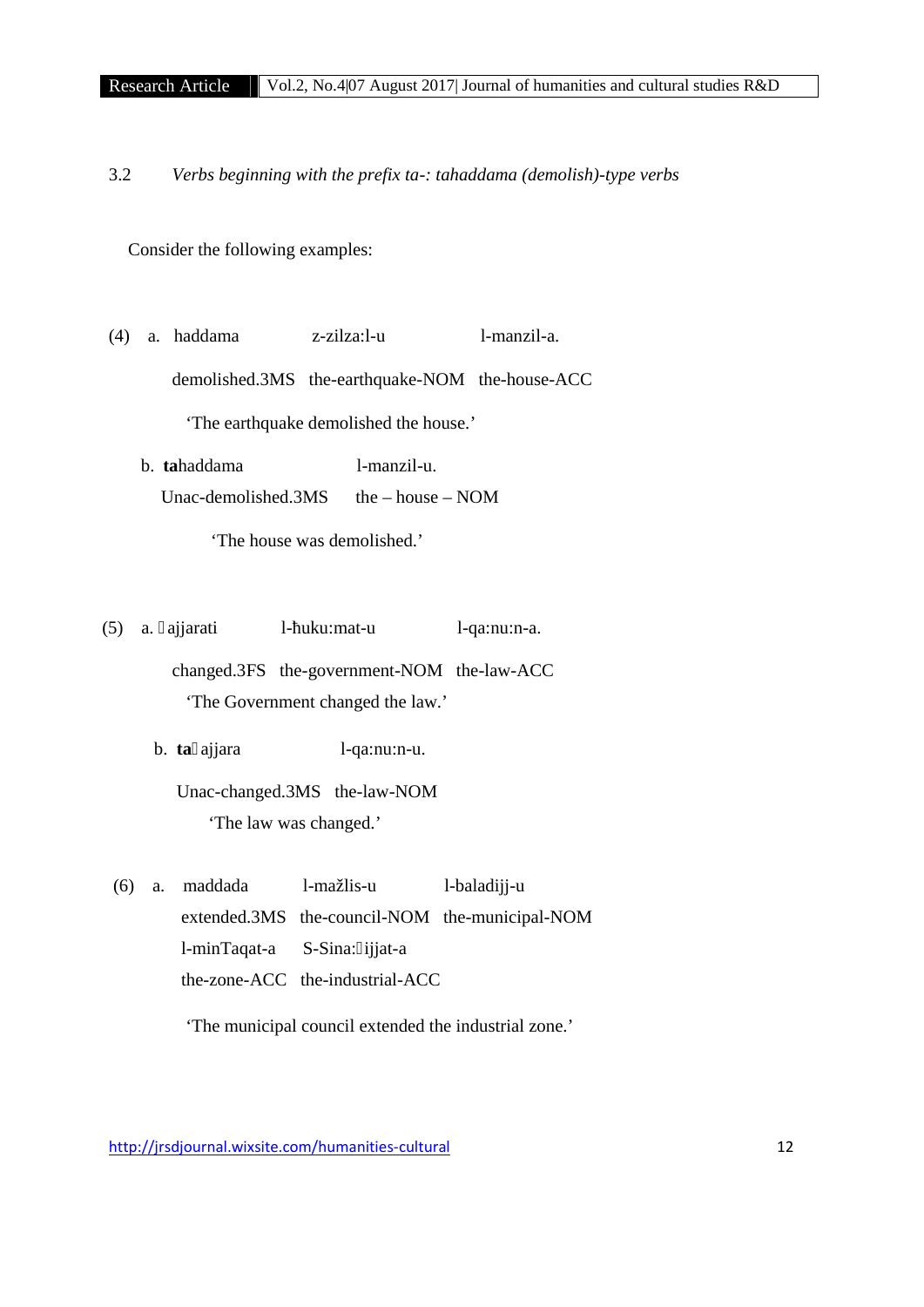b. **ta**maddadati l-minTaqat-u S-Sina: ijjat-u Unac-extended.3FS the-zone-NOM the-industrial-NOM 'The industrial zone was extended.'

(7) a. l- aTab-u t-tiqnijj-u aTTala l-qiTa:r-a The-damage-NOM the-technical-NOM broke down the-train-ACC 'The technical damage broke down the train.'

b. **ta** aTTala l-qiTa:r-u

Unac- broke down.3MS the-train-NOM 'The train broke down.'

A closer examination of the constructions (4) through (7) reveals that unaccusative change of-state verbs which begin with the prefix *ta-* in SA seem to be derived by the addition of this prefix at the beginning of their corresponding causative change-of-state verbs. Thus, the prefix *ta-* is added at the beginning of the causative change-of-state verb *haddama* 'to demolish' (literally 'demolished') in (4a) to derive the unaccusative change-of-state verb *tahaddama* 'was demolished' in (4b).

Just as in (4b), the unaccusative change-of-state verb *ta ajjara* 'was changed' in (5b) is derived by adding the prefix *ta-* at the beginning of the causative change-of-state verb *ajjara* 'to change' (literally 'changed') in (5a).

The unaccusative change-of-state verb *tamaddada* 'was extended' in (6b) is equally derived by adding the prefix *ta-* at the beginning of the causative change-of-state verb *maddada* 'to extend' (literally 'extended') in (6a).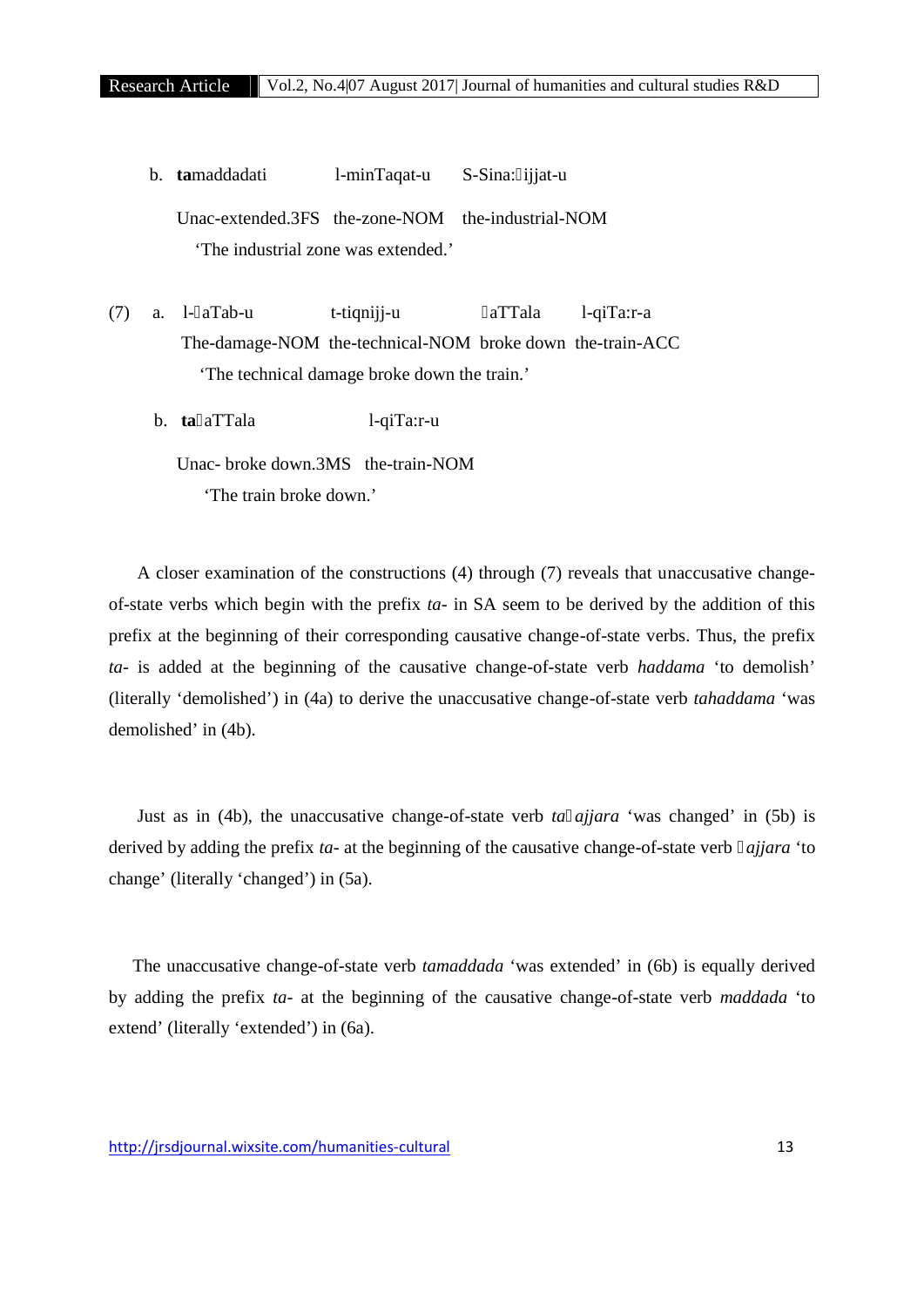In (7b), the unaccusative change-of-state verb *taʕaTTala* 'broke down' is straightforwardly derived by adding the prefix *ta-* at the beginning of the causative change-of-state verb *ʕaTTala* 'to break down' (literally 'broke down') in (7a).

Interestingly, and as noted previously with respect to the derivation of unaccusative change of-state verbs beginning with the prefix *n-*, it could be inferred from the examples given above, with respect to the directionality of derivation, that verbs belonging to the subclass of unaccusative change-of-state verbs beginning with the prefix *ta-* and participating in the causative alternation (i.e., verbs which have causative alternants), such as verbs listed in table 2 below, are likely to be systematically derived by adding the prefix *ta-* at the beginning of the causative change-of-state verbs from which they are derived and form, as a result, one derivational pattern.

Crucially, the prefix *ta-* morphologically marks this subclass of unaccusative change-of-state verbs in SA.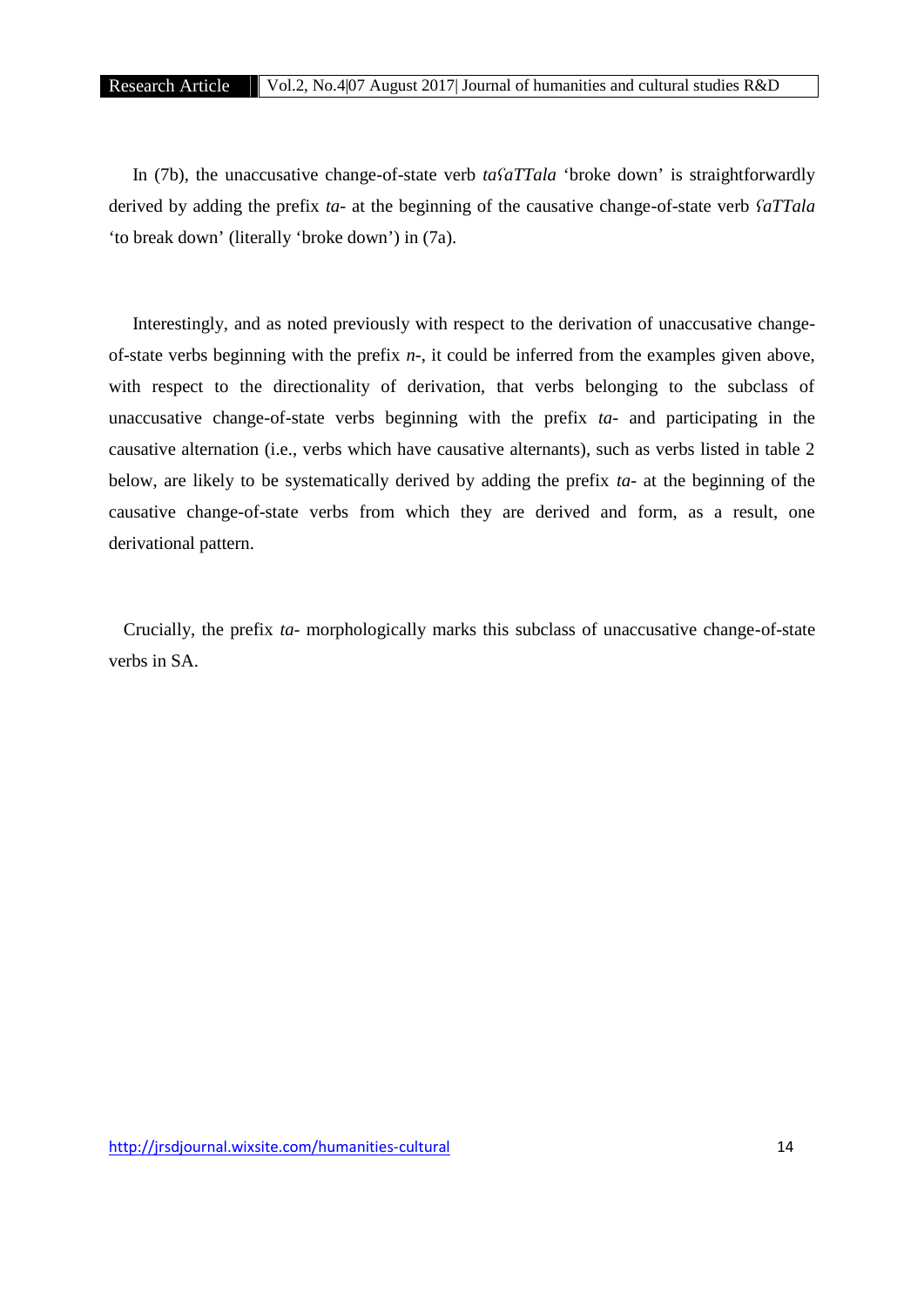# Table2.

*A list of unaccusative change-of-state verbs beginning with the prefix ta- in SA*<sup>21</sup>

| <b>Arabic derived</b> | <b>Approximate</b>                           | <b>Arabic causative</b> | <b>Approximate</b>                  |
|-----------------------|----------------------------------------------|-------------------------|-------------------------------------|
| unaccusative          | meaning in English                           | change-of-state         | meaning in                          |
| change-of-state       |                                              | verb                    | <b>English</b>                      |
| verb                  |                                              |                         |                                     |
| tamazzaqa             | To be torn                                   | mazzaqa                 | To tear                             |
| tamaddana             | civilized, maddana<br>To<br>be<br>urbanized  |                         | To<br>civilize,<br>to<br>urbanize   |
| ta aDDara             | be<br>civilized,<br>To<br>urbanized          | aDDara                  | civilize,<br>To<br>to<br>urbanize   |
| taqallaSa             | To be reduced                                | qallaSa                 | To reduce                           |
| taqaššara             | To<br>be<br>peeled, qaššara<br>skinned       |                         | To peel, to skin                    |
| taqassama             | To be divided                                | qassama                 | To divide                           |
| ta assana             | To be improved, to<br>become better          | assana                  | improve,<br>To<br>to<br>make better |
| tahaššama             | To be smashed                                | haššama                 | To smash                            |
| ta ajjara             | changed,<br>To<br>be<br>modified             | ajjara                  | To<br>change,<br>to<br>modify       |
| takawwana             | To be formed                                 | kawwana                 | To form                             |
| tahaddama             | To be destroyed, to haddama<br>be demolished |                         | To<br>destroy,<br>to<br>demolish    |

http://jrsdjournal.wixsite.com/humanities-cultural 15  $^{\mathrm{21}}$  It should be noted that this list of verbs is not exhaustive.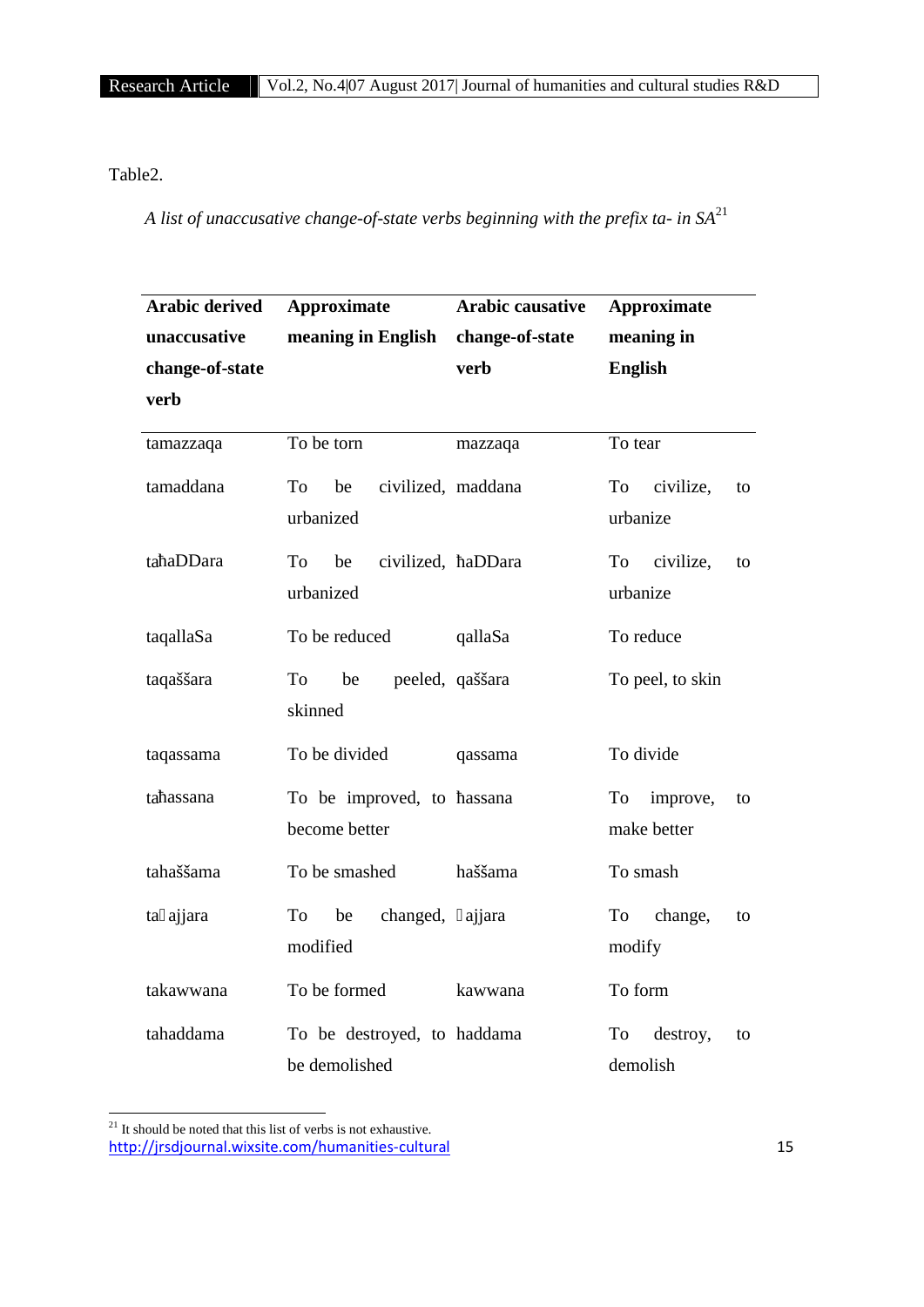| tabaxxara   | To evaporate                                                                                  | baxxara    | To evaporate                                                       |
|-------------|-----------------------------------------------------------------------------------------------|------------|--------------------------------------------------------------------|
| ta ažžaža   | To be heated                                                                                  | ažžaža     | To heat                                                            |
| taba ara    | To<br>be<br>scattered, ba ara<br>dispersed                                                    |            | To<br>scatter,<br>to<br>disperse                                   |
| tawallada   | To result or proceed wallada<br>from;<br>be<br>to<br>originated<br><b>or</b><br>produced from |            | produce, to<br>To<br>generate, to create                           |
| tafarraqa   | To be separated                                                                               | farraqa    | To separate                                                        |
| tašattata   | To dilate, expand, be šattata<br>extended                                                     |            | dilate,<br>To<br>to<br>expand, to extend                           |
| tabaddada   | To be scattered; to be baddada<br>dispersed, wasted                                           |            | To<br>scatter;<br>to<br>disperse, to waste                         |
| tabaddala   | To<br>be<br>changed, baddala<br>altered                                                       |            | To change, to alter                                                |
| taka: ara   | To be multiplied                                                                              | ka<br>ara  | To multiply                                                        |
| ta azzama   | To come to a crisis                                                                           | azzama     | To bring to a crisis                                               |
| ta aTTama   | To be crashed                                                                                 | aTTama     | To crash                                                           |
| ta a<br>ara | To be affected                                                                                | ara<br>a   | To affect                                                          |
| tažammada   | To be frozen                                                                                  | žammada    | To freeze                                                          |
| taša aba    | To be ramified                                                                                | ša aba     | To ramify                                                          |
| talaTTafa   | To become nice                                                                                | laTTafa    | To make nice                                                       |
| tašarrada   | To wander, to<br>homeless,<br>be<br>to<br>displaced,<br>be<br>to                              | be šarrada | displace,<br>To<br>to<br>make homeless, to<br>drive<br>away,<br>to |

http://jrsdjournal.wixsite.com/humanities-cultural 16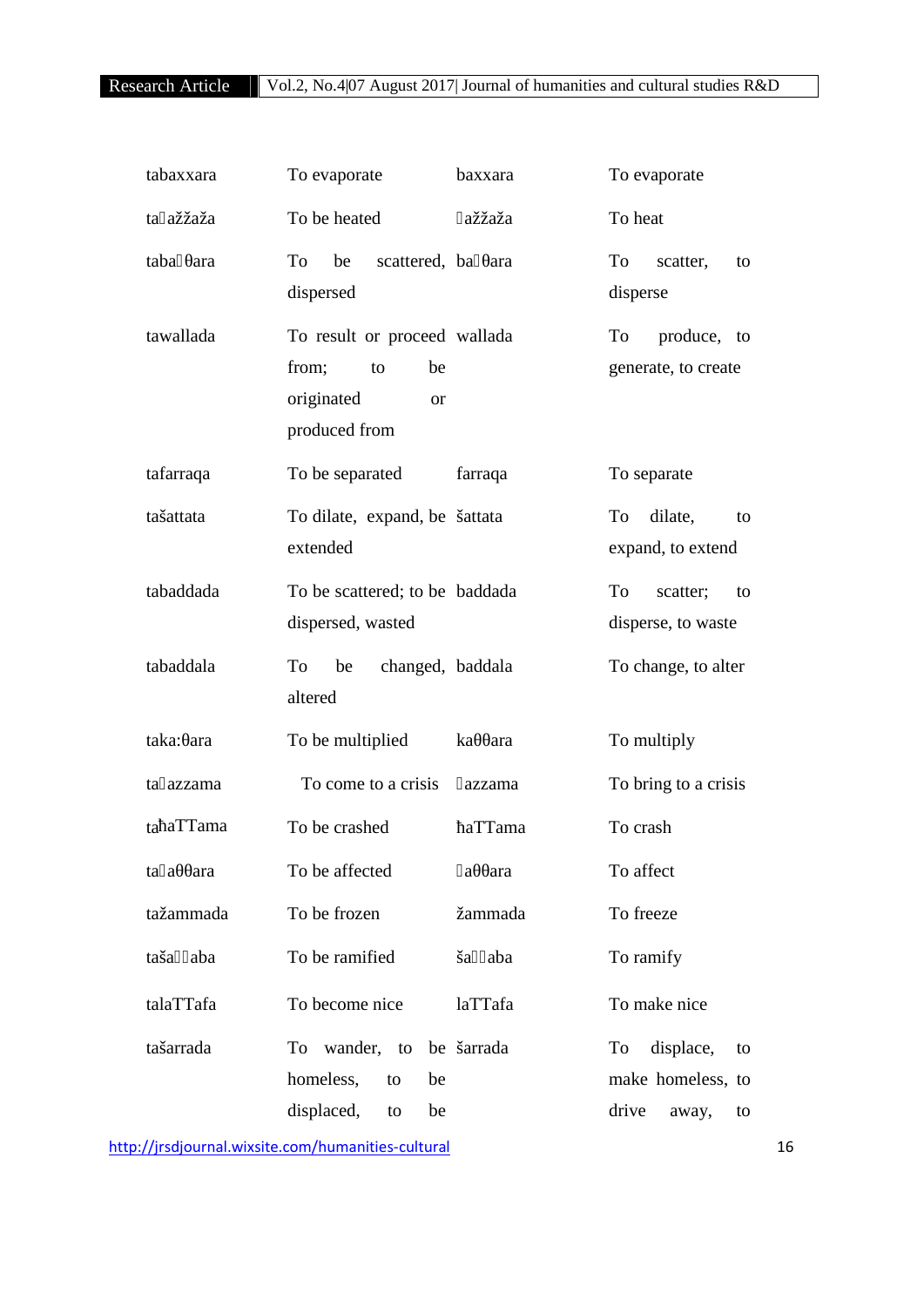|             | driven away, to be<br>expelled                      | expel                                   |
|-------------|-----------------------------------------------------|-----------------------------------------|
| takassara   | broken<br>be<br>to kassara<br>To<br>pieces          | To<br>break<br>into<br>pieces           |
| tadannasa   | To be defiled<br>dannasa                            | To defile                               |
| tawazza a   | To be distributed<br>wazza a                        | To distribute                           |
| ta arrara   | To be liberated<br>arrara                           | To liberate                             |
| ta- aTTala  | aTTala<br>Not to be working, to<br>have broken down | To break down                           |
| tasammama   | To be poisoned<br>sammama                           | To poison                               |
| tafa<br>ama | To be carbonized<br>fa<br>ama                       | To carbonize                            |
| taba: ada   | To be seperated or ba: ada<br>set apart             | To separate or set<br>apart             |
| ta arbala   | To be sieved or sifted<br>arbala                    | To sieve or sift                        |
| tawassa a   | To be widened, to be wassa a<br>extended, expanded  | To<br>widen,<br>to<br>extend, to expand |

The prefix *ta-* is, therefore, morphosyntactically very active in SA. In other words, it allows the derivation of a significant number of unaccusative verbs from causative change-of-state verb stems.This is corroborated by the evidence listed in table 2 above. Some 37 verbs have thus been listed.

http://jrsdjournal.wixsite.com/humanities-cultural 17 As has already been noted with respect to the unaccusative change-of-state verbs listed in table 1 above, one may equally point out that the unaccusative change-of-state verbs listed in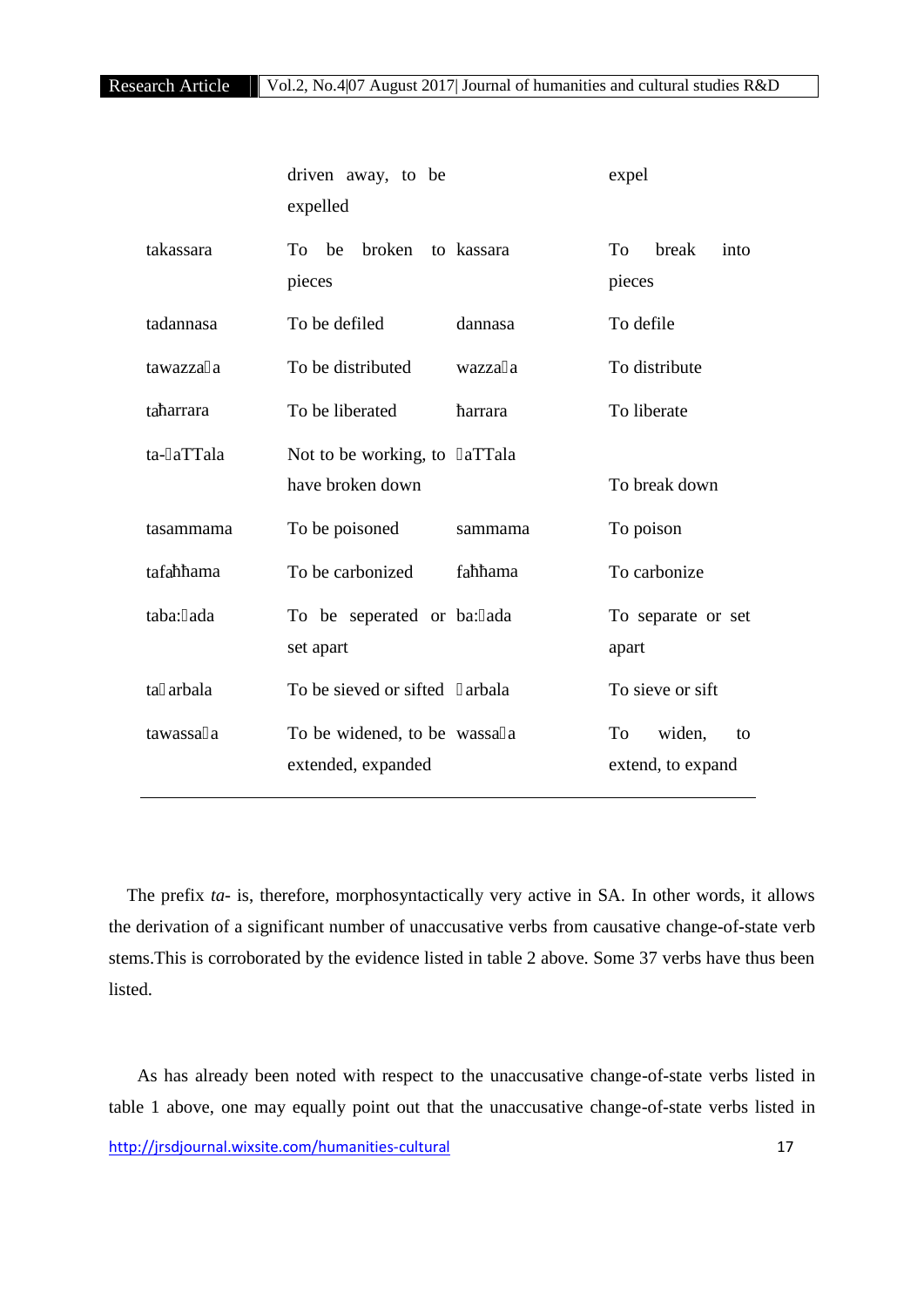table 2 are derived from their corresponding causative change-of-state verbs by the addition of the prefix *ta-* at the beginning if the latter verbs.

3.3 *Verbs containing the infix -ta-: Ɂiħtaraqa (burned)-and Ɂixtanaqa (suffocated)-type verbs*

A close scrutiny of the examples (8) through (11) below reveals that there are two derivational patterns of unaccusative change-of-state verbs which contain the infix -*ta*- in SA: (i) the pattern of deriving this subclass of unaccusative change-of-state verbs from triliteral causative change of-state verbal stems, and (ii) the pattern of deriving these verbs from quadriliteral causative change-of-state verbal stems. The first subset is derived by inserting the infix -*ta-* after the first consonant of the triliteral verbal stem and adding *Ɂi*- before the first consonant of the triliteral verb. The second subset is derived by replacing the vowel */a/* after the first consonant */* $\frac{2}{\sqrt{2}}$  by the vowel */i/* and inserting the infix -*ta*- after the second consonant of the quadriliteral causative change-of-state verbal stem.

So, it may be noted here that the derivation of the subsets of unaccusative change-of-state verbs containing the infix -*ta*- is somewhat complex, and might cause some difficulty or confusion for learners of SA.

 $(8)$  a.  $Pathraqa$  l-ari:q-u l-ma mal-a burned.3MS the-fire-NOM the-factory-ACC 'Fire burned the factory.' b.  $\overline{P}$  **ta**raqa l-ma mal-u.

was.burned.3MS the-factory-NOM

'The factory was burned.'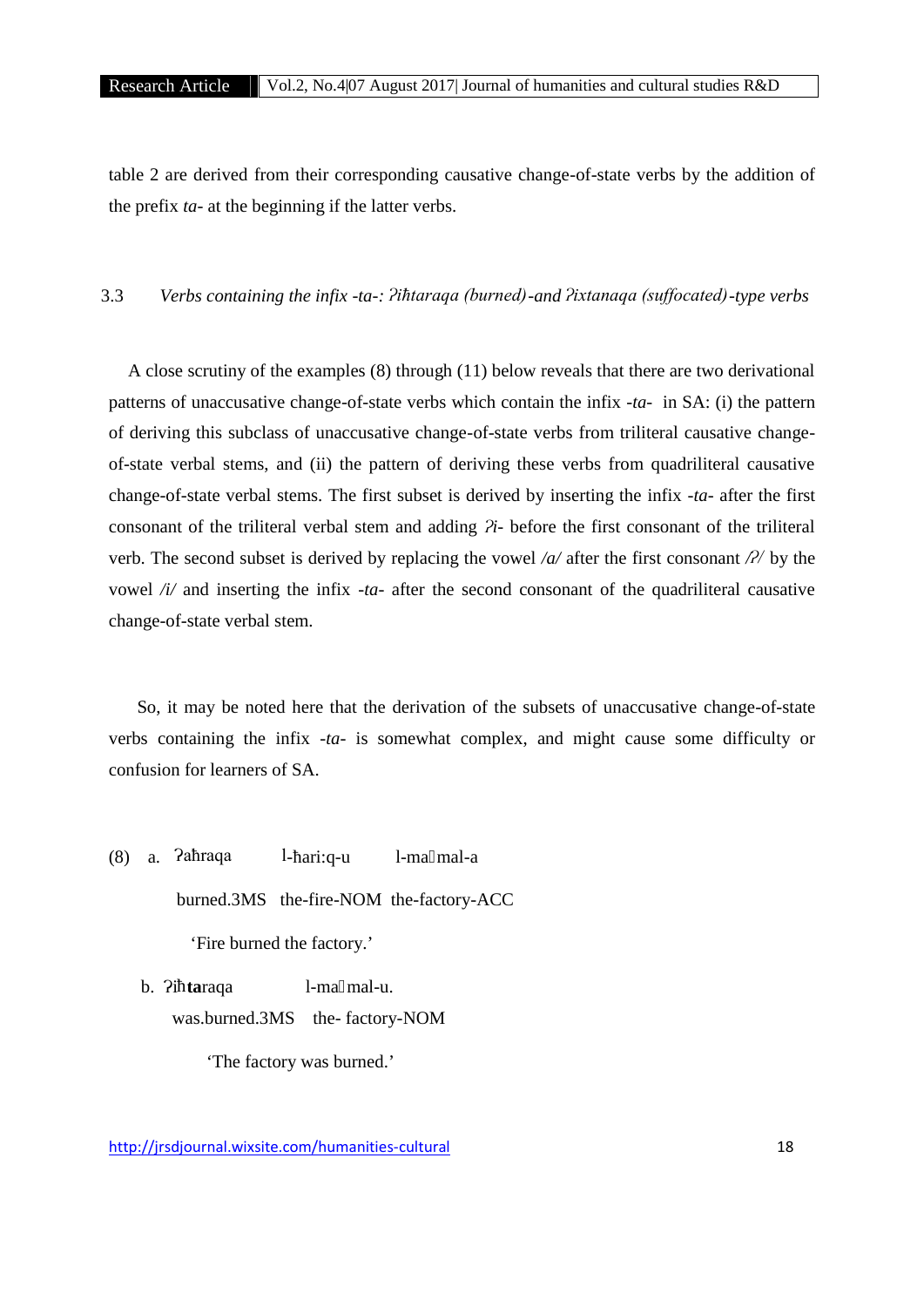$(9)$  a.  $2a\ddot{s}$  ala l- $2aTfa:1-u$  n-na:r-a fi: l- a:bat-i lit.3MPL the-boys-NOM the-fire-ACC in the-forest-OBL 'The boys lit the fire in the forest.' b. Ɂiš**ta** alati n-na:r-u fi: l- a:bat-i

lit.Unac.3FS the-fire-NOM in the-forest-OBL

'The fire was lit in the forest.'

- (10) a. xanaqa l- a:z-u r-ražul-a suffocated.3MS the-gas-NOM the-man-ACC 'The gas suffocated the man.'
	- b. Ɂix**ta**naqa r-ražul-u suffocated.Unac.3MS the-man-NOM 'The man was suffocated.'
	- (11) a. la ama S-Sa:ni -u <br>  $\overline{2}$ ažza: $\overline{2}$ -a s-sajja:rat-i welded.3MS the-manufacturer-NOM parts-ACC the-car-GEN 'The manufacturer welded the parts of the car.'
		- b. ?ilta amati ?ažza: ?-u s-sajja:rat-i

welded.Unac.3MPL parts-NOM the-car-GEN

'The parts of the car were welded.'

http://jrsdjournal.wixsite.com/humanities-cultural 19 As can clearly be noticed in (8b), the infix -*ta*- is inserted between the second and the third consonants of the quadriliteral change-of-state verb *?ahraqa* 'burn' in (8a) with the replacement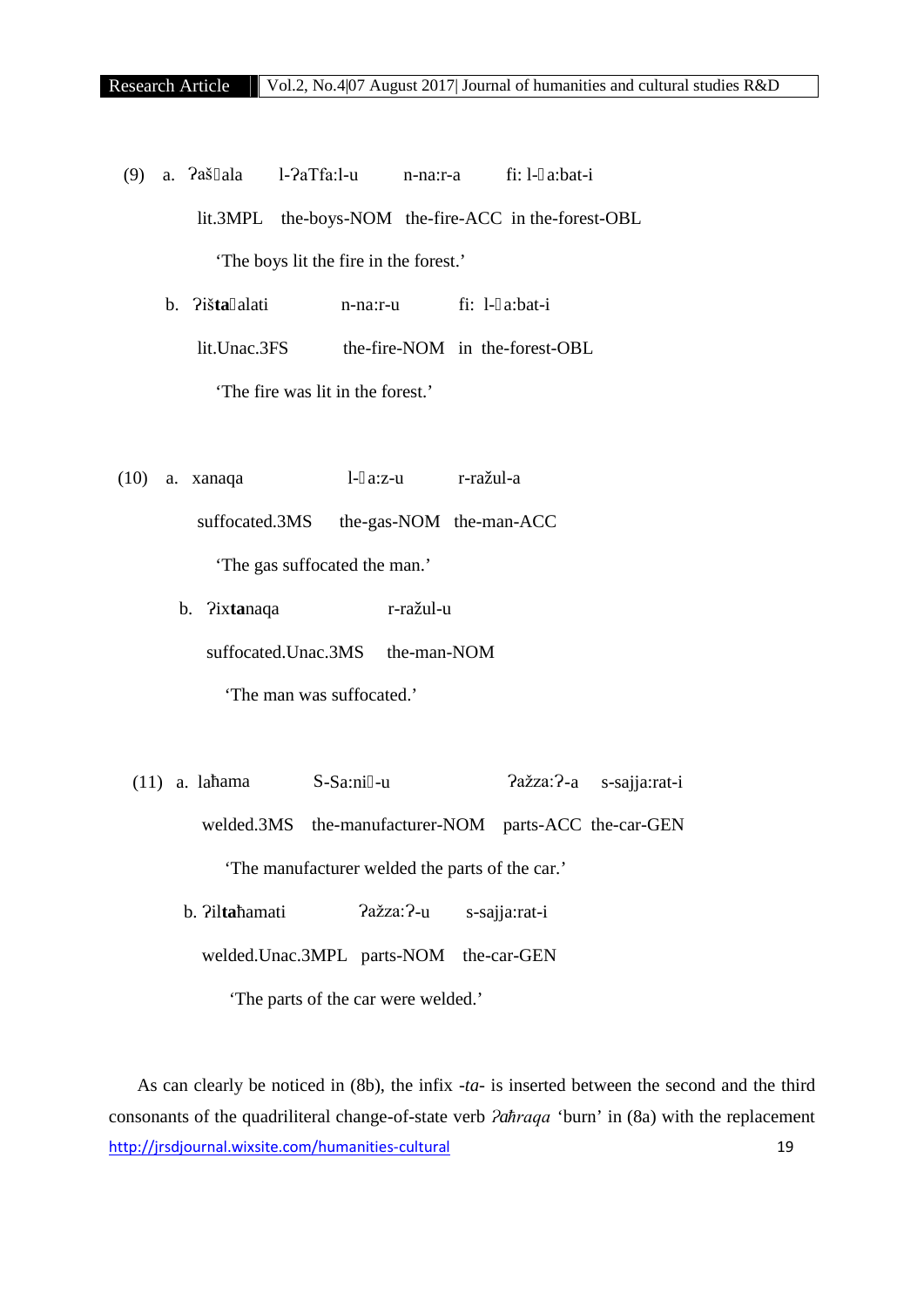of the vowel  $\alpha$  after the first consonant  $\beta$  by the vowel  $\alpha$ , yielding the unaccusative changeof-state verb *Ɂiħtaraqa '*burned.'

The unaccusative change-of-state verb *Ɂištaʕalati* 'was lit' in (9b) is equally derived by the insertion of the infix -*ta*- between the second and the third consonants of the quadriliteral change-of-state verb *Ɂašʕala* 'light' in (9a) with the replacement of the vowel */a/* after the first consonant  $\frac{\partial}{\partial y}$  by the vowel  $\frac{\partial}{\partial z}$ .

Notice that in (10b), the unaccusative change-of-state verb *?ixtanaqa* 'was suffocated' is derived by inserting the infix -*ta*- after the first consonant of the triliteral verbal stem *xanaqa* 'suffocate' in (10a) and adding the  $\hat{Z}$ *i*- before the first consonant of the same triliteral verbal stem.

Just as in (10b), the unaccusative change-of-state verb *Ɂiltaħamati* 'were welded' in (11b) is derived by adding  $\hat{P}$ *i*- before the first consonant of the triliteral verbal stem *lahama* 'weld,' in (11a) and the infix *-ta-* after the first consonant of the same triliteral verbal stem. Tables 3 and 4 below respectively show the two subsets of unaccusative change-of-state change-of-state verbs containing the infix  $-ta$ - in SA.<sup>22</sup>

http://jrsdjournal.wixsite.com/humanities-cultural 20  $22$  It should be pointed out here that this list of unaccusative change-of-state verbs is far from being exhaustive.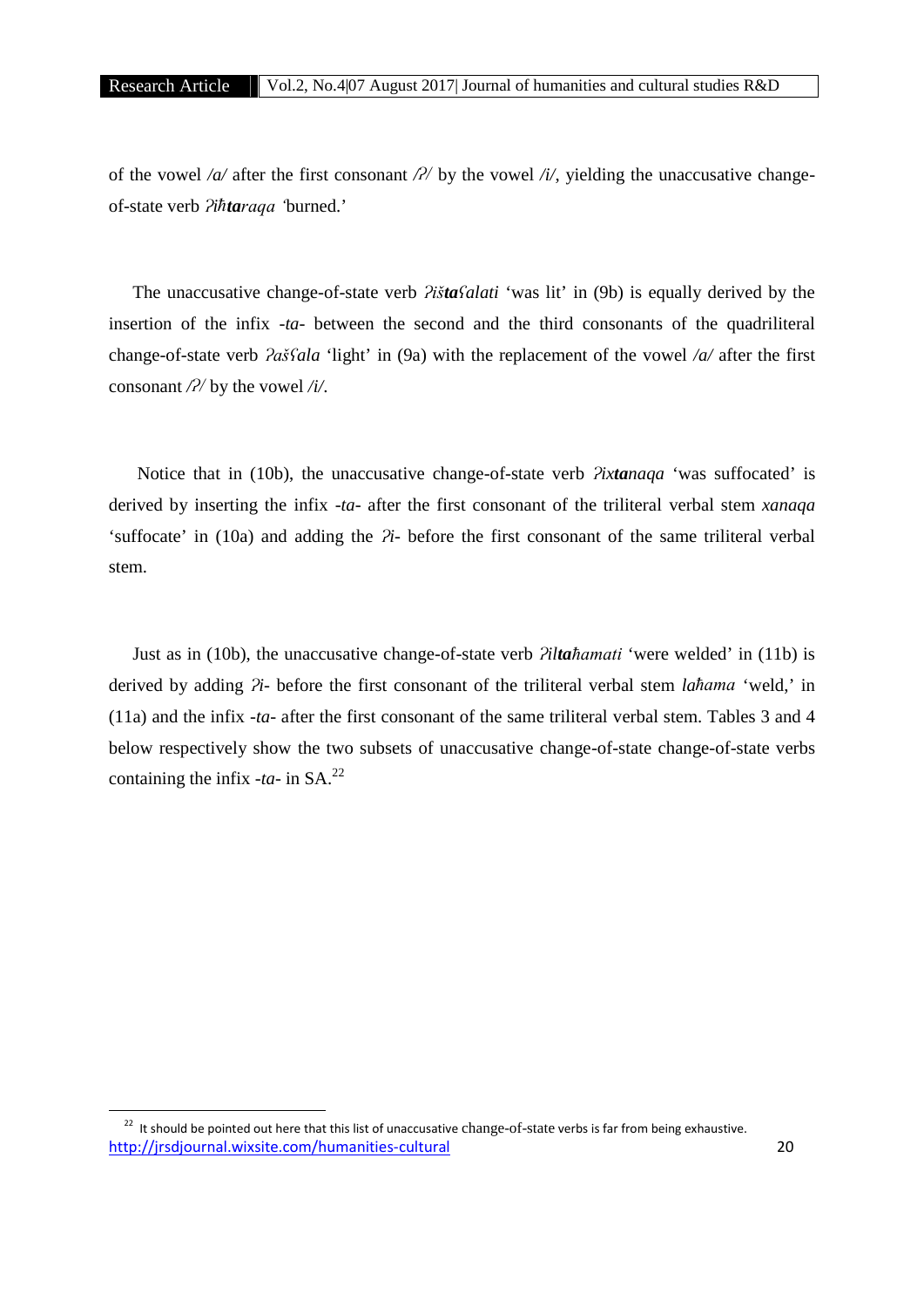Table3.

*A list of unaccusative change-of-state verbs containing the infix -ta- derived from triliteral verbal stems in SA*

| <b>Arabic derived</b> | <b>Approximate</b>                 | <b>Arabic causative</b> | <b>Approximate</b> |
|-----------------------|------------------------------------|-------------------------|--------------------|
| unaccusative          | meaning in English change-of-state |                         | meaning in         |
| change-of-state verb  |                                    | verb                    | <b>English</b>     |
| <b>Pixtanaqa</b>      | To be choked,                      | xanaqa                  | To choke,          |
|                       | suffocated                         |                         | suffocate          |
| Pilta ama             | To be stuck                        | la ama                  | To stick together, |
|                       | together, to be                    |                         | to weld, to unite  |
|                       | welded, to be united               |                         |                    |
| ?ilta?ama             | To be welded                       | la?ama                  | To weld, to put    |
|                       |                                    |                         | together           |
| ?iktawa:              | To be cauterized; to kawa:         |                         | To cauterize; to   |
|                       | be burned                          |                         | burn               |
| ?irtawa:              | To quench one's                    | rawa:                   | To quench          |
|                       | thirst                             |                         | someone's thirst   |
| ?imtala?a             | To become full                     | mala?a                  | To make full       |
| ?istawa:              | To become even,                    | sawwa:                  | To make even,      |
|                       | flat                               |                         | flat               |
| ?iltawa:              | To be twisted, to be               | lawa:                   | To twist, to bend  |
|                       | bent                               |                         |                    |
| <b>PixtalaTa</b>      | To be mixed                        | xalaTa                  | To mix             |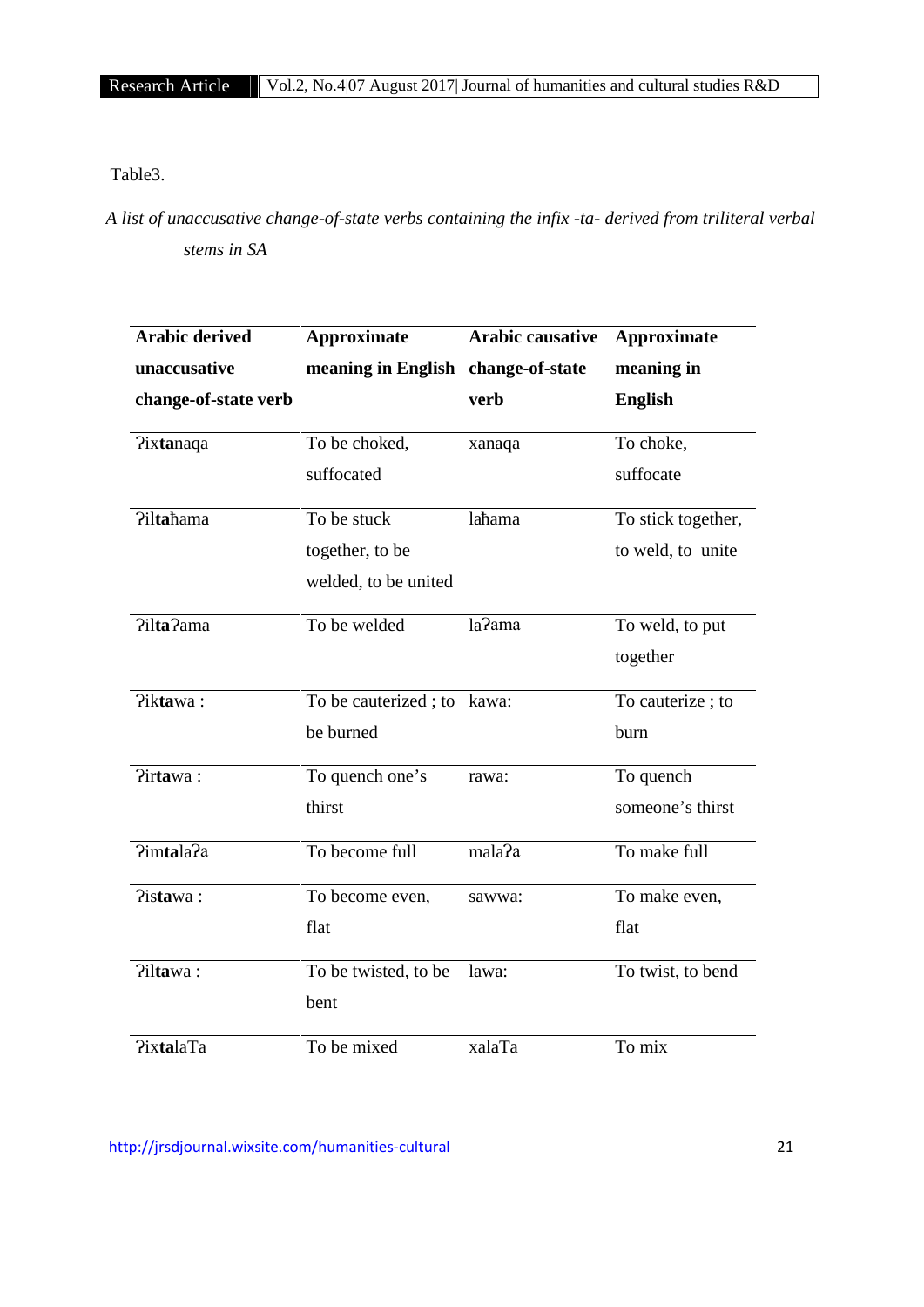Table 4.

*A list of unaccusative change-of-state verbs containing the infix -ta-derived from quadriliteral verbal stems in SA*

| <b>Arabic derived</b> | <b>Approximate</b>  | <b>Arabic causative</b> | <b>Approximate</b> |
|-----------------------|---------------------|-------------------------|--------------------|
| unaccusative          | meaning in English  | change-of-state         | meaning in         |
| change-of-state verb  |                     | verb                    | <b>English</b>     |
| $2i$ taraqa           | To be burned        | Pa raqa                 | To burn            |
| Piš <b>ta</b> ala     | To be flamed        | ?š ala                  | To burn, to light  |
| <b>Piltahaba</b>      | To be flamed, to be | <b>P</b> haba           | To flame, blaze    |
|                       | blazed              |                         |                    |
| <b>Pixtalla</b>       | To be disturbed,    | <b>Paxalla</b>          | To disturb, to     |
|                       | disordered,         |                         | disorder, to       |
|                       | deranged, upset,    |                         | upset, to          |
|                       | unbalanced          |                         | unbalance          |
| <b>PiltaSaqa</b>      | To be stuck         | <b>PalSaqa</b>          | To stick           |
| $Pi$ tana:            | To become rich      | Pa na:                  | To make rich       |
| ?iftaqara             | To become poor      | <b>Pafqara</b>          | To make poor       |

From what has been said so far, it clearly follows that the infix *-ta-* is also relatively active in SA. As tables 3 and 4 above show, some 16 verbs have been listed.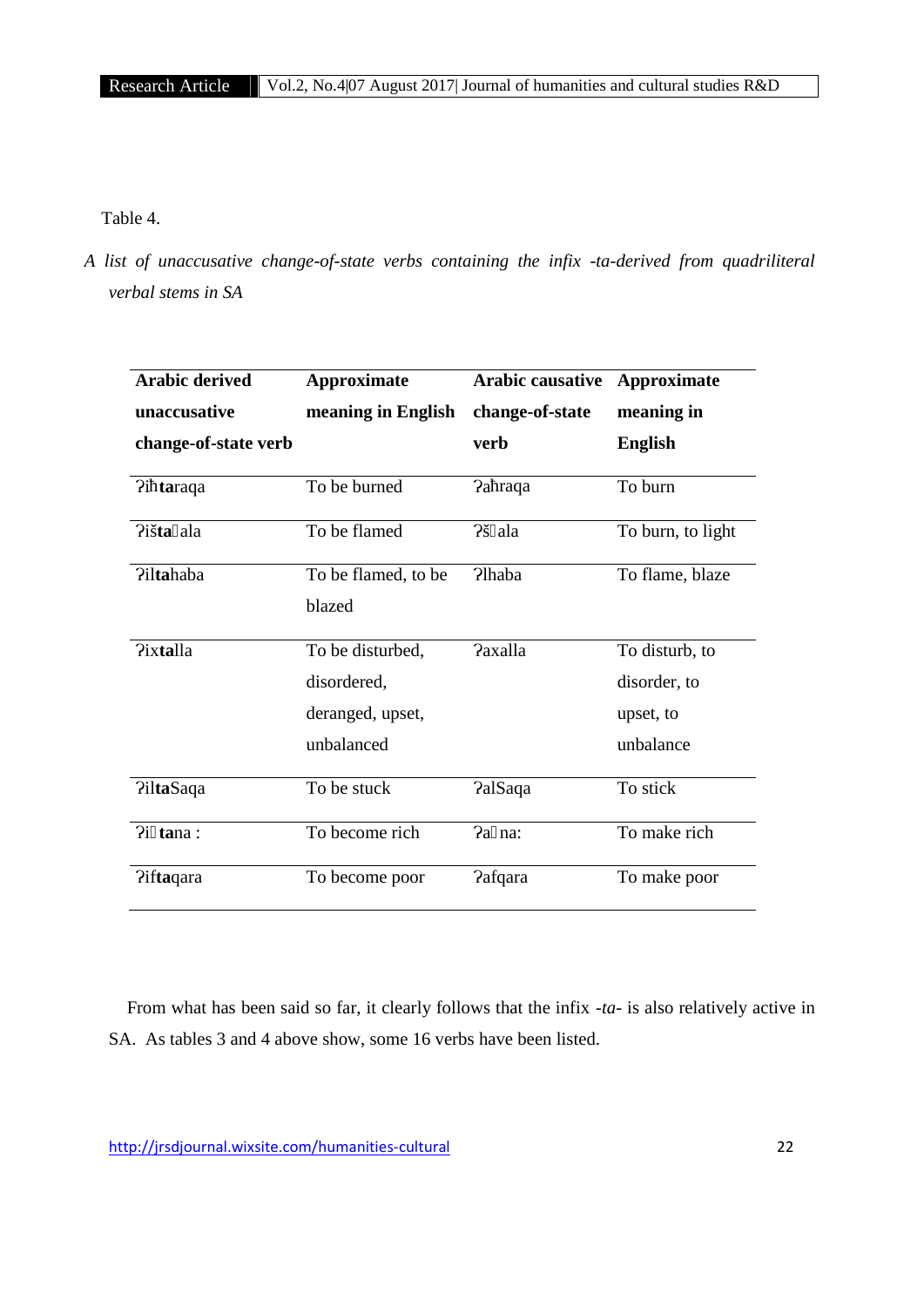Importantly, and as noted previously with regard to the derivation of unaccusative change-of state verbs beginning, respectively, with the prefixes *n-* and *ta-*, it could be inferred from the examples given above, with respect to the directionality of derivation, that all verbs belonging to the two subsets of unaccusative change-of-state verbs containing the infix *-ta-* and participating in the causative alternation (i.e., verbs which have causative alternants), such as verbs listed in tables 3 and 4 above, are likely to be systematically derived by inserting the infix *-ta-* within the verbal stems of the causative change-of-state verbs from which they are derived after applying some morphophonemic changes, depending on the type of verbal stem, and form, as a result, two derivational patterns.

#### 3.4 *Some counterevidence*

An important point that should be clear at this juncture is that not all SA unaccusative change-of state verbs are derived from causative change-of-state verbs. In other words, there is a subset of unaccusative change-of-state verbs which does not alternate with causative change-of-state verbs. In fact, SA contains some unaccusative change-of-state verbs which, mysteriously, resemble derived unaccusative change-of-state verbs in their forms, but which are lexicalized as such. These verbs can be exemplified by the following: *PinqaraDa* 'become extinct,' *Pindaoara* 'perish,' *Ɂinha:ra '*to be demolished'*, Ɂindalaʕa* 'break out, flare up, erupt,' *ɁinqabaDa '*to shrink, to contract', *?inDabaTa* 'to be disciplined', *?inzalaqa* 'to slide, to glide, to skid, to slip,' *Ɂinqašaʕa* 'to clear away, to clear up,' *taɁa:kala* 'lose some parts' or 'corrode,' *Ɂinfaraža '*to be wide, to spread apart, to be open,' *?indamala* 'to heal, scar over,' *?indaħara* 'to be defeated, conquered, routed,' *?inħadara* 'to go down, to fall, to decline,' *taDa:?ala* 'become smaller,' *taSaħħara* 'become desertified,' and *Ɂintaħara '*to commit suicide*.*'<sup>23</sup> I would claim here that unaccusative change-of-state verbs which are derived from causative change-of-state verbs in SA may be characterized as core unaccusative change-of-state verbs; whereas unaccusative change of-state verbs which are not derived from causative change-of-state verbs may be described as peripheral or lexicalized unaccusative change-of-state verbs.

http://jrsdjournal.wixsite.com/humanities-cultural 23 <sup>23</sup> This list is merely indicative and is obviously far from exhaustive.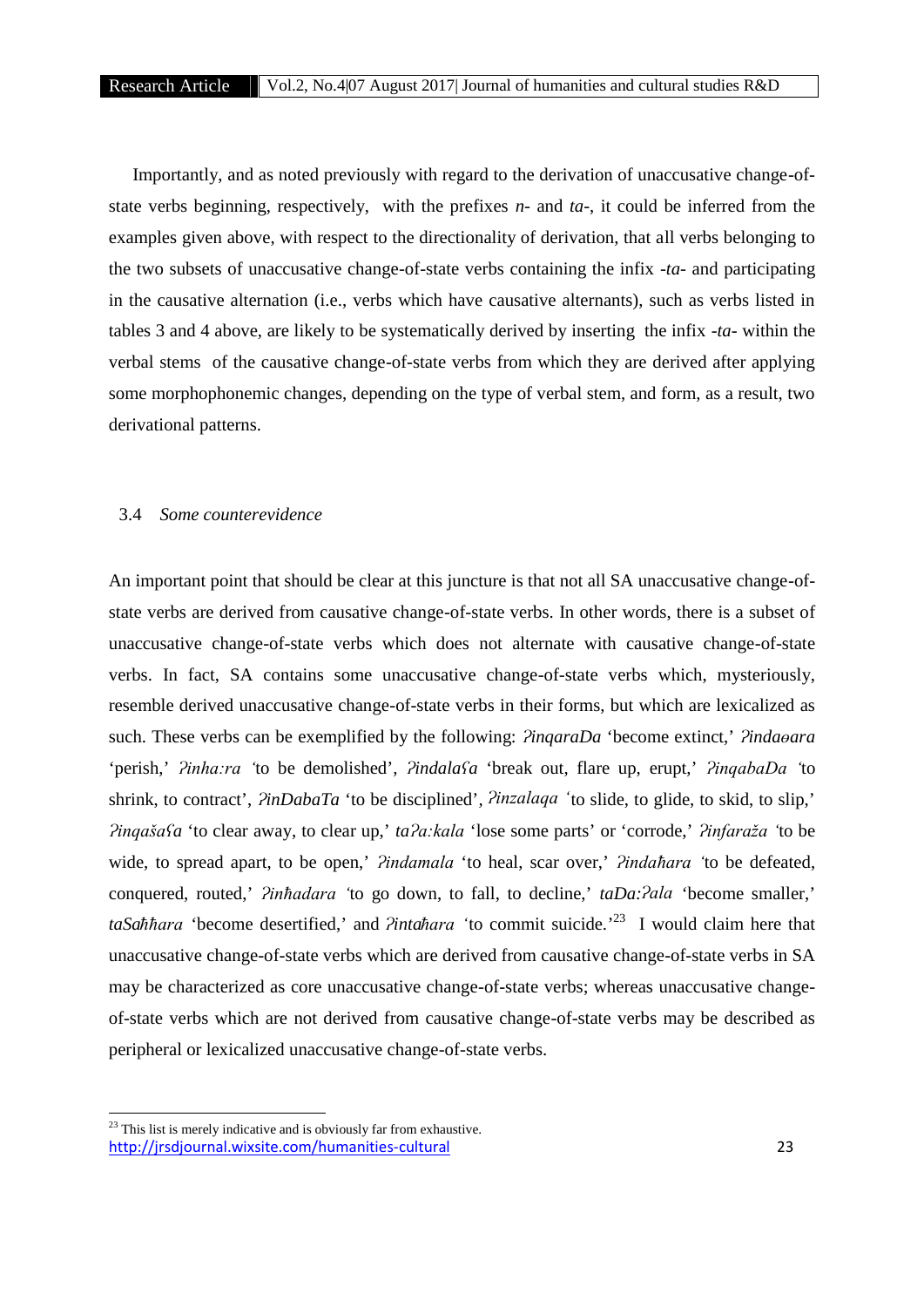Of paramount importance, Chierchia (1989) (as cited in Levin & Rappaport Hovav 1995:87) points out that "an unaccusative verb that lacks a paired transitive causative use is exceptional on the causative analysis."

It is worth emphasizing here that these allegedly underived or lexicalized unaccusative change-of-state verbs need more research and deeper analysis to uncover and account for their characteristic properties and behavior in their crosslinguistic dimension.

In the preceding sections, a sketchy overview of the derivation of some unaccusative change-of-state verbs in SA has been provided. The next section addresses the interaction of some affixes with the argument structure and argument realization of some change-of-state verbs in the language under study.

# **4. Affixes and causative change-of-state verbs' argument structure in SA**

This section examines the issue of whether or not affixes can affect the argument structure and argument realization of causative change-of-state verbs in SA.

SA is a Semitic language which has rich and complex morphology. In other words, it has a variety of affixes, be they inflectional or derivational, which have crucial semantic and syntactic effects, among others. Due to limitation of space and for present purposes, the discussion is focused here on the morphosyntactic effects of the derivational prefixes *n-* and *ta-* and the derivational infix *-ta-.*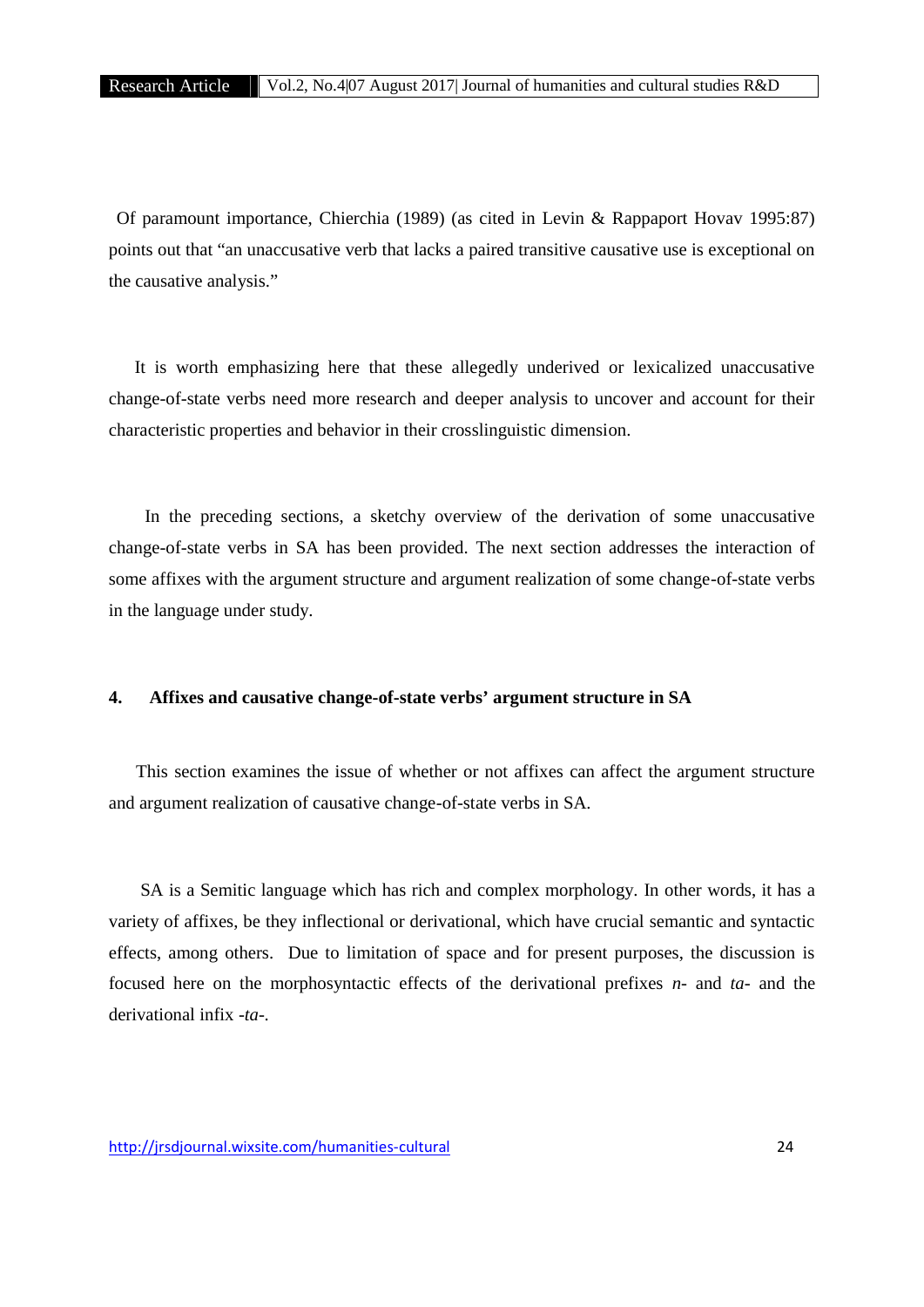Concretely, the issue of how the previous affixes interact and affect the argument structure and argument realization of the subclass of causative change-of-state verbs in SA is hereafter addressed.

#### 4.1 *Causative change-of-state verbs' argument structure and argument realization*

As is generally established in the relevant literature, causative change-of-state verbs tend to be cross-linguistically associated with two arguments: An internal argument bearing the Patient/Theme theta role and an external one bearing the Agent theta role. For instance, in English we find verbs such as: *break*, *melt*, *crack*, *freeze*, *evaporate*, etc. In French, we find verbs like *casser* 'break,' *fondre* 'melt,' *liquéfier* 'liquefy,' *congeler* 'freeze,' *exploser* 'explode,' *démolir* 'demolish,' *fragmenter* 'split up,' etc.

Interestingly, SA constitutes no exception as far as causative change-of-state verbs are concerned. For expository clarity, a characteristic property of these verbs is that they tend to select two arguments, viz., an internal argument and an external one. The internal argument bears the Patient theta role (i.e., the entity undergoing the action denoted by the verbal predicate) and the external one bears the Agent theta role (i.e., the actor or doer of the action that brings about the change in the state of the internal argument). Consider the following examples which illustrate what has just been advanced:

 $(12)$   $\lambda$ aħraqa l-ari:q-u l-ma mal-a

burned.3MS the-fire-NOM the-factory-ACC

'Fire burned the factory.'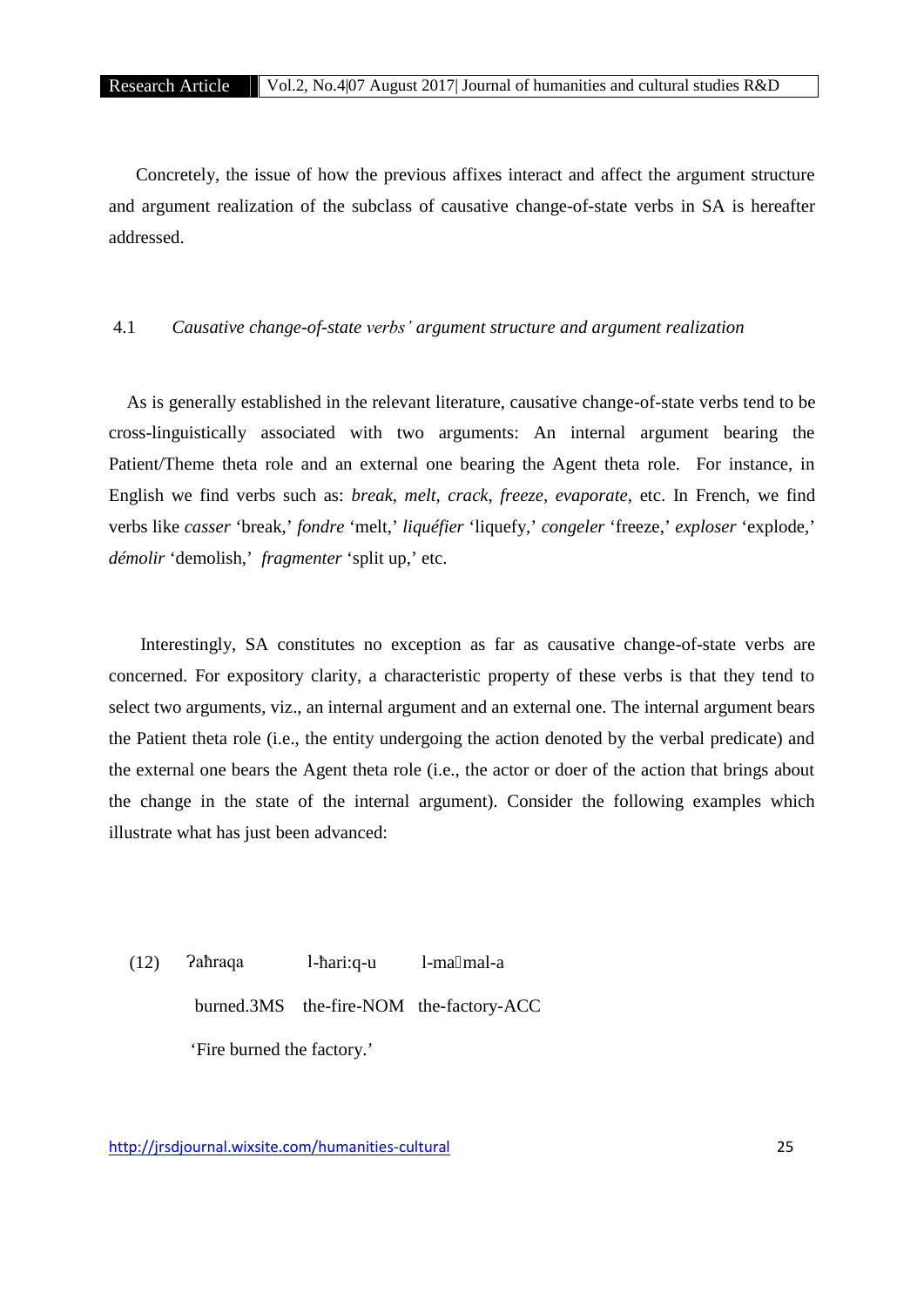$(13)$  ajjarati l- uku:mat-u l-qa:nu:n-a changed.3FS the-government-NOM the-law-ACC 'The Government changed the law.'

(14) xanaqa l- a:z-u r-ražul-a suffocated.3MS the-gas-NOM the-man-ACC 'The gas suffocated the man.'

At first glance, we clearly notice that in (12) the causative change-of-state verb *Ɂaħraqa* 'to burn' (literally 'burned') selects two arguments, namely an internal argument *l-maʕmal-a* 'the factory' and an external one *l-hari:q-u* 'the fire.' The internal argument bears the Patient theta role (i.e., it is the undergoer of the action of burning denoted by the verbal predicate) and the external one bears the Agent theta role (i.e., it is the actor or doer of the action of burning that brings about the change in the state of the internal argument, viz., the burned factory).

Just as in (12), the causative change-of-state verb *ajjara* 'to change' (literally 'changed') in (13) equally selects two arguments, namely an internal argument *l-qa:nu:n-a* 'the law' and an external one *l-ħuku:mat-u* 'the government.' The internal argument bears the Theme theta role (i.e., it is the entity undergoing the action of changing denoted by the verbal predicate) and the external one bears the Agent theta role (i.e., it is the actor or doer of the action of changing that brings about the change in the state of the internal argument, namely the changed law).

The same pattern may be noticed in (14), where the causative change-of-state verb *xanaqa* 'to suffocate' (literally 'suffocated') is associated with two arguments, namely an internal argument *r-ražul-a* 'the man' and an external one *l- a:z-u* 'the gas.' The internal argument obviously bears the Patient theta role (i.e., it is the undergoer of the action of suffocating denoted by the verbal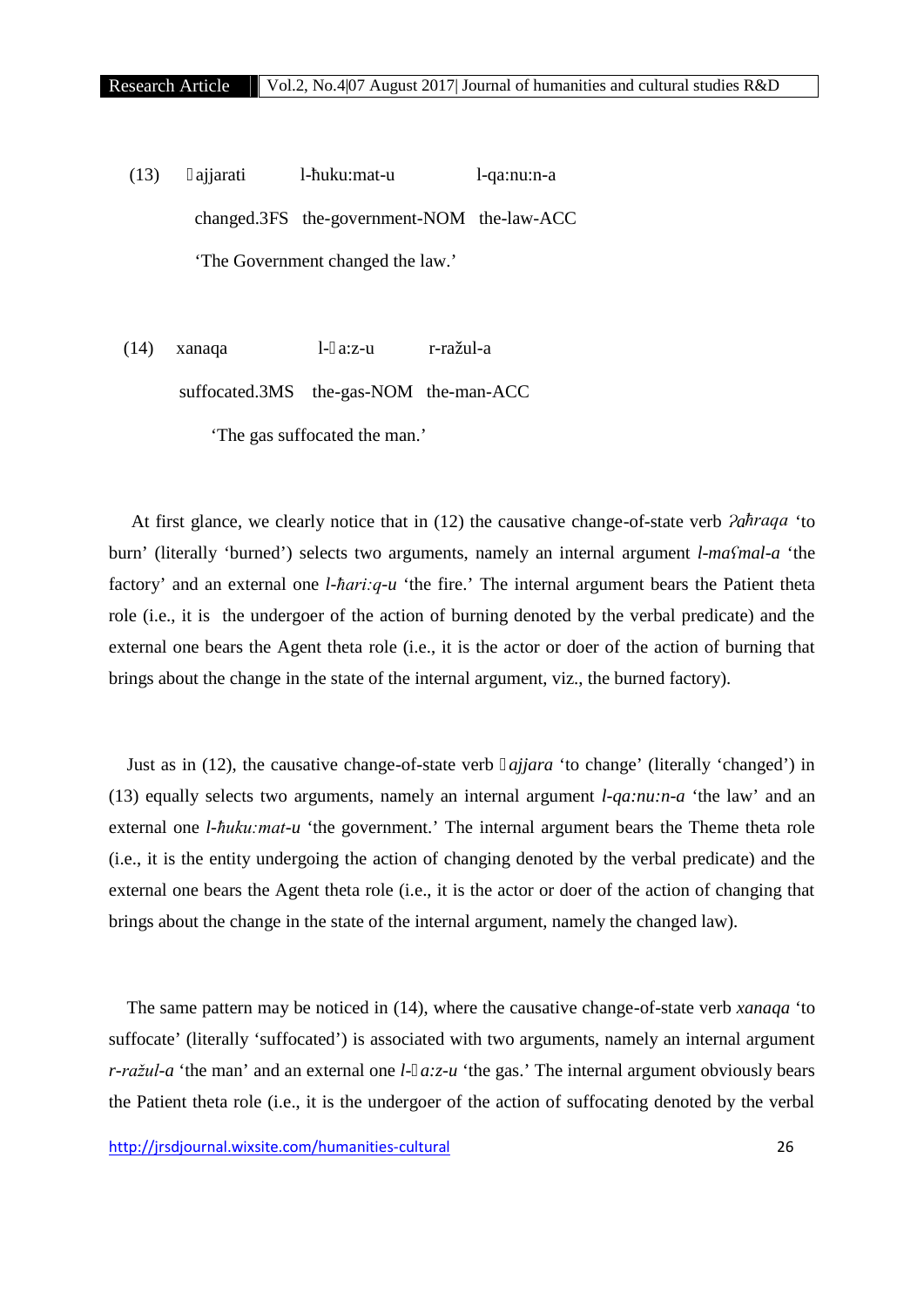predicate) and the external one bears the Agent theta role (i.e., it is the actor or doer of the action of suffocating that causes the change in the state of the internal argument, namely the suffocated man).

Viewed from a syntactic perspective, the internal arguments in (12) through (14), viz., *l maʕmal-a, l-qa:nu:n-a,* and *r-ražul-a* are projected as direct objects in the respective constructions in which they appear. In contrast, the external arguments in the same constructions, namely *l-ħari:q-u, l-ħuku:mat-u,* and *l- a:z-u* are realized as subjects*.*

Having examined, though briefly, the argument structure and argument realization of some causative change-of-state verbs in SA, I now turn to examine the argument structure and argument realization of some unaccusative change-of-state verbs in the language being studied.

# 4.2 *Unaccusative change-of-state verbs' argument structure and argument realization*

As is generally established cross-linguistically, the subclass of unaccusative verbs uniformly selects one argument, specifically an internal argument, and lacks an external one. On the basis of evidence culled from SA, I assume that unaccusative change-of-state verbs in SA constitute no exception. This subclass of verbs, more specifically those which are derived from causative change-of-state verbs, tends to be associated with one and only one internal argument.

For the sake of expository clarity and concreteness, consider the following illustrative examples: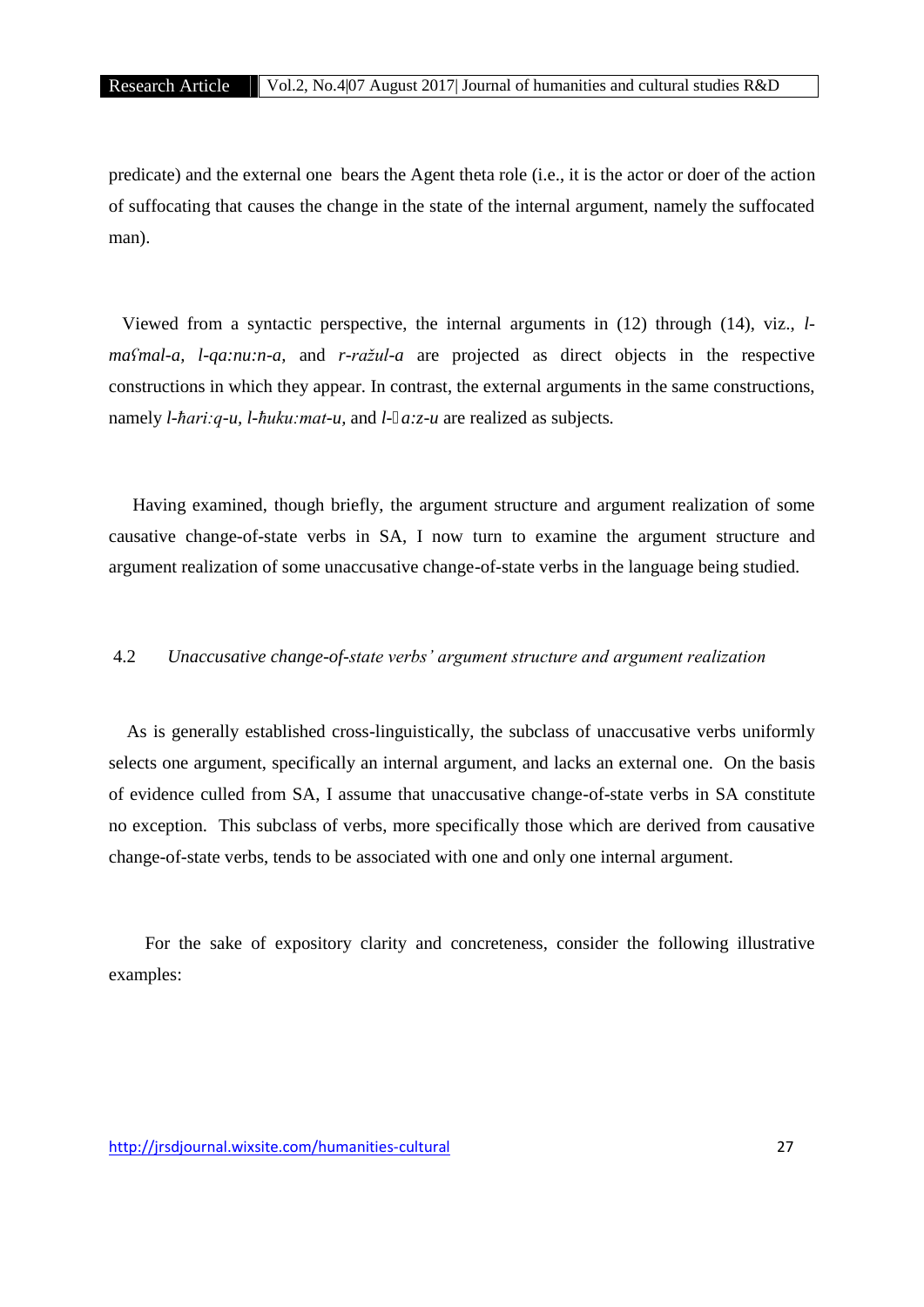(15) Ɂi**n**fažara l-maT am-u PART-Unac-exploded.3MS the – restaurant – NOM 'The restaurant exploded.'

(16) Ɂi**n**kasara l-žisr-u

PART-Unac-broke.3MS the-bridge-ACC 'The bridge broke.'

(17)  $\frac{2i}{\pi}$   $\frac{2i}{\pi}$  ati  $\frac{2a}{\pi}$ -kahraba:  $\frac{2-a}{\pi}$ PART-Unac-interrupted.3FS the-electricity-NOM 'Electricity was interrupted.'

(18) **ta**haddama l-manzil-u. Unac-demolished.3MS the – house – NOM 'The house was demolished.'

- (19) **ta** ajjara l-qa:nu:n-u Unac-changed.3MS the-law-NOM 'The law was changed.'
- (20) **ta**maddadati l-minTaqat-u S-Sina: ijjat-u Unac-extended.3FS the-zone-NOM the-industrial-NOM 'The industrial zone was extended.'

http://jrsdjournal.wixsite.com/humanities-cultural 28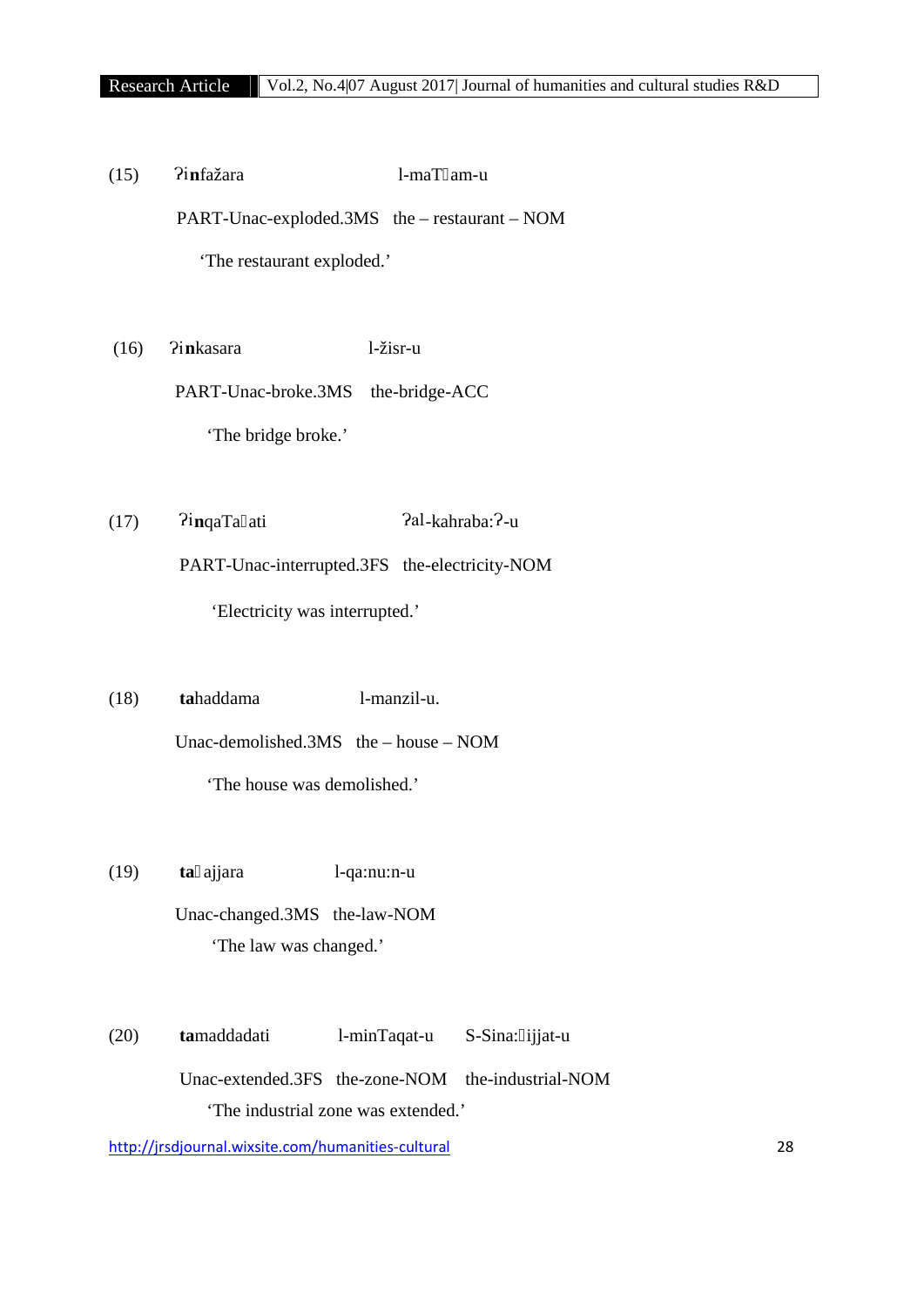(21) **ta** aTTala l-qiTa:r-u Unac-broke down.3MS the-train-NOM 'The train broke down.'

(22) Ɂiħ**ta**raqa l-ma mal-u. burned.Unac.3MS the-factory-NOM 'The factory was burned.'

(23) Ɂiš**ta** alati n-na:r-u fi: l- a:bat-i lit.Unac.3FS the-fire-NOM in the-forest-OBL 'The fire was lit in the forest.'

(24) Ɂil**ta**ħamati Ɂažza:Ɂ-u s-sajja:rat-i welded.Unac.3MPL parts-NOM the-car-GEN 'The parts of the car were welded.'

Notice that in (15) the unaccusative change-of-state verb *?infažara* 'exploded' selects one argument, namely the internal argument *l-maTʕam-u* 'the restaurant.' This internal argument obviously bears the Patient theta role (i.e., it is the undergoer of the action of exploding denoted by the verbal predicate).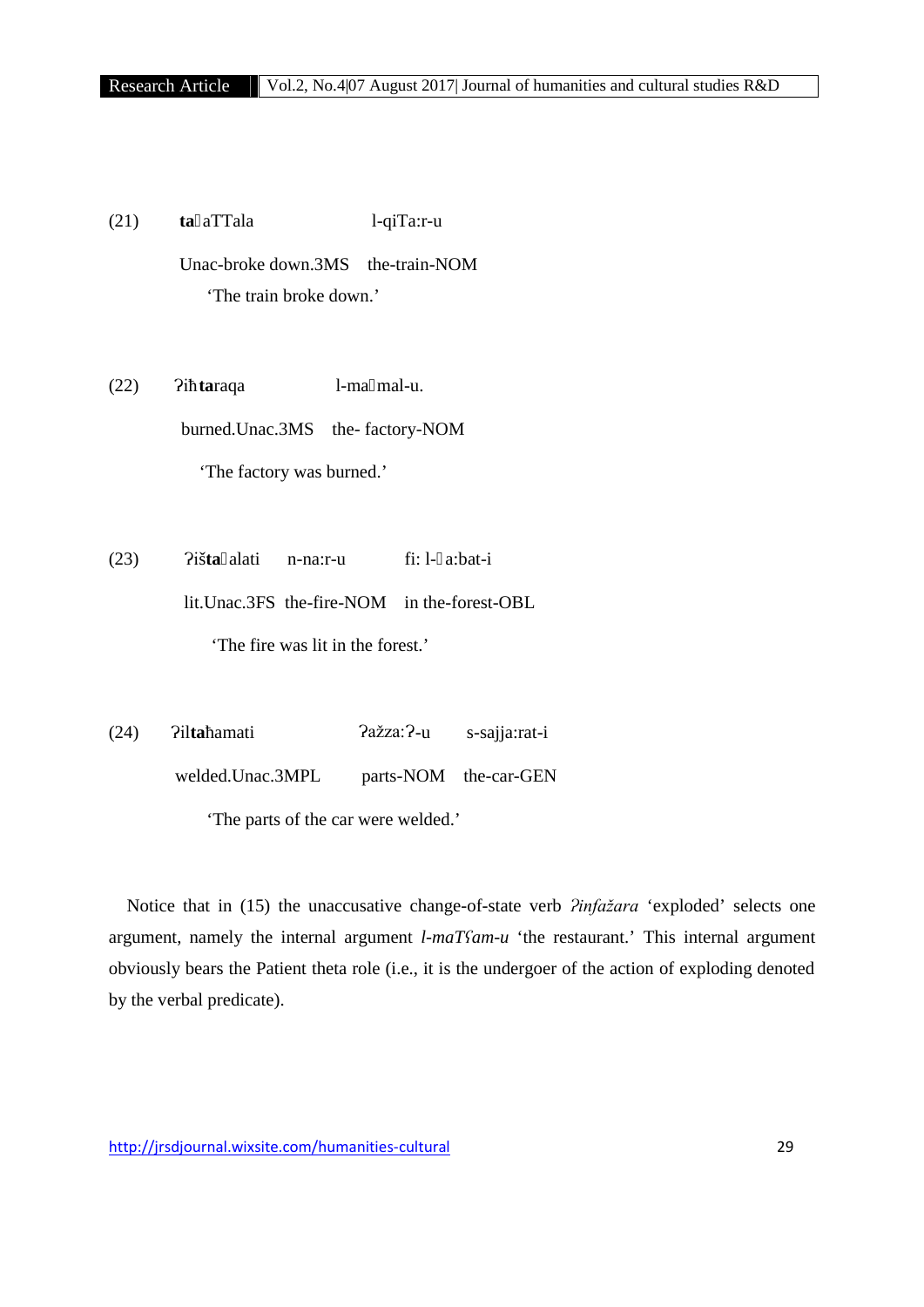In (16), one internal argument is equally selected by the unaccusative change-of-state verb *Ɂinkasara* 'broke,' namely *l-žisr-u* 'the bridge.' This internal argument bears the Patient theta role (i.e., it is the undergoer of the action of breaking denoted by the verbal predicate).

Similarly, the unaccusative change-of-state verb *PinqaTa*<sup>*fa*</sup> 'was interrupted' in (17) selects *Pal-kahraba:* $^2$ *-u* 'the electricity' as its unique internal argument which bears the Patient theta role.

The examples (18) through (24) above show that the unaccusative change-of-state verbs *tahaddama, ta ajjara, tamaddada, taʕaTTala, Ɂiħtaraqa, Ɂištaʕala,* and *Ɂiltaħama,* uniformly take one and only one internal argument, respectively *l-manzil-u, l-qa:nu:n-u, l-minTaqat-u, l qiTa:r-u, l-maʕmal-u, n-na:r-u, Ɂažza:Ɂ-u s-sajja:rat-i.* These internal arguments bear the Patient theta role.

Concretely, in the examples given above (viz., from (15) to (24)), the internal arguments *l maTʕam, l-žisr, Ɂal-kahraba:Ɂ, l-manzil, l-qa:nu:n, l-minTaqat, l-qiTa:r, l-maʕmal, n-na:r,* and *<u>ažza:? s-sajja:ra,*</u> supposedly, originate in the object position at D-structure (i.e., the position normally occupied by objects of transitive verbs) where they are assigned the relevant theta role (Patient).

On the basis of the above examples, it could be argued that one characterizing and outstanding property of unaccusative change-of-state verbs in SA is that the subject of the sentence in which they occur denotes the entity undergoing the change of state. For instance, in (15) through (24) the entities *l-maTʕam, l-žisr, Ɂal-kahraba:Ɂ, l-manzil, l-qa:nu:n, l-minTaqat, l-qiTa:r, l-maʕmal, n-na:r,* and  $2a\overline{z}z$ *a:* $\overline{z}$ *s-sajja:ra* are obviously changing state.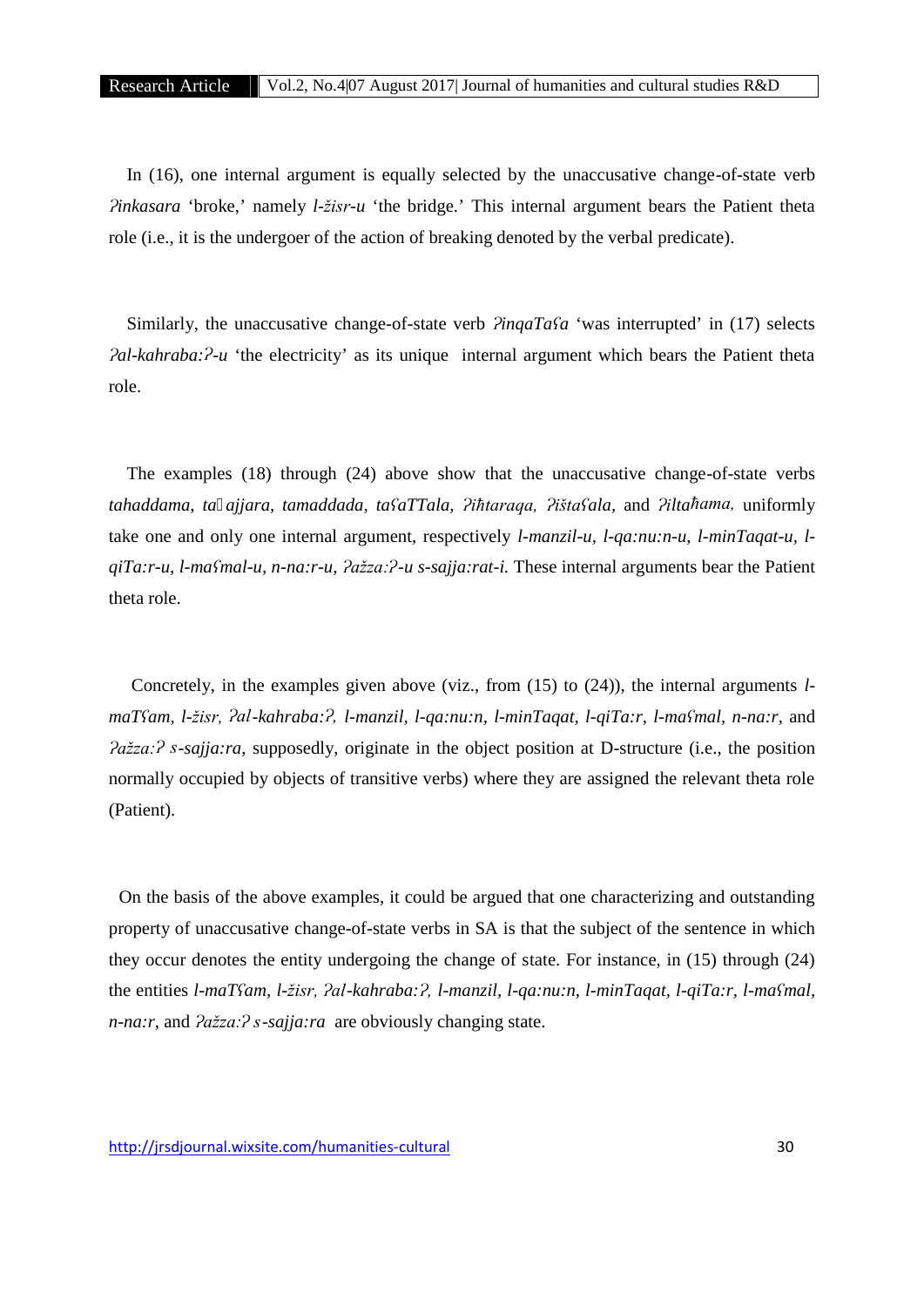On the basis of the preceding discussion, I would propose that unaccusative change-of-state verbs form one valency pattern in SA which could be formalized as in (25).

# (25) **The valency pattern of unaccusative change-of-state verbs in SA**

# $V (P/T)$  NOM).

The representation in (25) tells us that unaccusative change-of-state verbs tend to select one and only one argument which bears the Patient/Theme theta role, and which is assigned Nominative Case.

Essentially adopting Travis's (2010) and Nossalik's (2010) phrase structure model, and as far as the syntactic projection of unaccusative change-of-state verbs' argument structure is concerned, it might be proposed here that the internal arguments in the examples above are likely to move from their D-Structure position within VP to the Spec(ifier) position of InAspP directly above  $VP<sup>24</sup>$  and, presumably, end up in [Spec, TP], where they are promoted to subject position of the clause and are, consequently, likely to fulfil the Extended Projection Principle<sup>25</sup> (EPP for short) requirements and be assigned Nominative Case.

To sum up, it has been shown in this section that the language under analysis tends to employ explicit morphological devices when an 'undergoer of change' is expressed as subject.<sup>26</sup> Moreover, it has been found out that unaccusative change-of-state verbs seem to form one uniform valency pattern in the same language.

<sup>&</sup>lt;sup>24</sup> For notational reasons, I hereafter use the term InAsp and InAspP, respectively for Inner Aspect and Inner Aspect Phrase.<br><sup>25</sup> In the generative grammar tradition, the EPP requires that each clause have a subject. Se details and discussion of this principle.<br><sup>26</sup> Ramchand (2013:288) notes that it is also significant that 'special morphology' is often required for 'undergoer of change'

http://jrsdjournal.wixsite.com/humanities-cultural 31 arguments to appear as SUBJECT of an underlyingly transitive relation.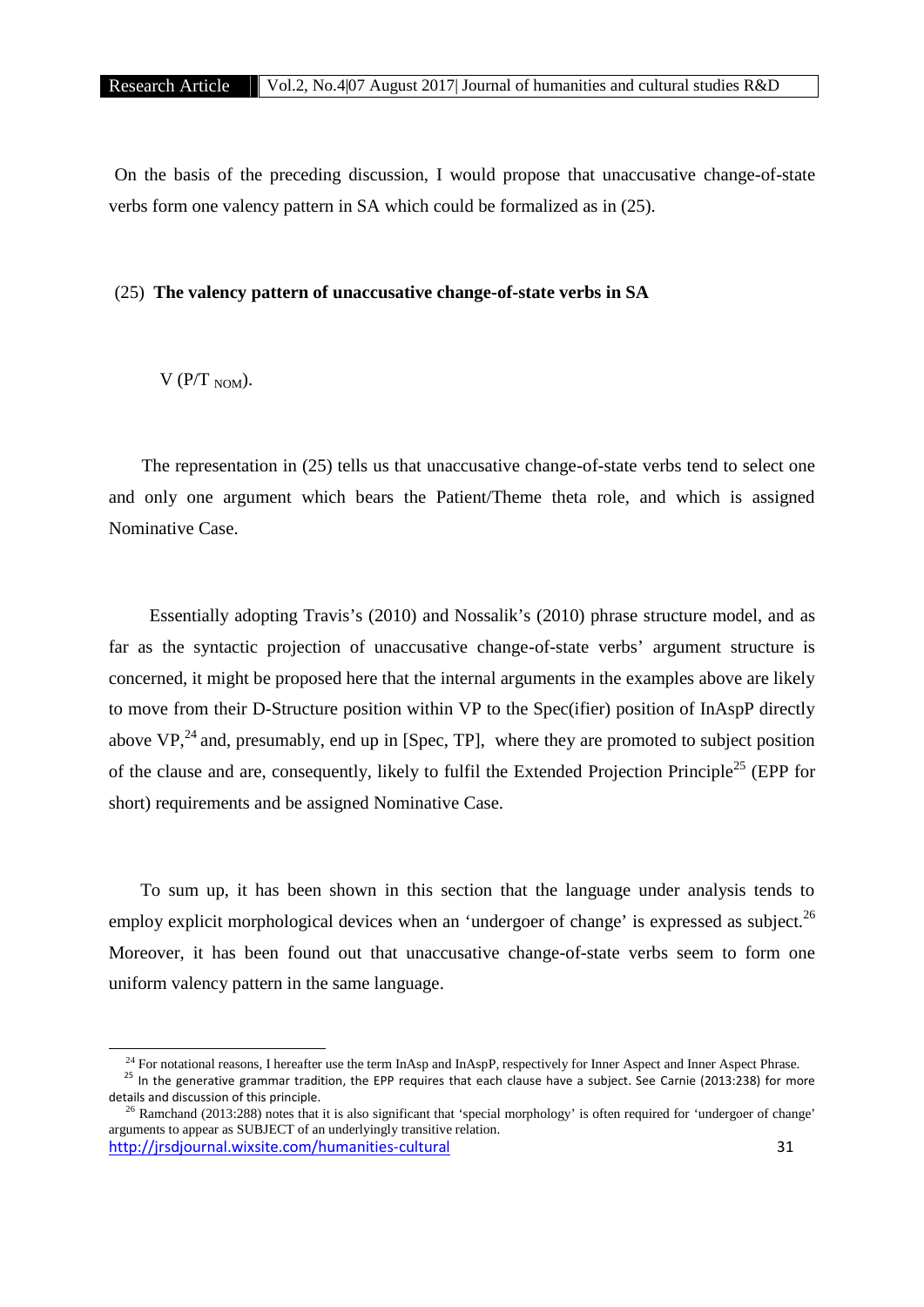# **5. Aspectual properties of unaccusative change-of-state verbs**

A generally accepted assumption in the relevant literature is that unaccusative change-of state verbs, which are generally considered as accomplishments in Vendler's  $(1957)$  sense<sup>27</sup>, tend to correlate with telicity. Put differently, these verbs tend to denote a durative action or event which has a culminating endpoint, i.e., a point at which the Patient/Theme of the unaccusative change-of-state verb enters a result state, as Lyutikova and Tatevosov (2010:36) note. In contrast, unergative verbs tend to lack a culmination moment or endpoint, as far as the linguistic description of this eventuality is concerned, but which may still have a natural or potential endpoint.<sup>28</sup>

In an attempt to answer the question of whether or not unaccusative change-of-state verbs correlate with aspectuality, it might be claimed, on the basis of empirical evidence, that unaccusative change-of-state verbs tend to correlate with the aspectual phenomenon of telicity in SA. That is, they tend to be inherently telic predicates which describe actions or events that have a culminating point. This endpoint is attained when the Patient/Theme of unaccusative change of-state verbs reaches a result state.

For the sake of concreteness and clarity, let us revisit examples (15) through (24) (repeated below as (26) through (35)), respectively.

<sup>&</sup>lt;sup>27</sup> Cited in Tenny and Pustejovsky (2000:5) who note that "[I]n the Vendler classification, verbs may denote states, activities, achievements or accomplishments….Accomplishments are events with duration and an obligatory temporal endpoint." In this respect, van Hout (2000:241) points out that "[T]he culmination moment of the aspectual class of accomplishments comes as the culminating endpoint of a durative and dynamic eventuality."

<sup>&</sup>lt;sup>28</sup> It is worth noting here that there is an ongoing debate on the criteria that a verb must meet in order for it to be telic or atelic.

http://jrsdjournal.wixsite.com/humanities-cultural 32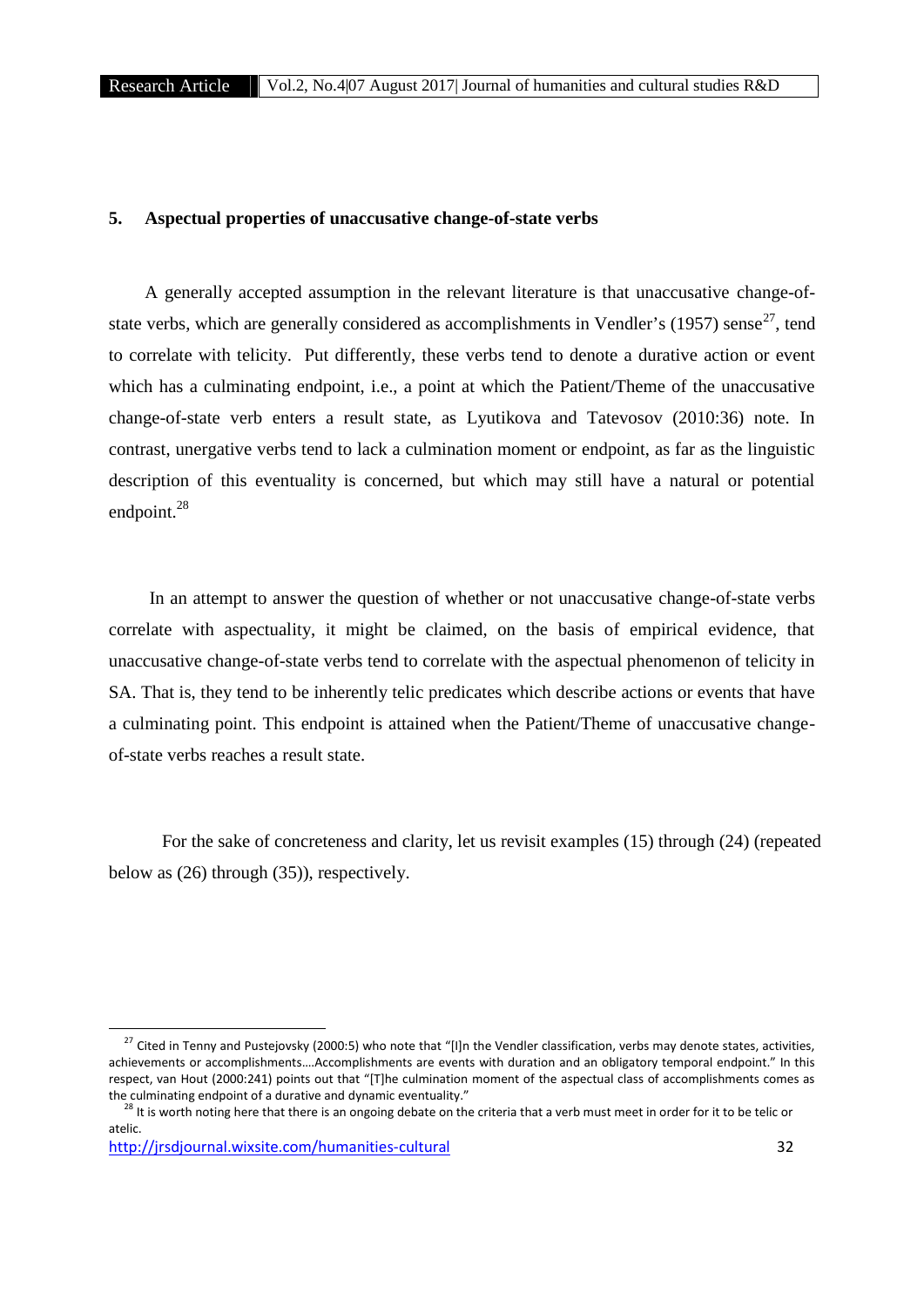(26) Ɂi**n**fažara l-maT am-u PART-Unac-exploded.3MS the – restaurant – NOM 'The restaurant exploded.'

(27) Ɂi**n**kasara l-žisr-u

PART-Unac-broke.3MS the-bridge-ACC

'The bridge broke.'

- (28)  $\widehat{q}_i$ inqaTa ati  $\widehat{q}_i$ al-kahraba:?-u PART-Unac-interrupted.3FS the-electricity-NOM 'Electricity was interrupted.'
- (29) **ta**haddama l-manzil-u. Unac-demolished.3MS the – house – NOM 'The house was demolished.'
- (30) **ta** ajjara l-qa:nu:n-u Unac-changed.3MS the-law-NOM 'The law was changed.'
- (31) **ta**maddadati l-minTaqat-u S-Sina: ijjat-u Unac-extended.3FS the-zone-NOM the-industrial-NOM 'The industrial zone was extended.'

http://jrsdjournal.wixsite.com/humanities-cultural 33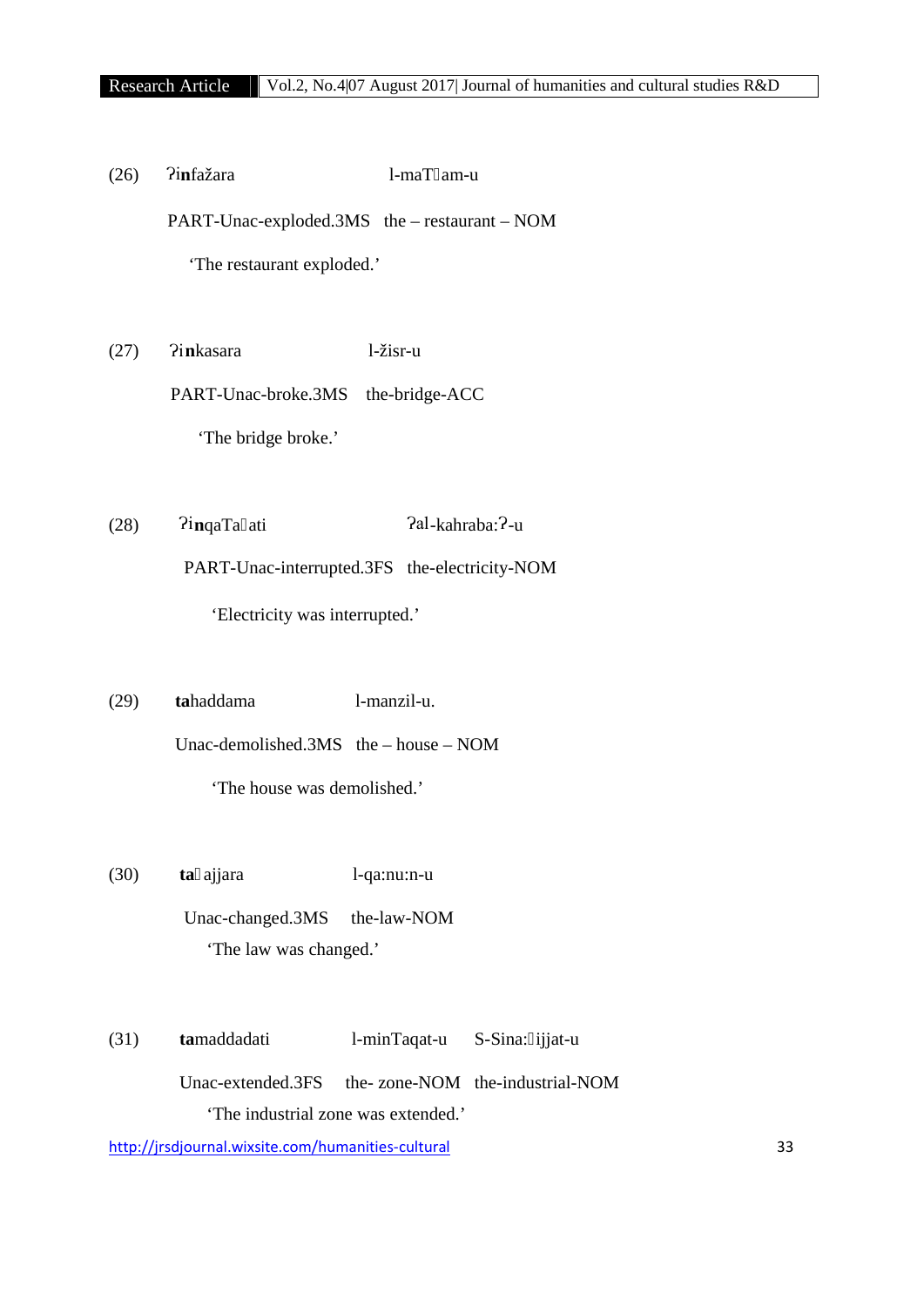(32) **ta** aTTala l-qiTa:r-u Unac-broke down.3MS the-train-NOM 'The train broke down.'

(33) Ɂiħ**ta**raqa l-ma mal-u. burned.Unac.3MS the-factory-NOM 'The factory was burned.'

(34) Ɂiš**ta** alati n-na:r-u fi: l- a:bat-i lit.Unac.3FS the-fire-NOM in the-forest-OBL 'The fire was lit in the forest.'

(35) Ɂil**ta**ħamati Ɂažza:Ɂ-u s-sajja:rat-i welded.Unac.3MPL parts-NOM the-car-GEN 'The parts of the car were welded.'

As can clearly be noticed in (26), the unaccusative change-of-state verb  $\lambda$ *infažara* 'exploded' seems to denote a telic action or event which results in a change of the state of the undergoer of the action or Patient. In other words, the action of exploding the restaurant which is the undergoer of the action has a culminating moment: explosion, and the Theme *l-maT<sup><i>cam-u*</sup> 'the</sub> restaurant' attains the result state of being exploded.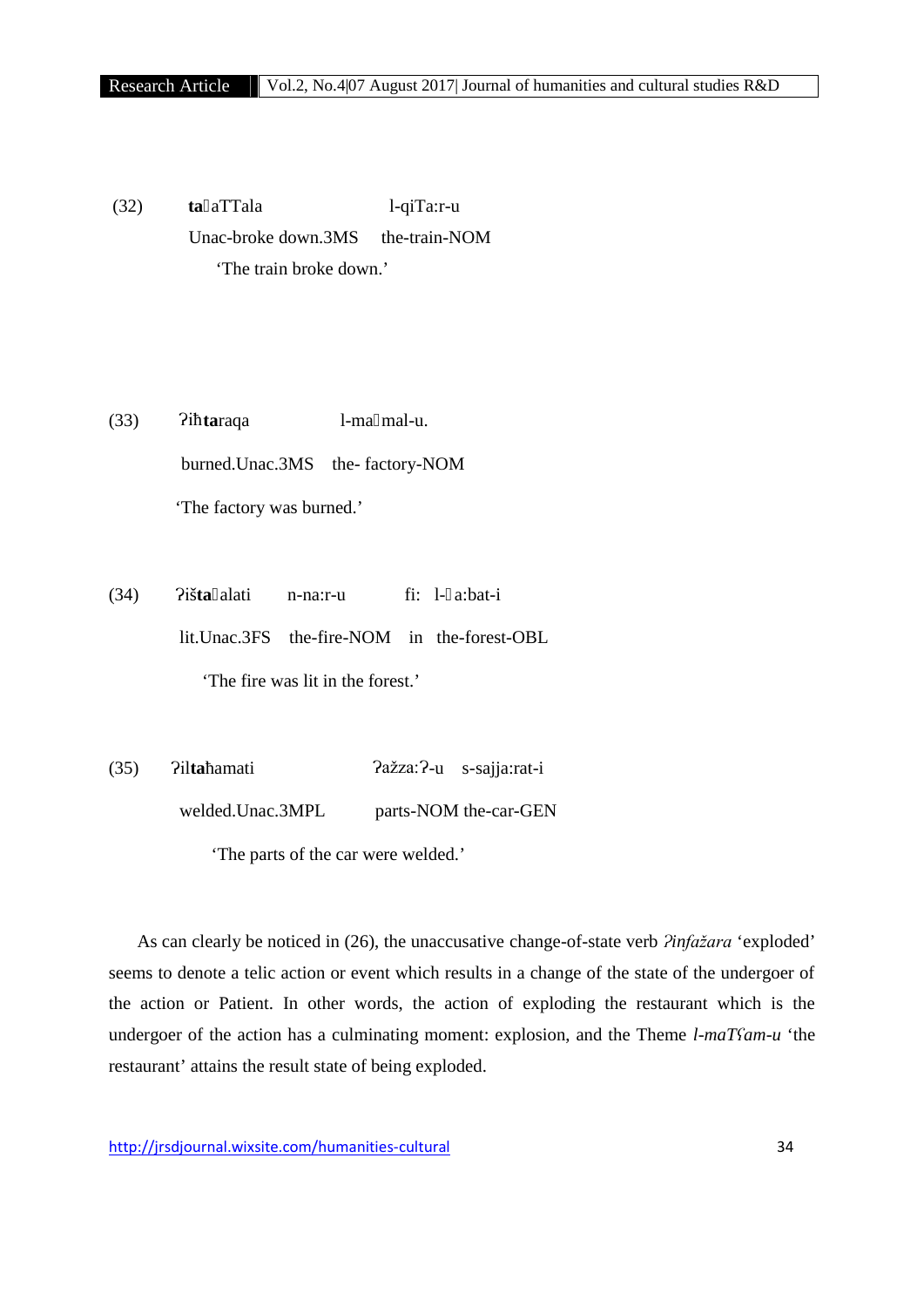Similarly, the unaccusative change-of-state verb *Pinkasara* 'broke' in (27) seems to denote a telic action or event which results in a change of the state of the undergoer of the action or Patient. In other words, the action of breaking the bridge which is the undergoer of the action has a culminating moment: being broken, and the Patient *l-žisr-u* 'the bridge' attains the result state of being broken.

Just as in (27), the unaccusative change-of-state verb *ɁinqaTaʕa* 'was interrupted' in (28) seems to denote a telic event which results in a change of the state of the undergoer of the action or Patient, namely *Pal-kahraba:P-u* 'electricity.' The change of state is the interruption of electricity, i.e., there is no more electricity, as far as the linguistic description of the eventuality is concerned. But it should be noted here that in the real world the damage could be repared and electricity would come back.

Notice also that in (29), the unaccusative change-of-state verb *tahaddama* 'was demolished' seems equally to indicate a telic action or event which results in a change of the state of the undergoer of the action of demolishing, viz., *l-manzil-u* 'the house.' The change of state is, therefore, materialized by the falling down of the house.

The unaccusative change-of-state verb *ta- ajjara* 'changed' in (30) seems also to signify an action or event which changes the state of the undergoer of the action of changing, namely *l qa:nu:n-u* 'the law.' Changing the state of the undergoer of the action is the culmination moment.

Likewise, in the examples (33) through (35) the unaccusative change-of-state verbs *Ɂiħtaraqa* 'was burned', *Ɂištaʕalati* 'was lit', and *Ɂiltaħama* 'was welded,' respectively, seem to denote actions or events with culminating moments or endpoints, in that they respectively change the state of the undergoers of the actions of burning, lighting, and welding.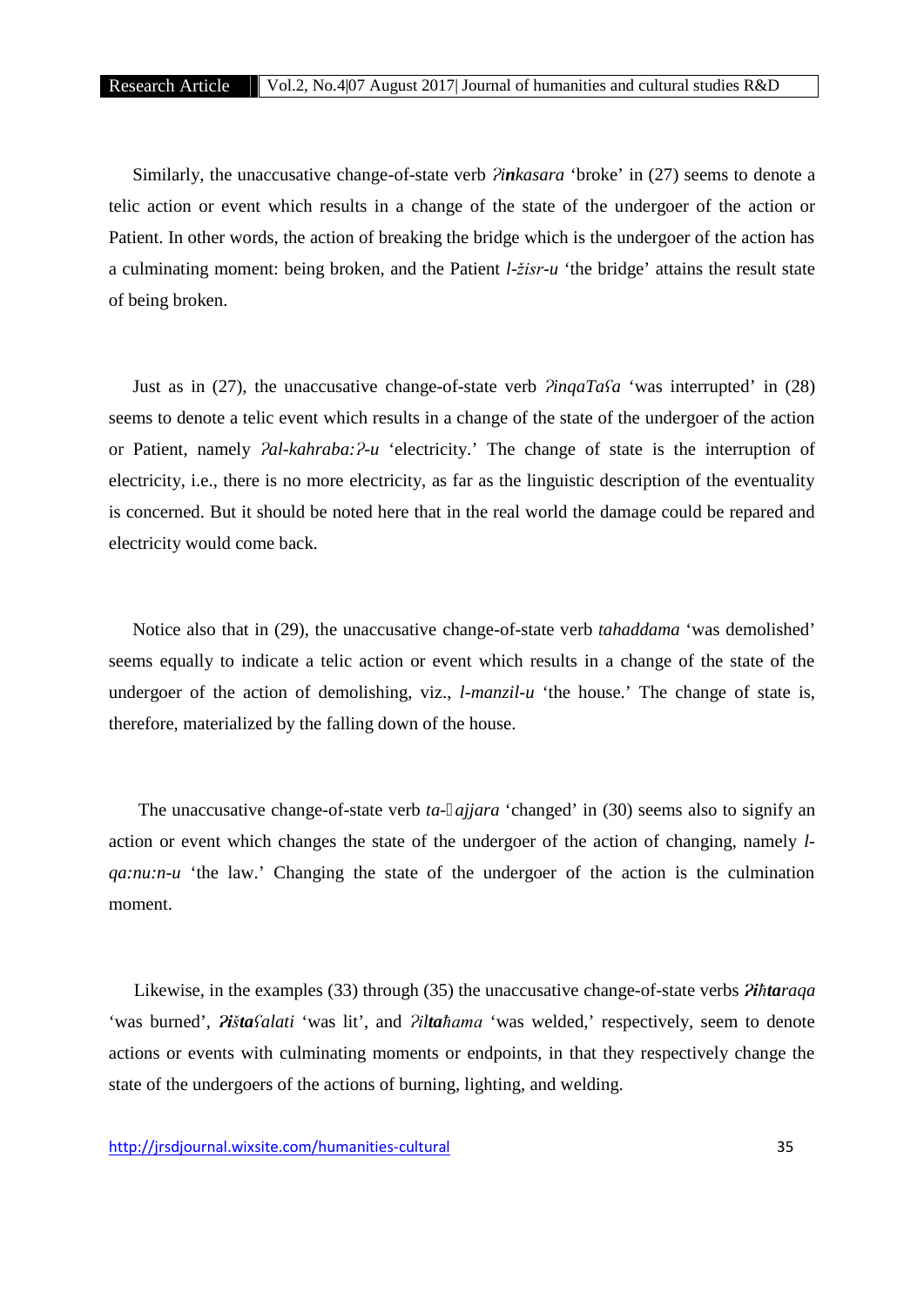It follows, then, that the actions or events denoted by the unaccusative change-of-state verbs in the previous examples are likely to have an endpoint in their temporal or aspectual spectrum which may render them telic. This fact leads me to claim that unaccusative change-of-state verbs are likely to correlate with telicity in SA and may be classified under the category of accomplishment verbs.

Having examined, though briefly, some aspectual properties of unaccusative change-of-state verbs in SA, the next section addresses the syntactic representation of the structures in which the latter verbs appear.

# **6. The syntactic representation of unaccusative change-of-state verbs**

Syntactically, the following syntactic representation for the structures in which unaccusative change-of-state verbs appear might be proposed, essentially inspired by Travis's (2010) and Nossalik's (2010) structure of the verb phrase: $^{29}$ 

http://jrsdjournal.wixsite.com/humanities-cultural 36 <sup>29</sup> I assume a split-INFL analysis. I will not go into more details here, since this does not constitute the main aim of the present study. For more insightful details and discussion, see Pollock (1989:365ff.).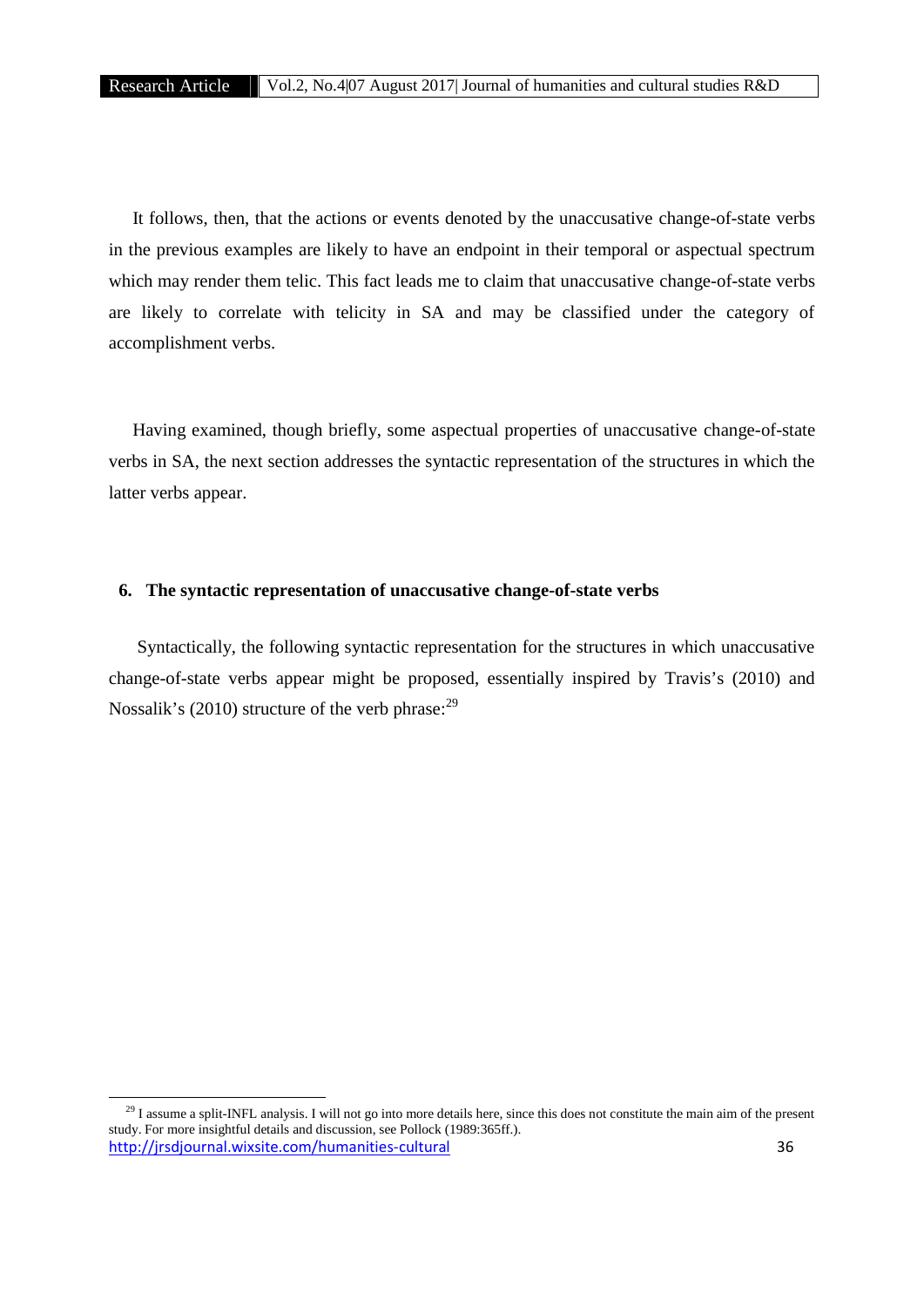(36)



Concretely, the examples (26) through (35) may, respectively, be syntactically represented as in (37) through (46) below.

http://jrsdjournal.wixsite.com/humanities-cultural 37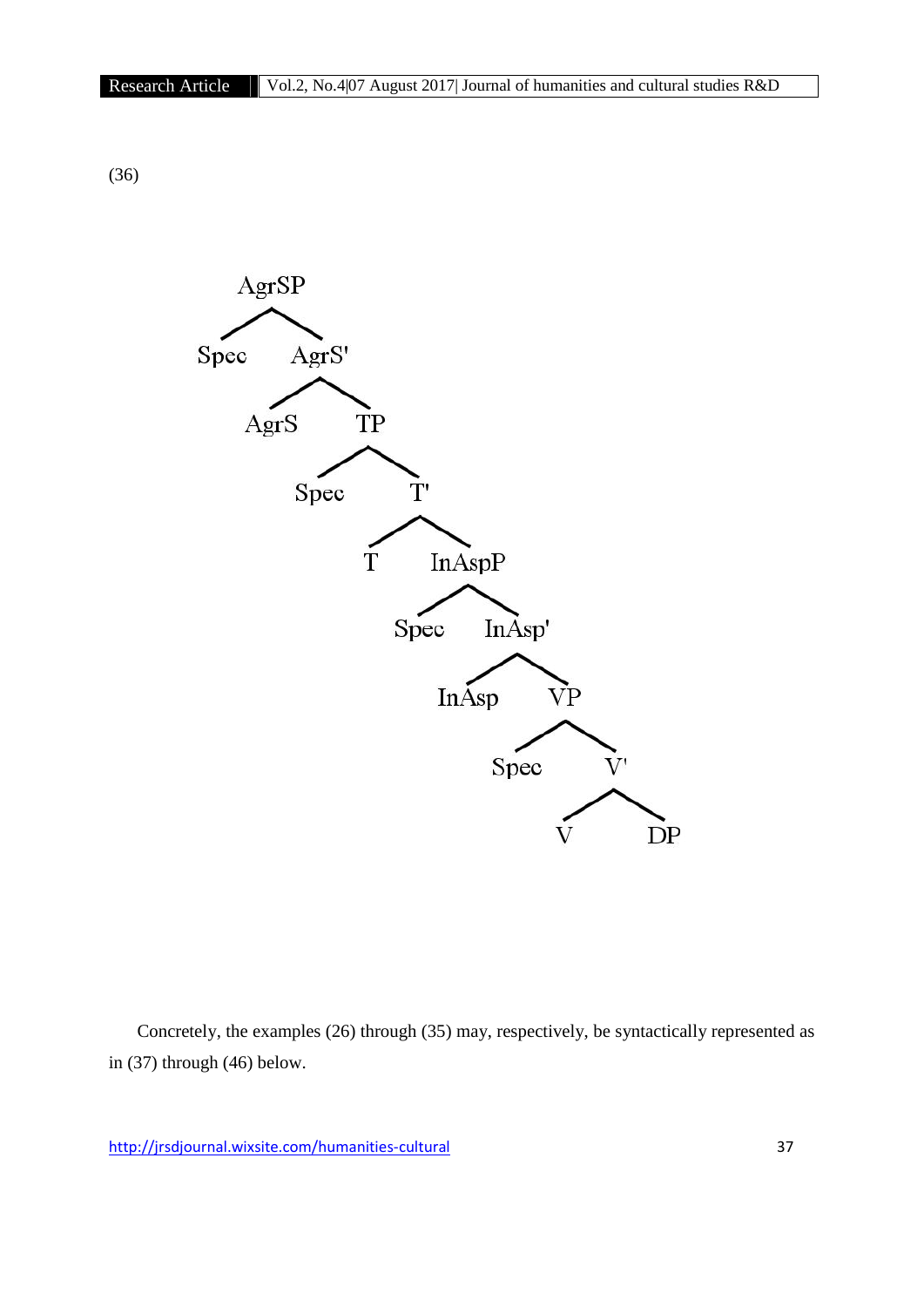

In (37), the causative change-of-state verb stem *fažžara* 'cause to explode' seems to be generated under the V node at D-Structure; it first adjoins to the InAsp node under which the

http://jrsdjournal.wixsite.com/humanities-cultural 38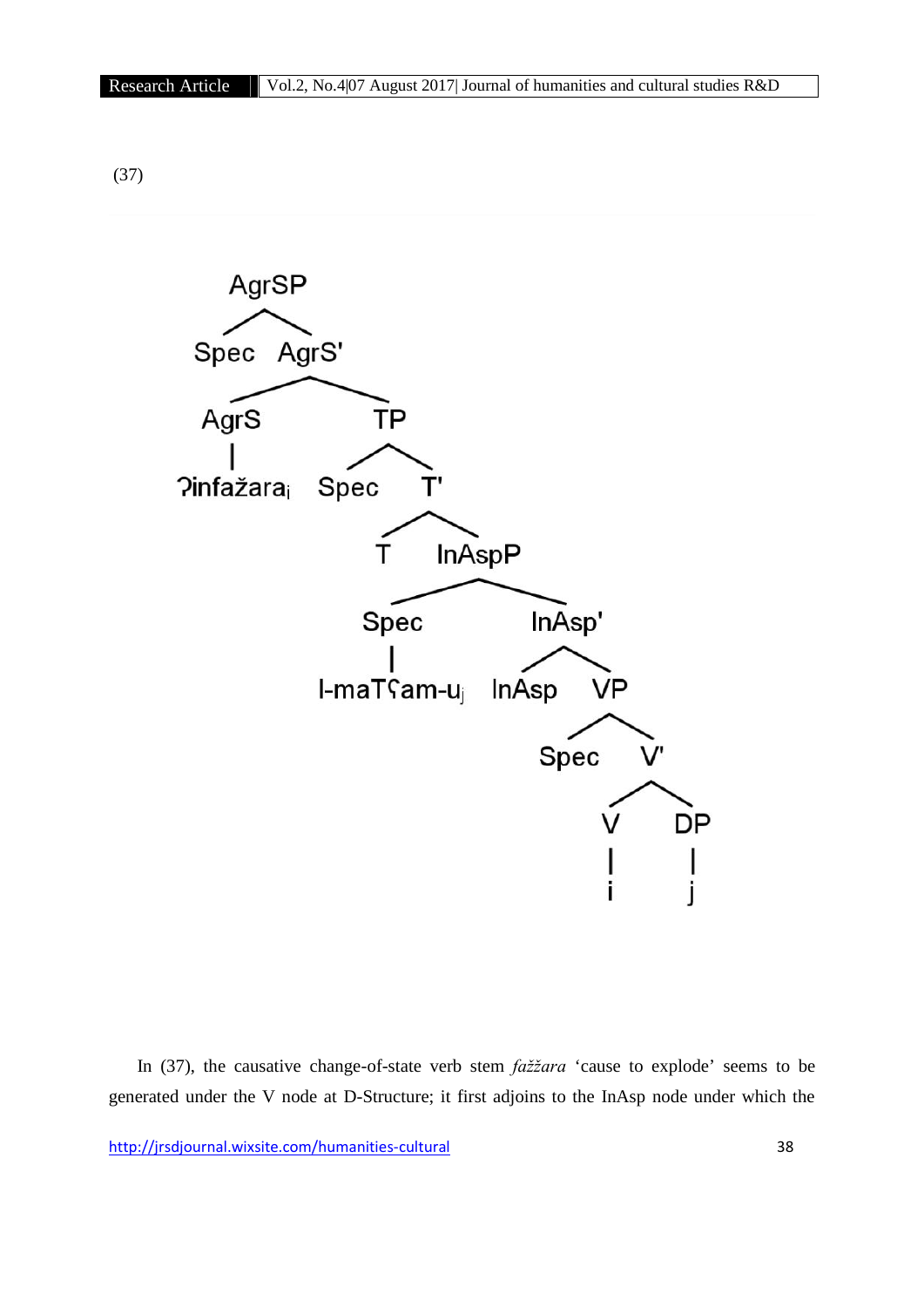unaccusativizer head *n-* is generated, then the resulting verbal complex moves on to the T node and seems to end up under the AgrS node, where it surfaces as a full-fledged unaccusative change-of-state verb *?infažara* 'exploded.'

As far as the DP *l-maTʕam* 'the restaurant' in the above tree diagram is concerned, it might be proposed that it seems to be generated in the direct object position within VP at D-Structure where it is assigned the Patient theta-role. It moves cyclically to [Spec, InAspP], then to [Spec, TP] where it surfaces as *l-maTʕam-u* assigned Nominative Case and, consequently, becoming the subject of the sentence in accordance with the EPP.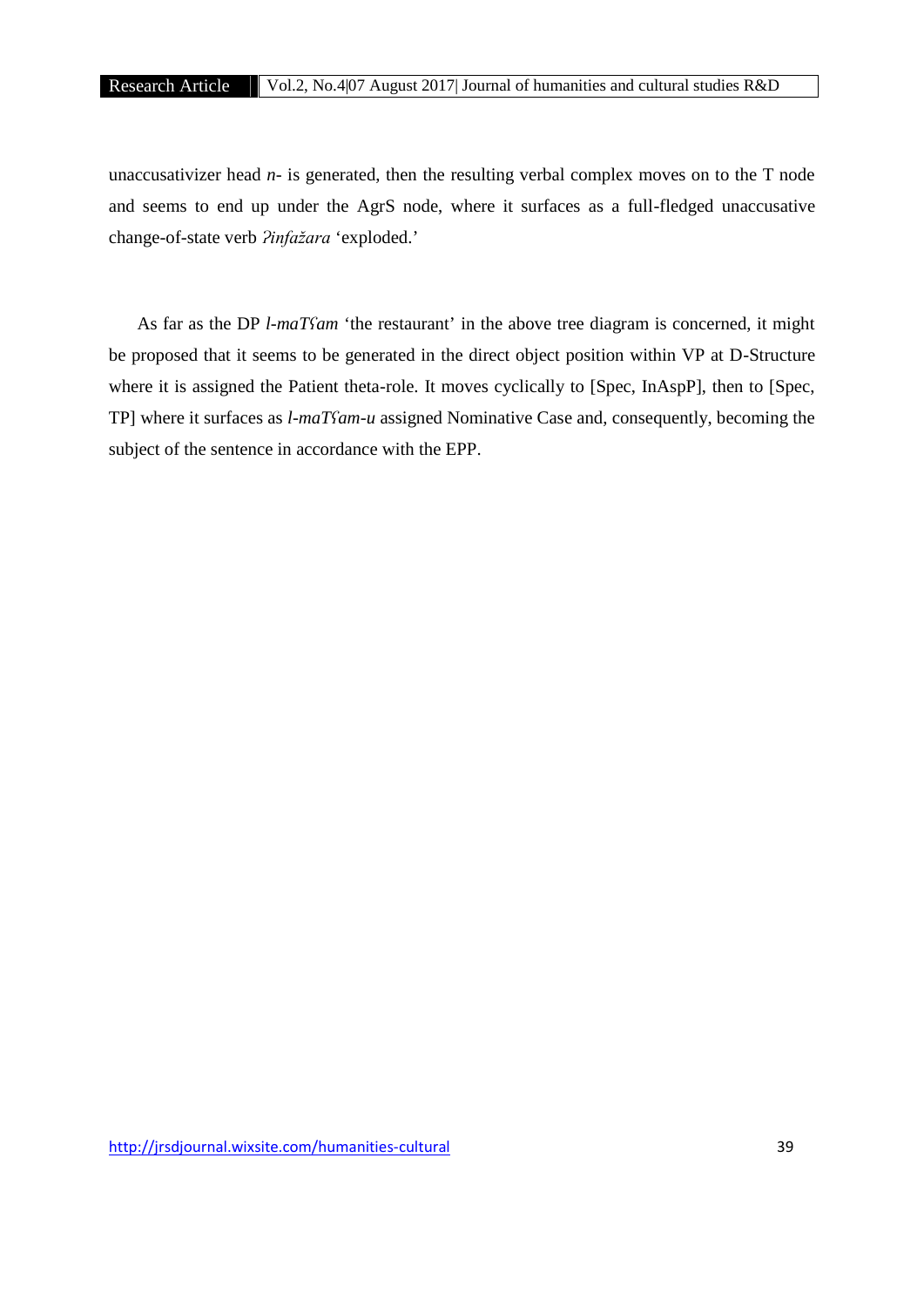(38)

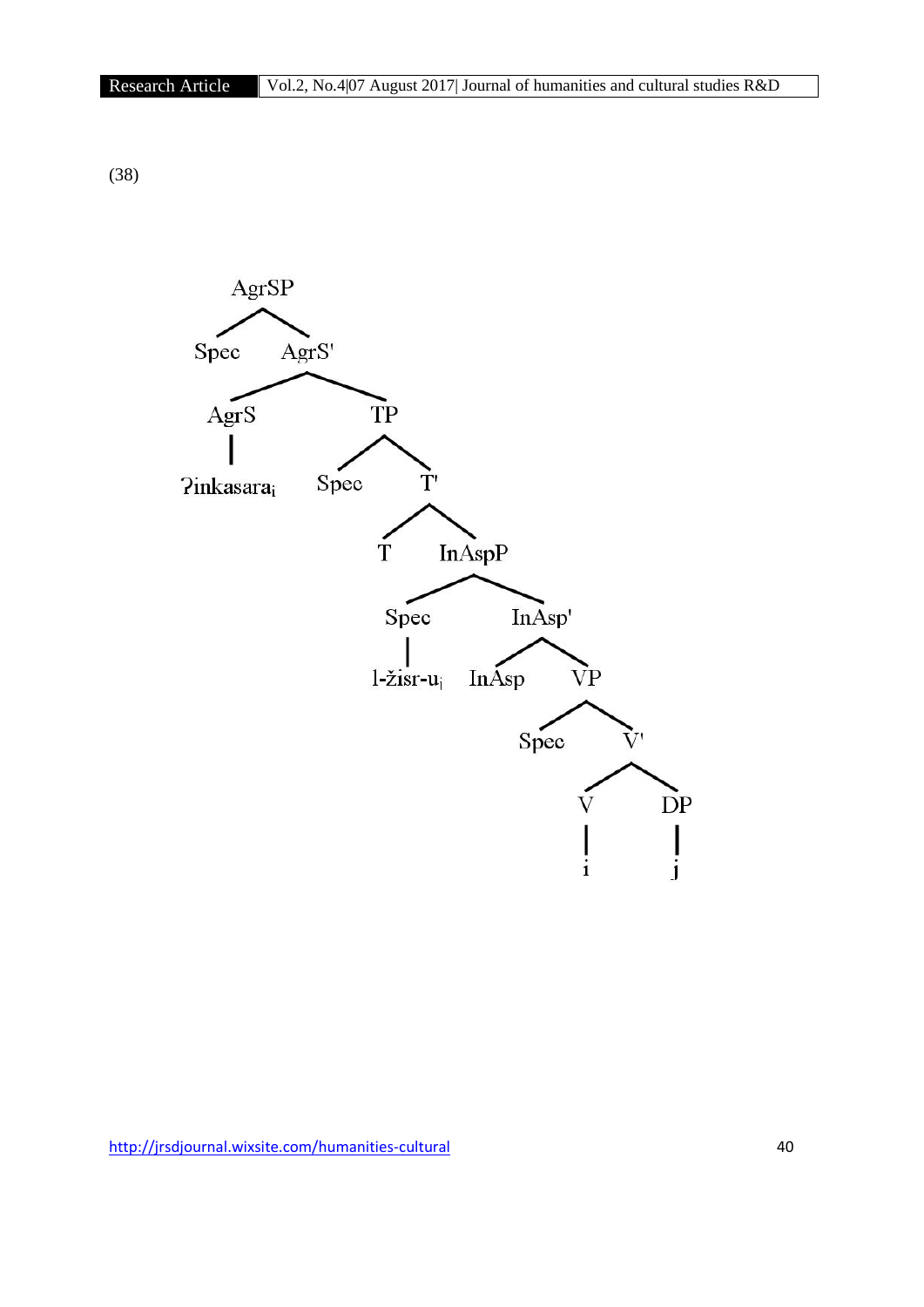Similarly, in (38) the causative change-of-state verb stem *kasara* 'cause to break' seems to be generated under the V node at D-Structure; it first adjoins to the InAsp node under which the unaccusativizer head *n-* is generated, then the resulting verbal complex moves on to the T node and seems to end up under the AgrS node, where it surfaces as a full-fledged unaccusative change-of-state verb *Ɂinkasara* 'broke.'

As far as the DP *l-žisr-u* 'the bridge' in the above tree diagram is concerned, it might be proposed that it is generated in the direct object position within VP at D-Structure where it is assigned the Patient theta-role. It moves cyclically to [Spec, InAspP], then to [Spec, TP] where it surfaces as *l-žisr-u* assigned Nominative Case and, consequently, becoming the subject of the sentence in conformity with the EPP.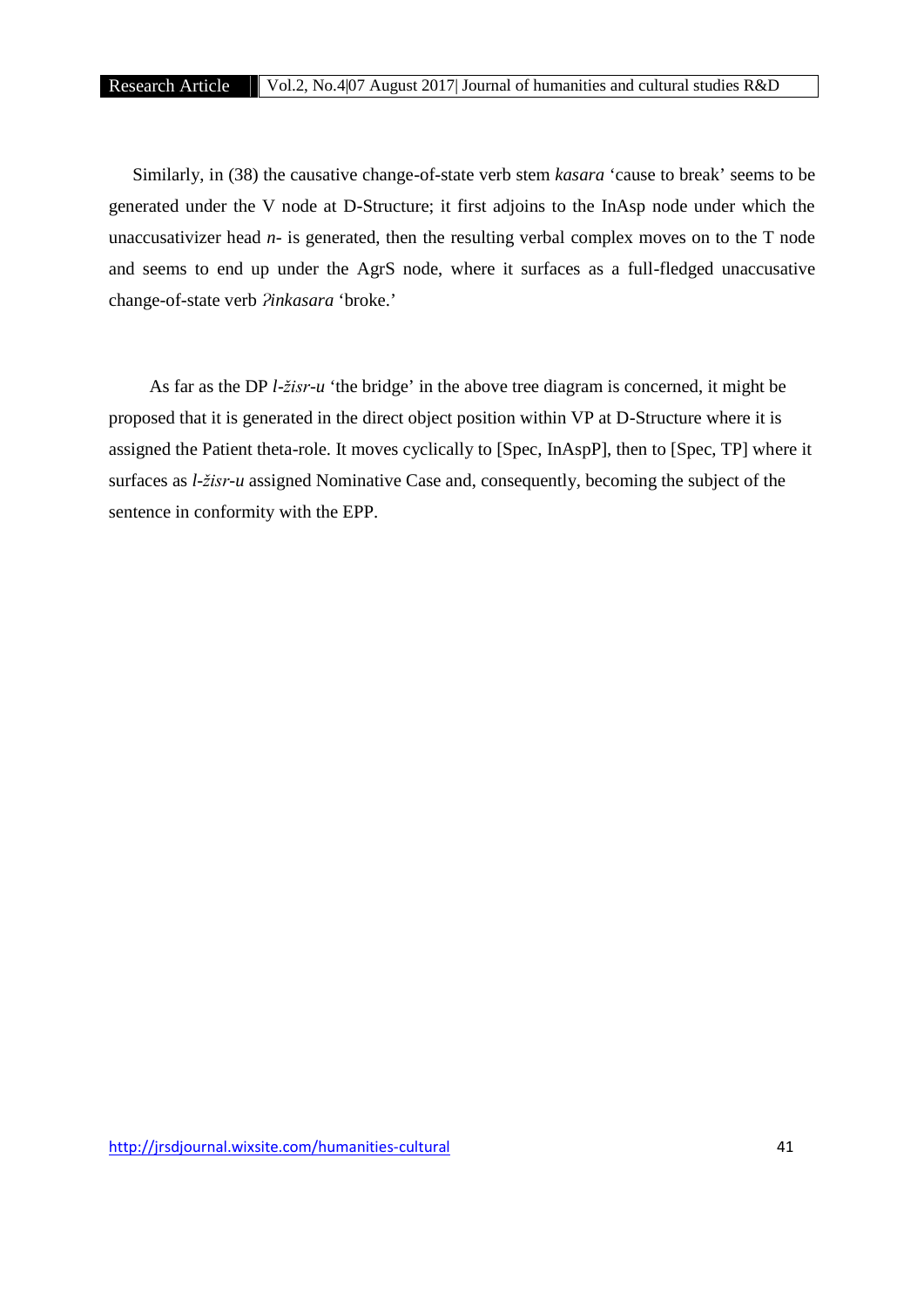(39)



Just as in (37) and (38), the causative change-of-state verb stem *qaTaʕa* 'cause to be interrupted' in (39) seems to be generated under the V node at D-Structure; it first adjoins to the InAsp node under which the unaccusativizer head *n-*is generated, then the resulting verbal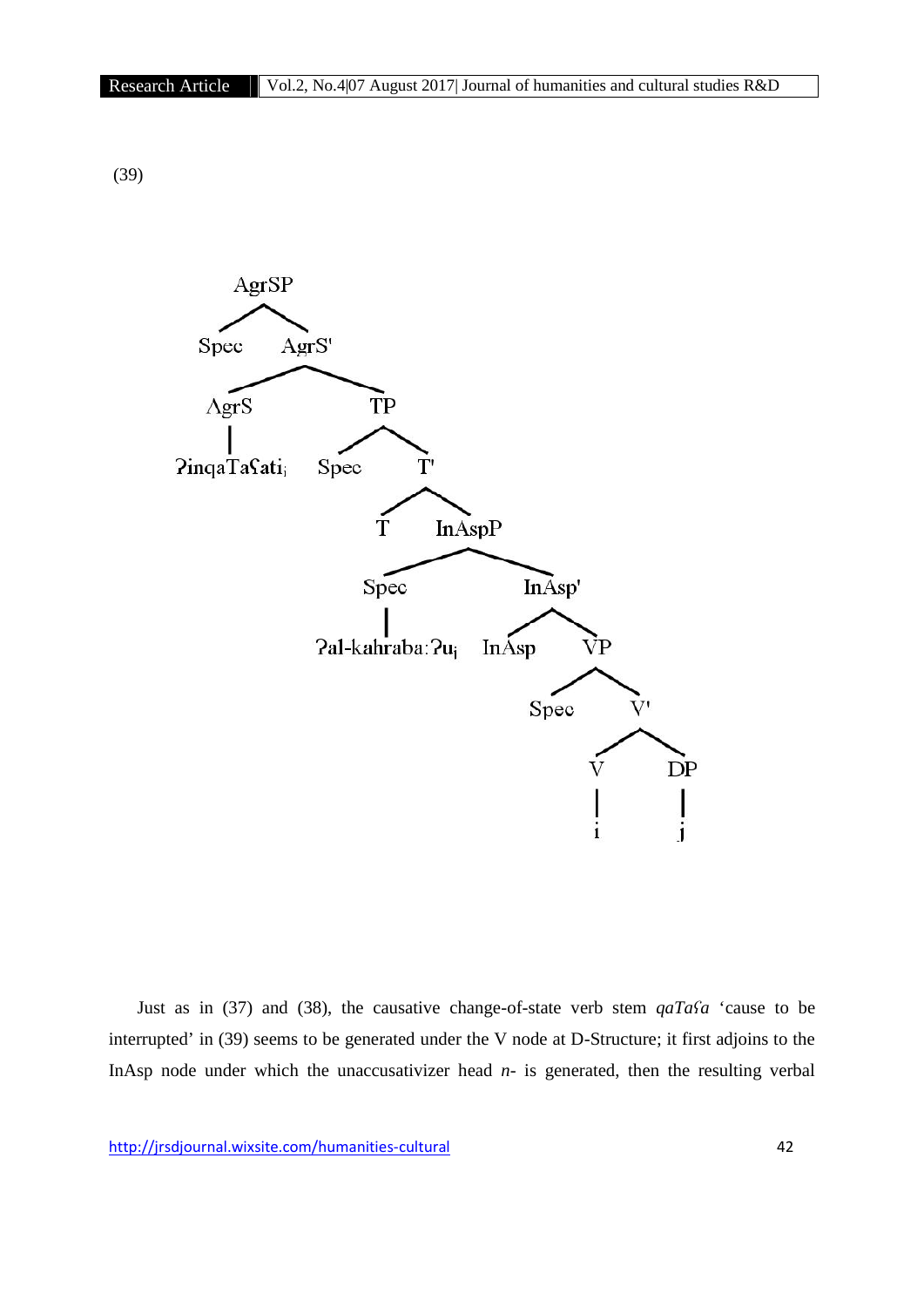complex moves on to the T node and seems to end up under the AgrS node, where it surfaces as a full-fledged unaccusative change-of-state verb *ɁinqaTaʕati* 'was interrupted.'

Concerning the DP  $2$ *al-kahraba:* $2$  'the electricity' in the above tree diagram, it might be proposed that it is generated in the direct object position within VP at D-Structure where it is assigned the Patient theta-role. It moves cyclically to [Spec, InAspP], then to [Spec, TP] where it surfaces as *Pal-kahraba:<sup>P</sup>-u* assigned Nominative Case and, consequently, becoming the subject of the sentence in satisfaction of the EPP.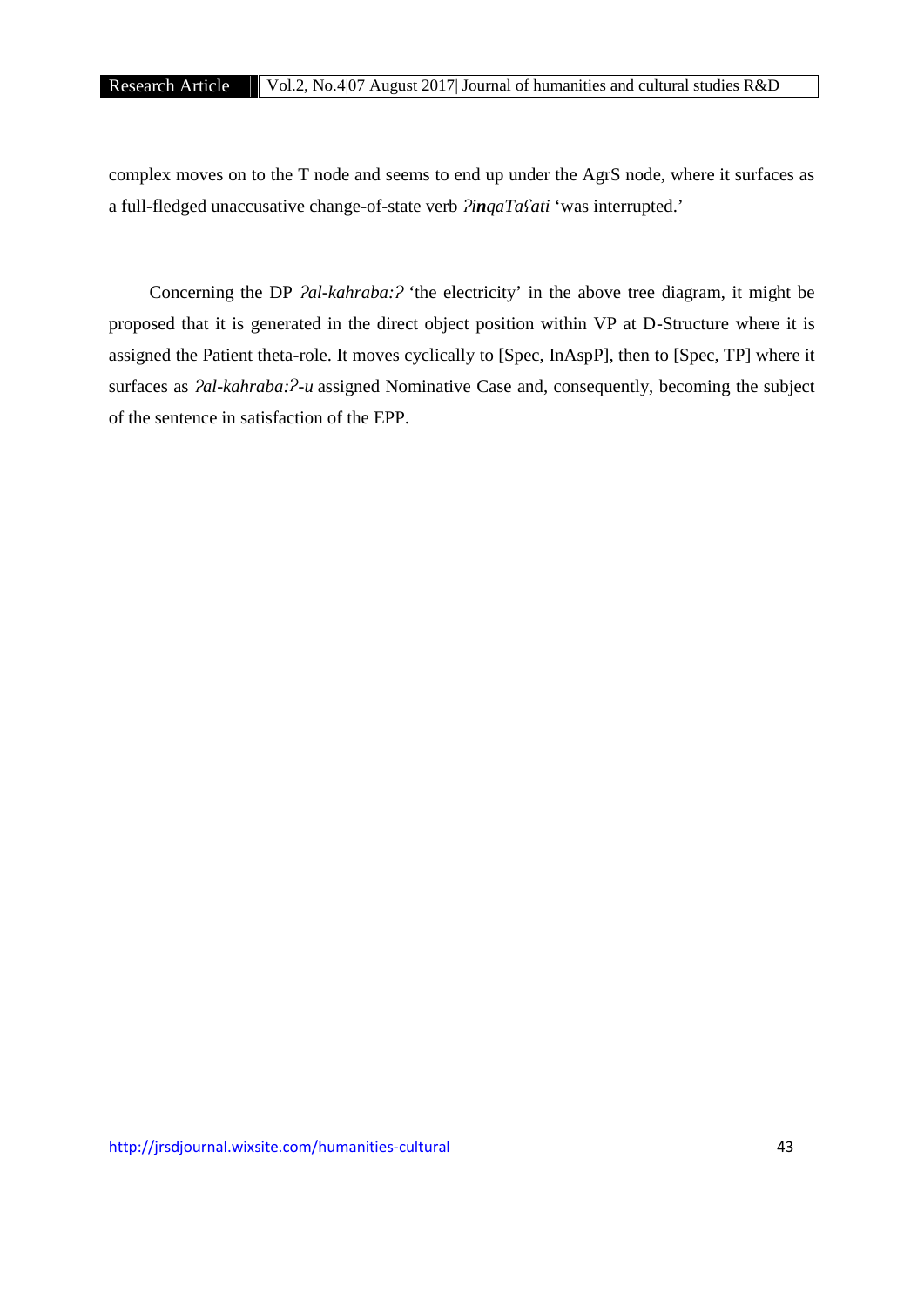(40)



It might be suggested that in (40) the causative change-of-state verb stem *haddama* 'demolish or cause to collapse' seems to be generated under the V node at D-Structure; it first adjoins to the InAsp node under which the unaccusativizer head *ta-* is generated, then the resulting verbal complex moves on to the T node and seems to end up under the AgrS node, where it surfaces as a full-fledged unaccusative change-of state verb *tahaddama* 'was demolished.'

http://jrsdjournal.wixsite.com/humanities-cultural 44 Regarding the DP *l-manzil* 'the house' in the above tree diagram, it might be proposed that it is generated in the direct object position within VP at D-Structure where it is assigned the Patient theta-role. It moves cyclically to [Spec, InAspP], then to [Spec, TP] where it surfaces as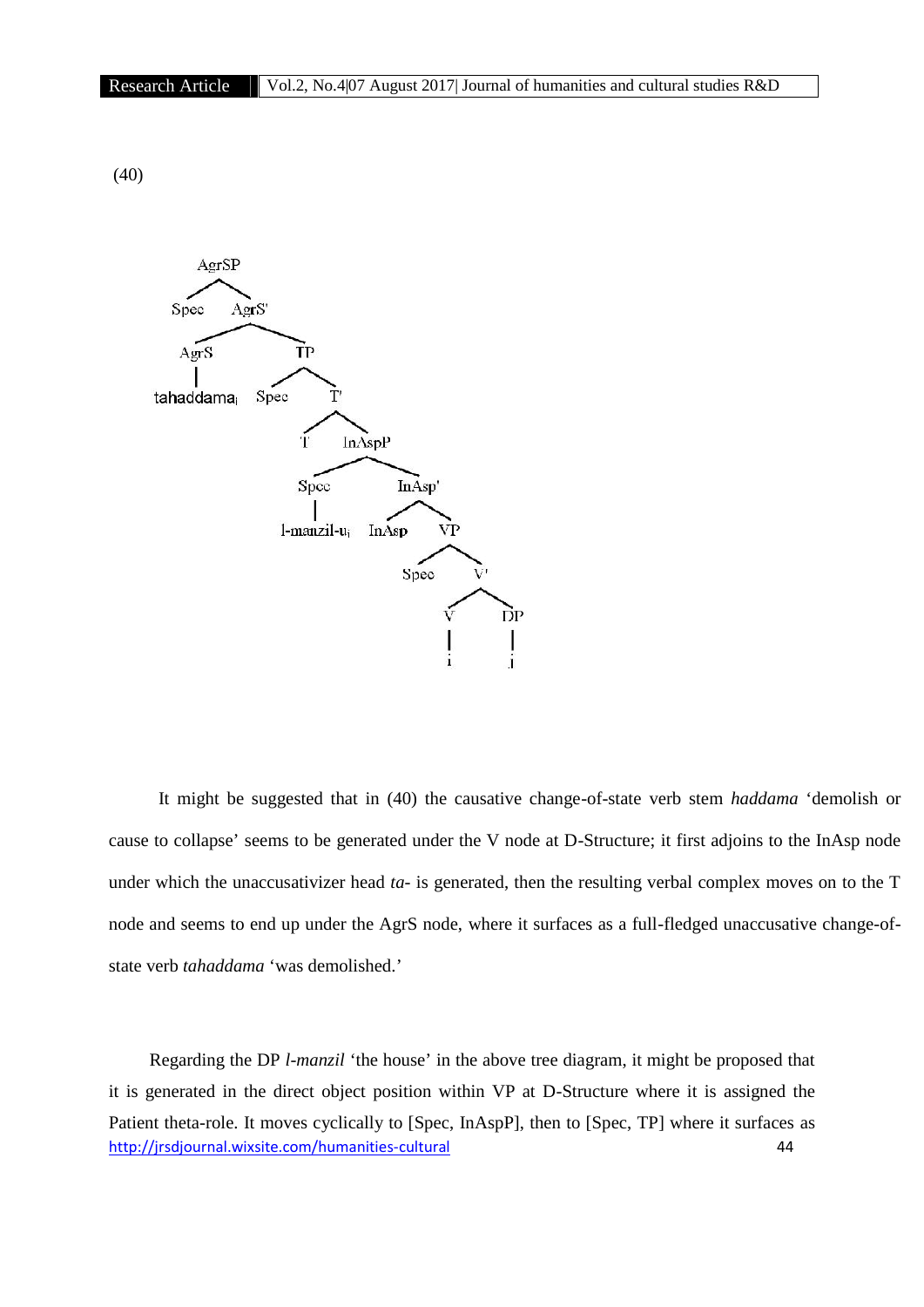*l-manzil-u* assigned Nominative Case and, consequently, becoming the subject of the sentence in satisfaction of the EPP.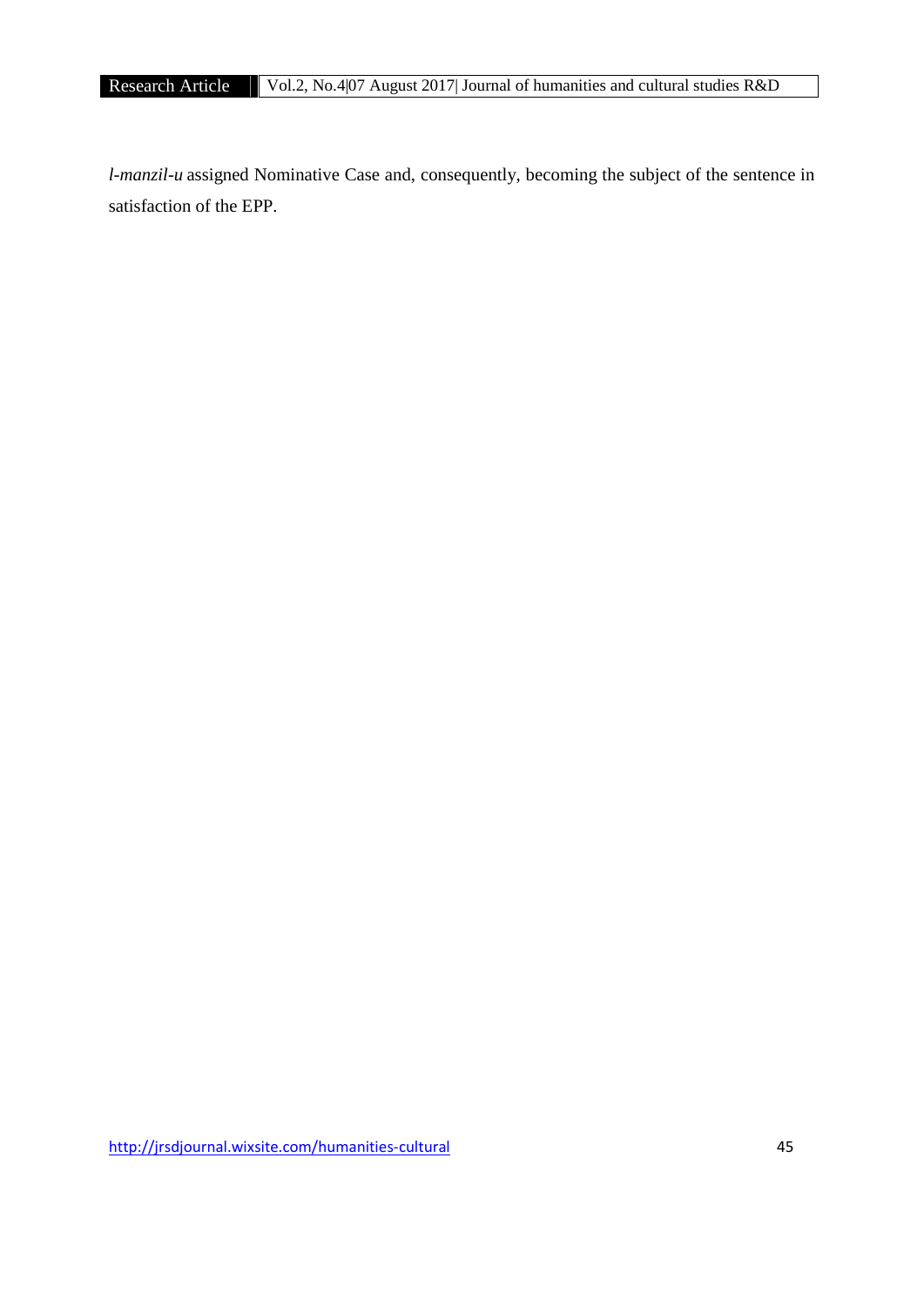(41)

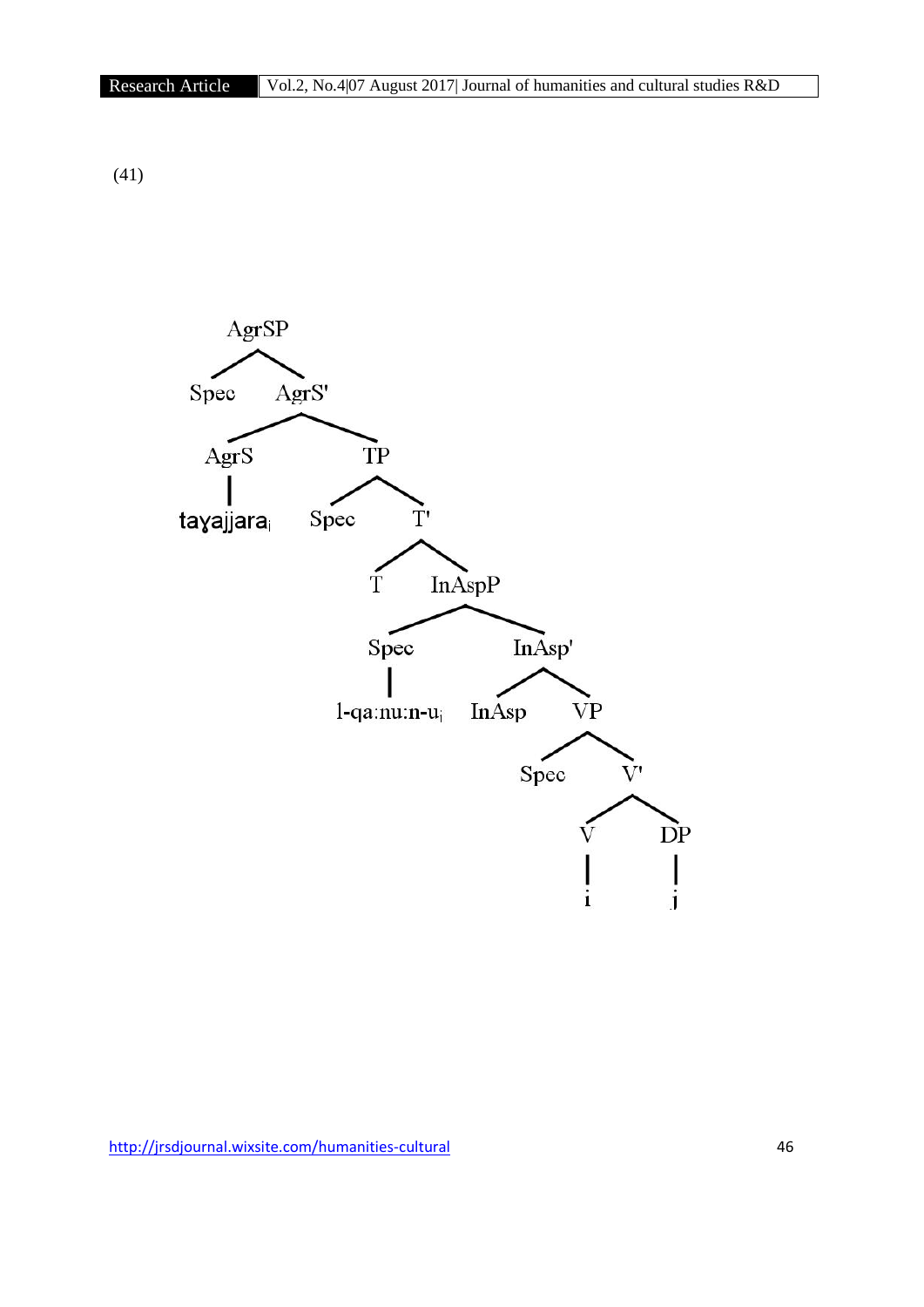Just as in (40), it might be suggested that in (41) the causative change-of-state verb stem *ɣajjara* 'cause to change' seems to be generated under the V node at D-Structure; it first adjoins to the InAsp node under which the unaccusativizer head *ta-* is generated, then the resulting verbal complex moves on to the T node and seems to end up under the AgrS node, where it surfaces as a full-fledged unaccusative change-of-state verb *taɣajjara* 'was changed.'

Regarding the DP *l-qa:nu:n* 'the house' in the above tree diagram, it might be proposed that it is generated in the direct object position within VP at D-Structure where it is assigned the Patient theta-role. It moves cyclically to [Spec, InAspP], then to [Spec, TP] where it surfaces as *l*-qa:nu:n-u assigned Nominative Case and, consequently, becoming the subject of the sentence in satisfaction of the EPP.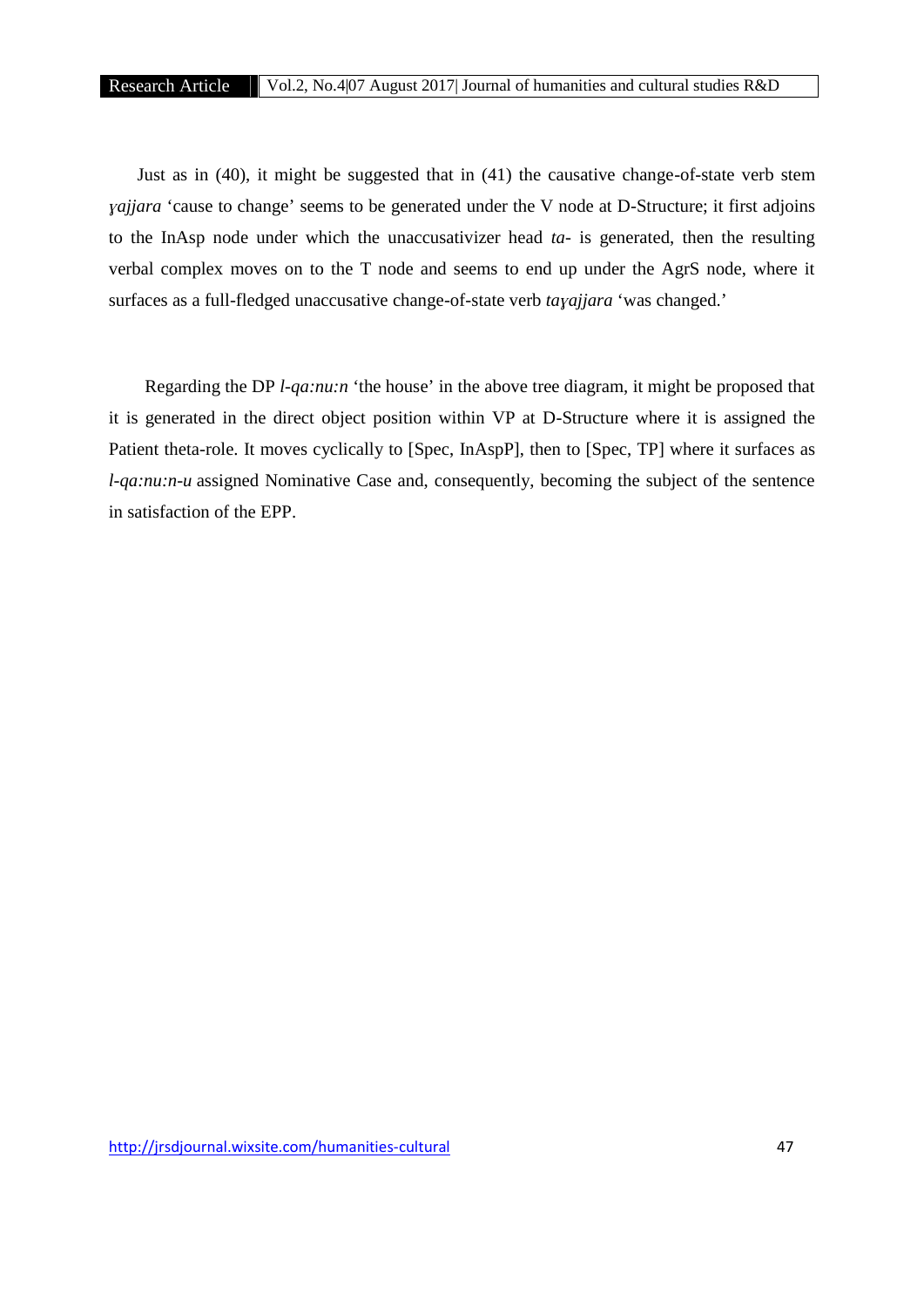(42)



http://jrsdjournal.wixsite.com/humanities-cultural 48 It might be suggested that in (42) the causative change-of-state verb stem *maddada* 'cause to extend' seems to be generated under the V node at D-Structure; it first adjoins to the InAsp node under which the unaccusativizer head *ta-* is generated, then the resulting verbal complex moves on to the T node and seems to end up under the AgrS node, where it surfaces as a full-fledged unaccusative change-of-state verb *tamaddada* 'was extended.'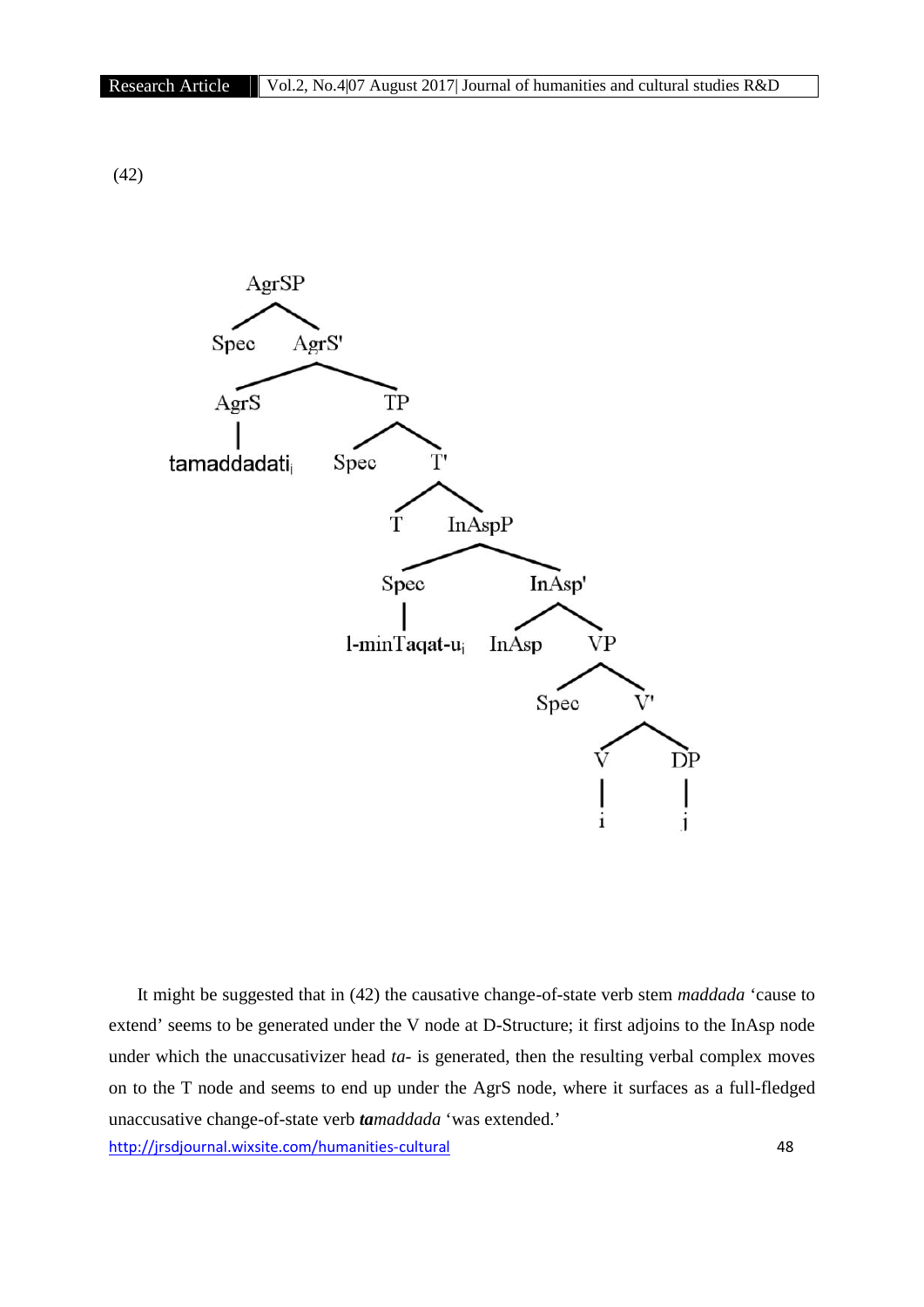Concerning the DP *l-minTaqat* 'the zone' in the above tree diagram is concerned, it might be proposed that it seems to be generated in the direct object position within VP at D-Structure where it is assigned the Patient theta-role. It moves cyclically to [Spec, InAspP], then to [Spec, TP] where it surfaces as *l-minTaqat-u* assigned Nominative Case and, consequently, becoming the subject of the sentence in accordance with the EPP.

(43)



http://jrsdjournal.wixsite.com/humanities-cultural 49 As far as the structure in (43) is concerned, it could equally be observed that the causative change-of-state verb stem *ʕaTTala* 'cause to break down' seems to be generated under the V node at D-Structure; it first adjoins to the InAsp node under which the unaccusativizer head *ta-* is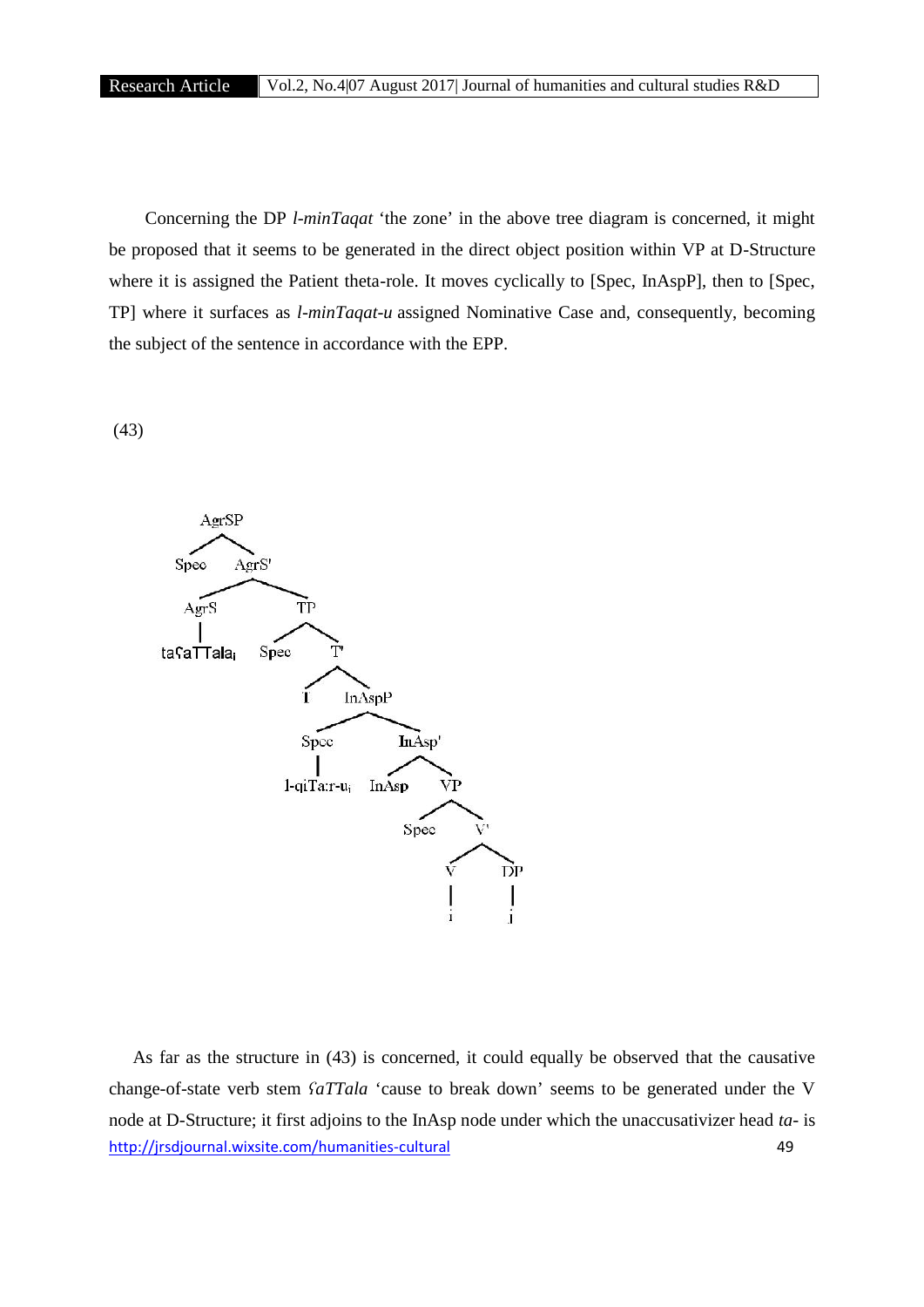generated, then the resulting verbal complex moves on to the T node and seems to end up under the AgrS node, where it surfaces as a full-fledged unaccusative change-of-state verb *taʕaTTala* 'broke down.'

Regarding the DP *l-qiTa:r* 'the train' in the above tree diagram, it might be proposed that it seems to be generated in the direct object position within VP at D-Structure where it is assigned the Patient theta-role. It moves cyclically to [Spec, InAspP], then to [Spec, TP] where it surfaces as *l-qiTa:r-u* assigned Nominative Case and, consequently, becoming the subject of the sentence in conformity with the EPP.

(44)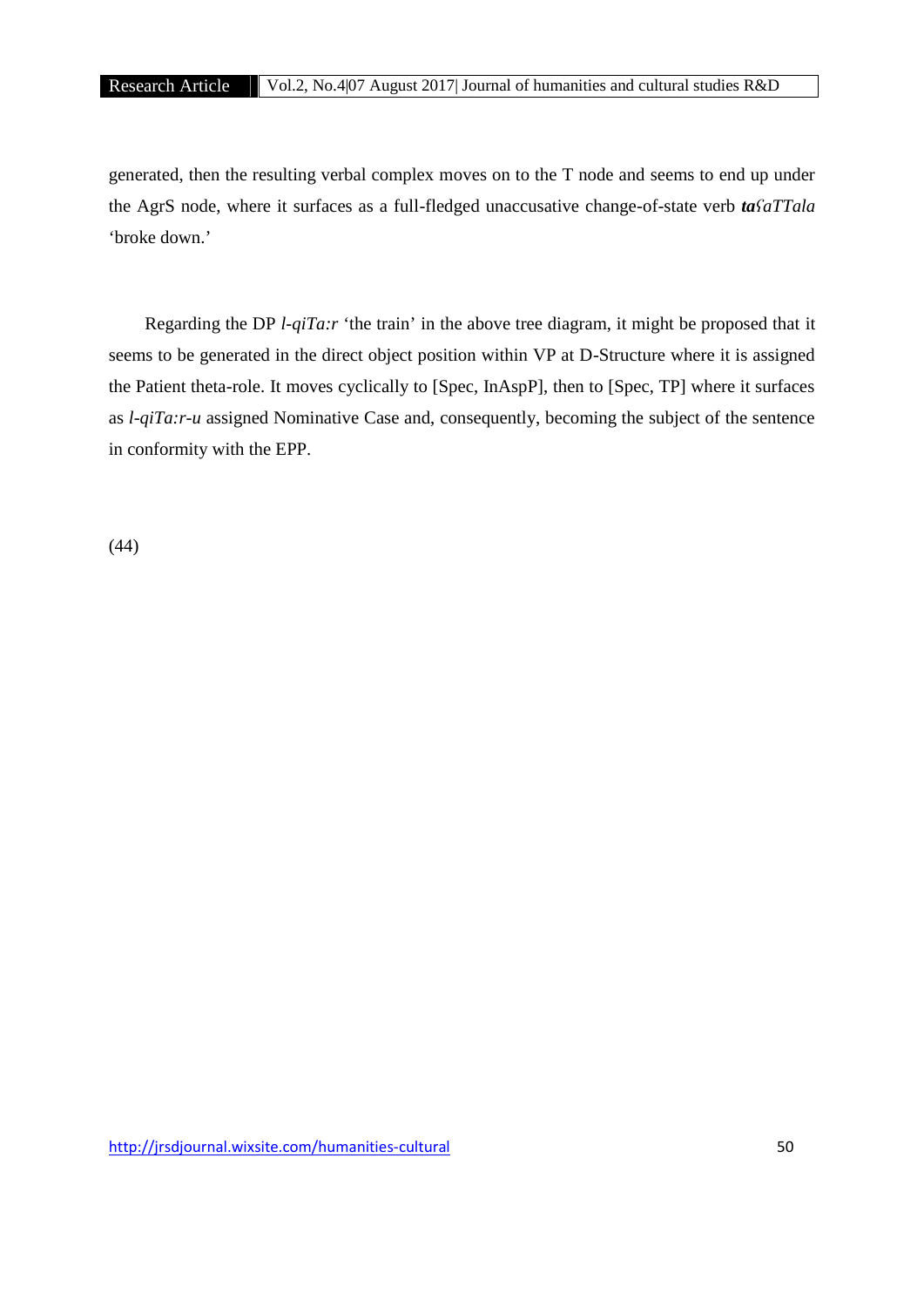

http://jrsdjournal.wixsite.com/humanities-cultural 51 With respect to the structure in (44), it might be claimed that the causative change-of-state verb stem *Paħraqa* 'cause to burn' seems to be generated under the V node at D-Structure; it first adjoins to the InAsp node under which the unaccusativizer head -*ta-* is generated, then the resulting verbal complex moves on to the T node and seems to end up under the AgrS node, where it surfaces as a full-fledged unaccusative change-of-state verb  $\partial$ *ihtaraqa* 'was burned.'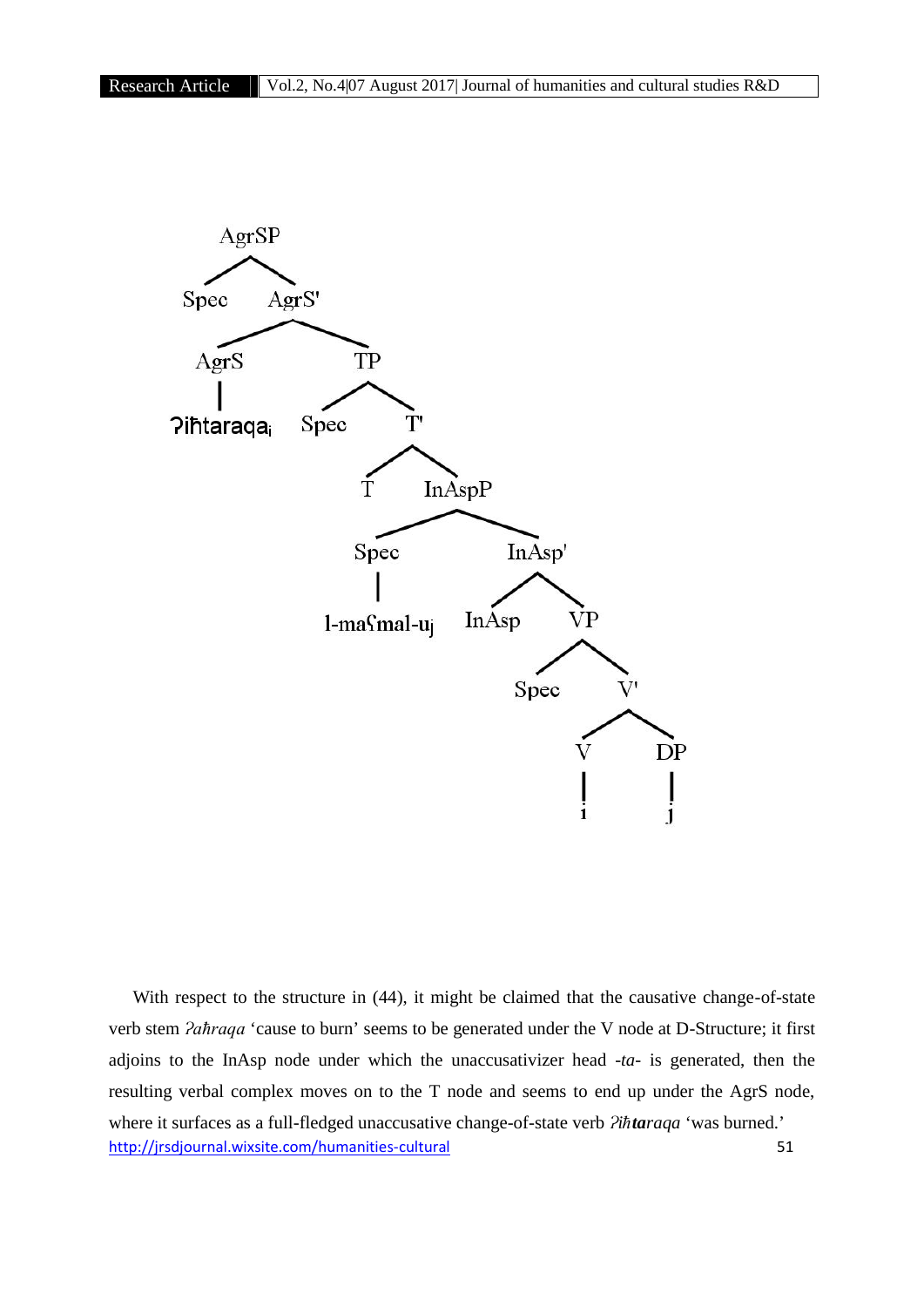As far as the DP *l-maʕmal* 'the factory' in the above tree diagram is concerned, it might be proposed that it seems to be generated in the direct object position within VP at D-Structure where it is assigned the Patient theta-role. It moves cyclically to [Spec, InAspP], then to [Spec, TP] where it surfaces as *l-maʕmal-u* assigned Nominative Case and, consequently, becoming the subject of the sentence in compliance with the EPP.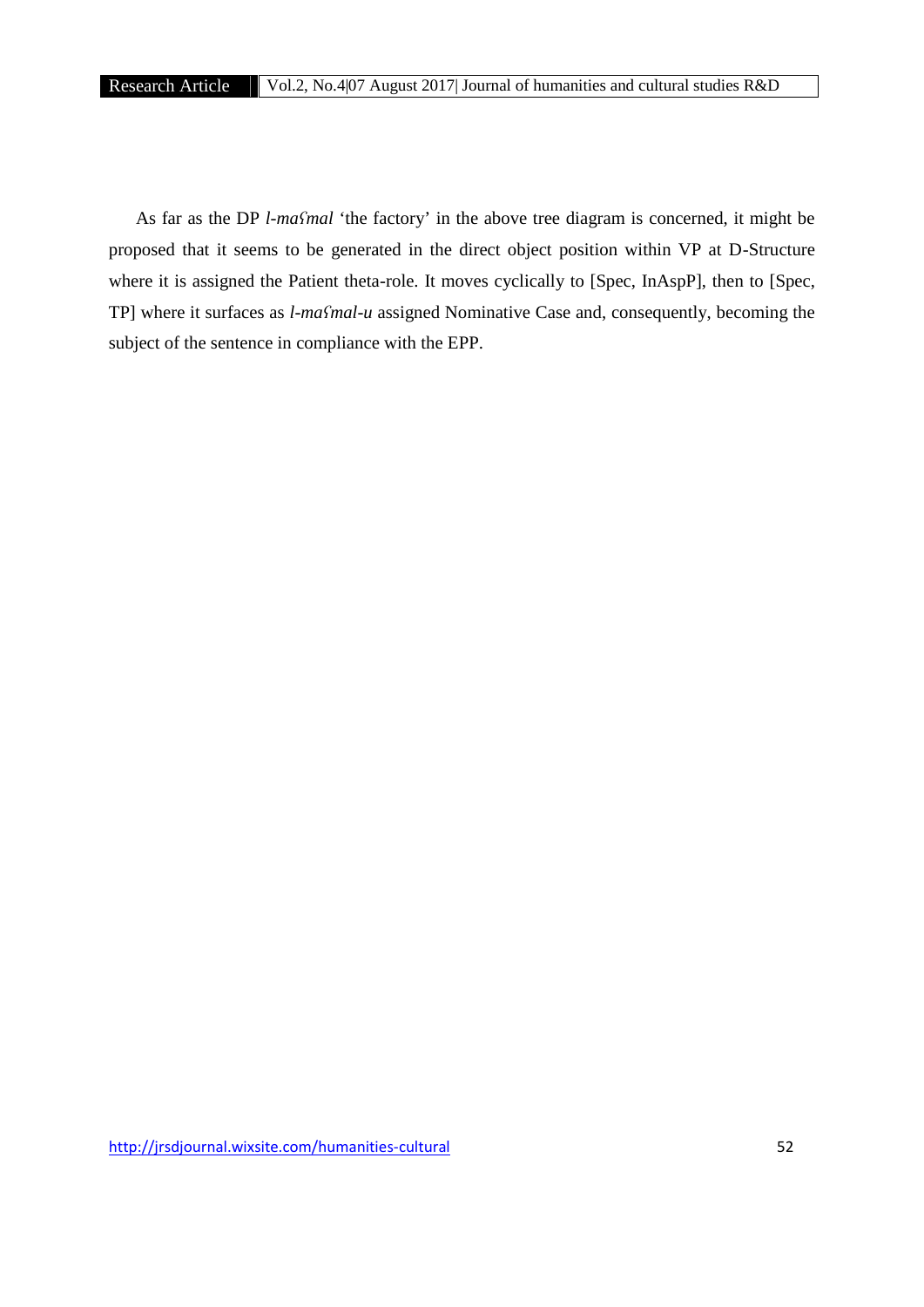(45)

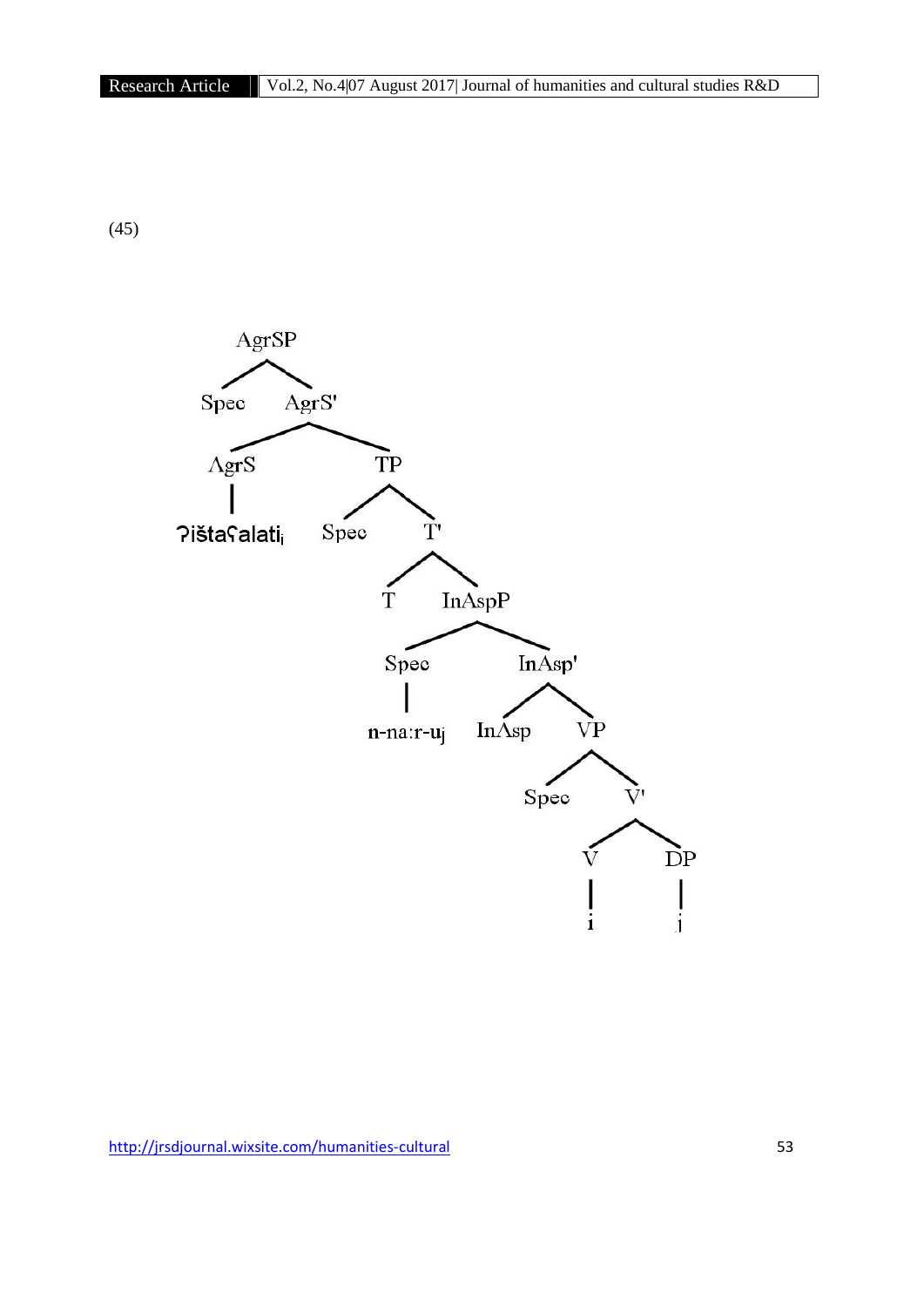Just as in (44), it might equally be claimed that in (45) the causative change-of-state verb stem *Pašfala* 'cause to be lit' seems to be generated under the V node at D-Structure; it first adjoins to the InAsp node under which the unaccusativizer head -*ta-* is generated, then the resulting verbal complex moves on to the T node and seems to end up under the AgrS node, where it surfaces as a full-fledged unaccusative change-of-state verb  $\frac{\partial \hat{f}}{\partial t}$ *ista* $\hat{f}$ *alati* 'was lit.'

Regarding the DP *n-na:r* 'the fire' in the above tree diagram is concerned, it might be proposed that it seems to be generated in the direct object position within VP at D-Structure where it is assigned the Patient theta-role. It moves cyclically to [Spec, InAspP], then to [Spec, TP] where it surfaces as *n-na:r-u* assigned Nominative Case and, consequently, becoming the subject of the sentence in accordance with the EPP.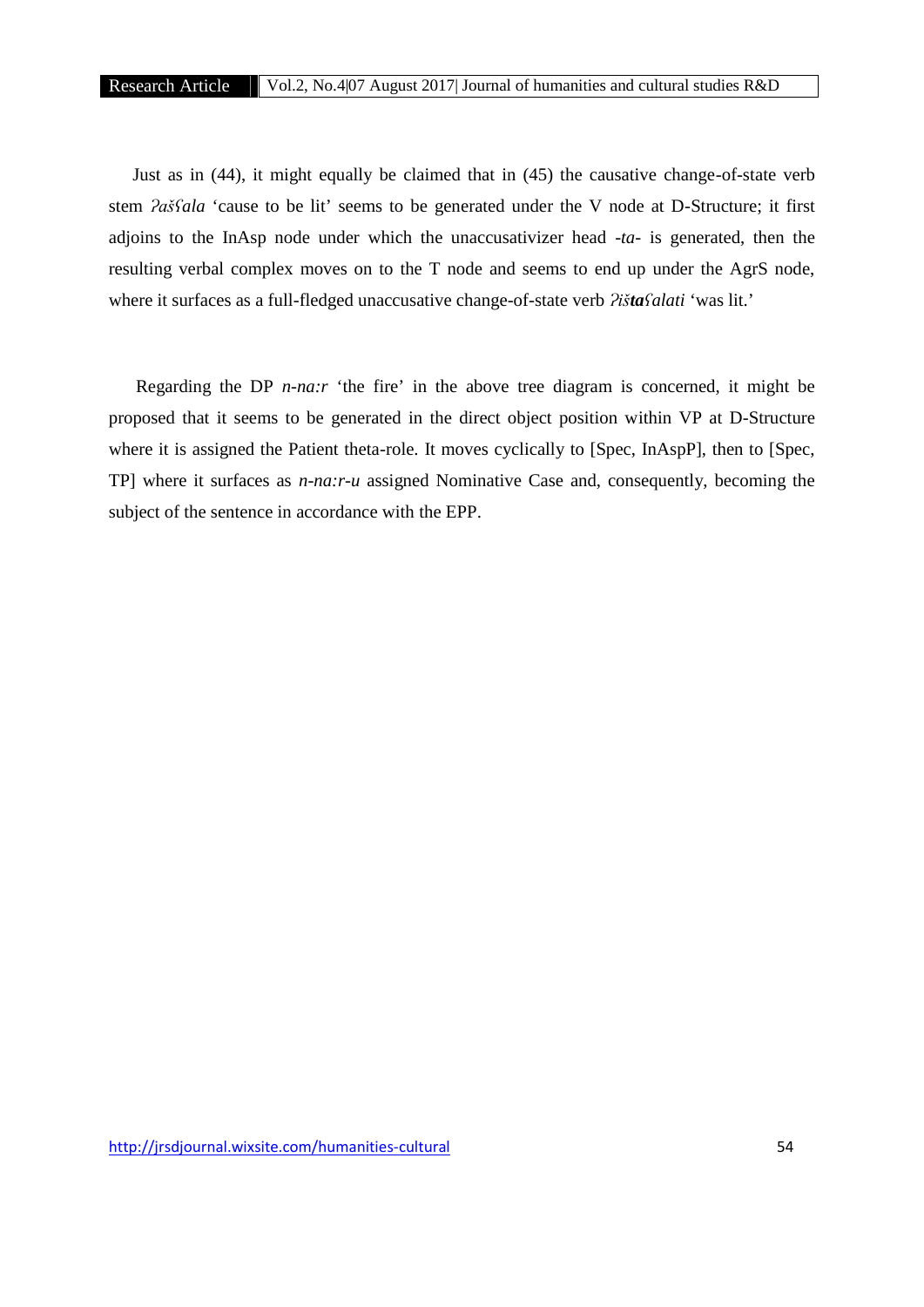(46)



Just as in (44) and (45), it might equally be claimed that in (46) the causative change-of-state verb stem *laħama* 'cause to be welded' seems to be generated under the V node at D-Structure, it first moves to the InAsp node under which the unaccusativizer head -*ta-* is generated, then the resulting complex verbal form moves up to the T node and seems to end up under the AgrS node where it surfaces as a full-fledged unaccusative change-of-state verb  $Piltahama$  'was welded.'

As far as the DP  $2a\bar{z}za$ : <sup>2</sup> 'the parts' in the above tree diagram is concerned, it might be proposed that it seems to occupy the direct object position within VP at D-Structure where it it assigned the Patient theta-role, and it moves cyclically to [Spec, InAspP], then to [Spec, TP]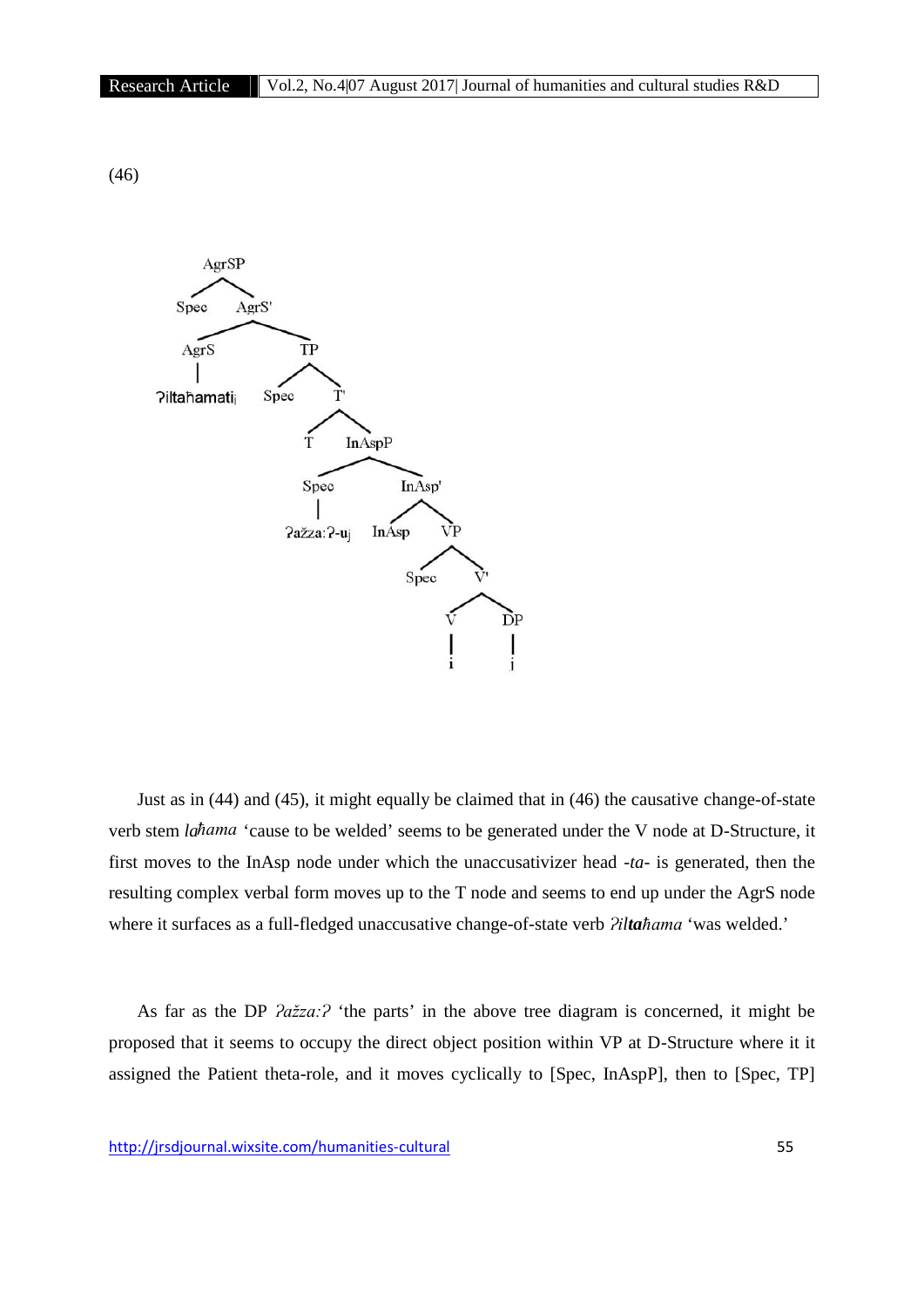where it surfaces as the subject  $2a\ddot{z}za$ : $\dot{z}$ -*u* of the sentence, as is required by the EPP, and is consequently assigned Nominative Case.

# **7. Conclusion**

To sum up, it has been demonstrated in this paper that unlike some previous accounts (notably Hallman's (2006) account), three subclasses of unaccusative change-of-state verbs seem to be systematically derived from causative change-of-state verbs in SA by the addition of some affixes, be they the prefixes *n-* and *ta-* or the infix -*ta-.* This study has equally shown that the category of unaccusative change-of-state verbs containing the latter infix encompasses two subsets, viz., one derived from triliteral verbal stems and the other derived from quadriliteral verbal stems. As has been supported with evidence, these two subsets of unaccusative change-of state verbs exhibit a slight difference in the way they are derived.<sup>30</sup> So, it may be noted here that the derivation of the latter subsets is somewhat complex, and might cause some difficulty for learners of SA.<sup>31</sup> In-depth research is needed in this area.

It has also been shown that unaccusative change-of-state verbs tend to show a uniform and systematic argument realization pattern in SA. In other words, the Patient or undergoer of the actions denoted by these verbs is systematically realized in the syntactic structure as subject, which is generally assumed to occupy the direct object position at the level of D-Structure. It seems that this finding may have some implications for language typology. Again, more in-depth research is needed in this respect.

Of paramount importance, it has been found out that the above-mentioned bound morphemes may be considered unaccusativizers or decausativizers in SA, to the extent that they can alter the

<sup>&</sup>lt;sup>30</sup> The particle  $\beta$ i/ is added at the beginning of the derived verb because in Standard Arabic it is commonly unacceptable to begin a word with what is called *suku:n* 'absence of vowel.' See Al Ghalayini (2010:190) and Wright (1996:26) for more details

http://jrsdjournal.wixsite.com/humanities-cultural 56  $31$  This observation may constitute an interesting issue for future research.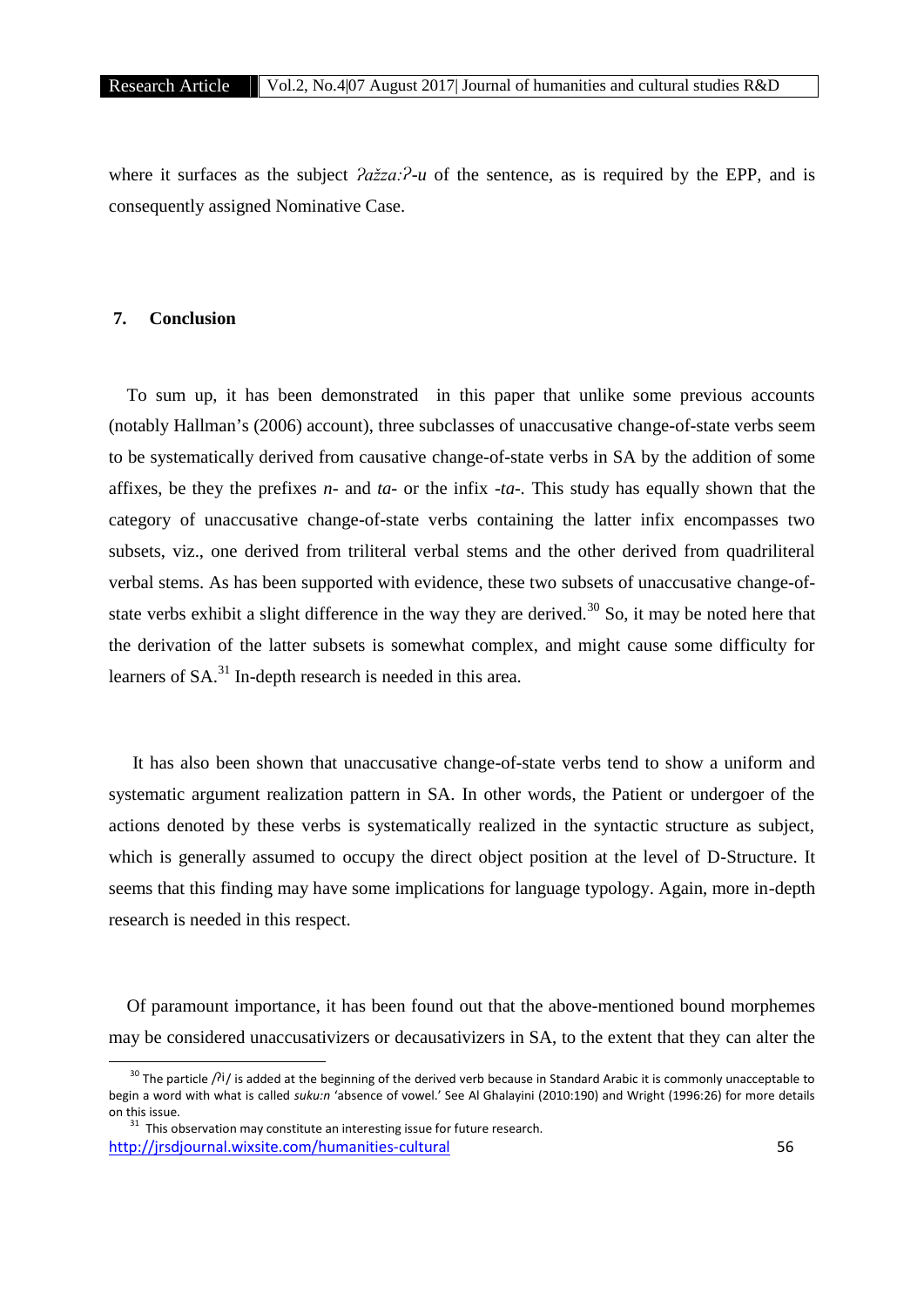argument structure or valency of a subset of causative change-of-state verbs by decreasing it by one; i.e., when these affixes are attached to or inserted in causative change-of-state verbal stems, the external argument is consequently suppressed from the construction and the internal argument is promoted to subject, yielding unaccusative change-of-state verbs.

Finally, it has been proposed that the subclass of unaccusative change-of-state verbs in SA generally correlates with telicity, in that these verbs tend to denote durative eventualities which have culminating moments or endpoints.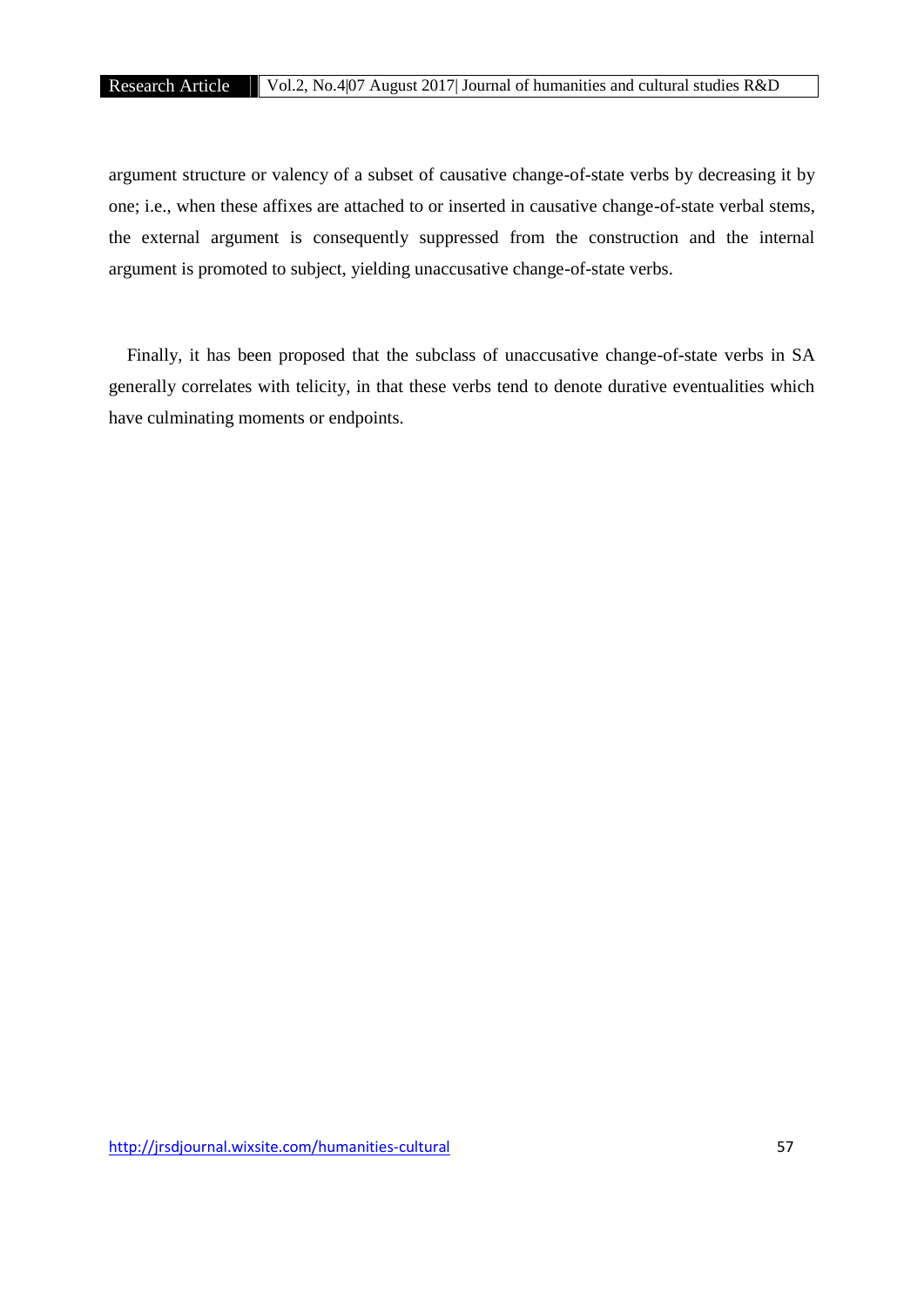# **References:**

- 1. Al Ghalayini, M. (2010). *ža:miʕ d-duru:s ʔal ʕarabija* (*A Collection of Arabic Lessons*). A. S. Shabara (Ed.). Beirut: Resala Publishers.
- 2. Carnie, A. (2013). *Syntax: A Generative Introduction* (3rd ed.). Oxford : Wiley- Blackwell.
- 3. Chierchia, G. (2004). A Semantics for Unaccusatives and its Syntactic Consequences. In A. Alexiadou, E. Anagnostopoulou, & M. Everaert (Eds.), *The Unaccusativity Puzzle: Explorations of the Syntax-Lexicon Interface.* Oxford: Oxford University Press.
- 4. Chomsky, N. (1981). *Lectures on Government and Binding*. Dordrecht: Foris.
- 5. Chomsky, N. (1995). *The Minimalist Program*. Cambridge: The MIT Press.
- 6. Hallman, P. (2006). *Causativity and transitivity in Arabic*. (Unpublished Manuscript, University of Toronto, Canada). Retrieved on July 23rd, 2014 from http://www.peterhallman.com/Causativity.pdf
- 7. Haspelmath, M., & Sims, A.D. (2010). *Understanding Morphology*. (2nd ed.). London: Hodder Education. ISBN: 9780340950012.
- 8. Kurebito, T. (2012). An outline of Valency-reducing operations in Chutch. In *Senri Ethnological Studies,* 77, 177-189.
- 9. Levin, B. & Rappaport Hovav, M. (1995). *Unaccusativity : At the Syntax-Lexical Semantics Interface*. Cambridge: The MIT Press.
- 10. Levin, B., & Rappaport Hovav, M. (2005). *Argument Realization*. Cambridge: Cambridge University Press.
- 11. Lyutikova, E., & Tatevosov, S. (2010). Atelicity and anticausativization. In M. Duguine, S. Huidobro, & N. Madariaga (Eds.), *Argument Structure and Syntactic Relations: A Cross-linguistic Perspective* (pp.35-68). Amsterdam/Philadelphia: John Benjamins Publishing Company.
- 12. McKoon, G. & Macfarland, T. (2000). Externally and internally caused change of state verbs. *Language,* 76(4), 833-858.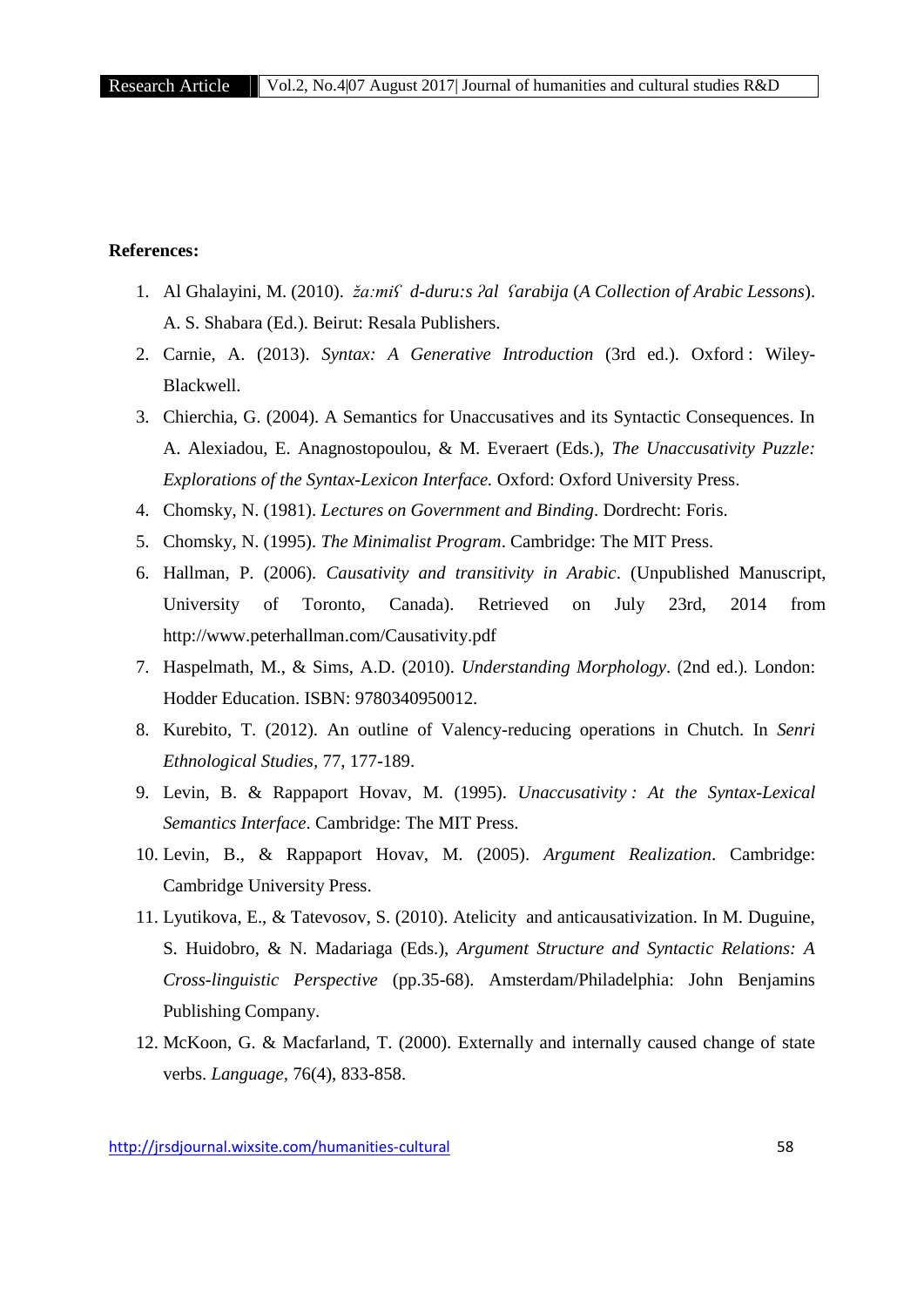- 13. Nossalik, L. (2010).What exactly does Outer Aspect encode? *Proceedings of the 2010 Annual Conference of the Canadian Linguistic Association*. Retrieved on July 10th, 2014 from: http://homes.chass.utoronto.ca/~cla-acl/actes2010/CLA2010\_Nossalik.pdf.
- 14. Pollock, J. (1989). Verb movement, Universal Grammar, and the structure of IP. *Linguistic Inquiry,* 20(3), 365-424.
- 15. Ramchand, G.C. (2013). Argument structure and argument structure alternations. In M.D. Dikken (Ed.), *The Cambridge Handbook of Generative Syntax* (pp. 265-321). Cambridge: Cambridge University Press.
- 16. Rappaport Hovav, M., & Levin, B. (2000). Classifying single argument verbs. In P. Coopmans, M. Everaert, & J. Grimshaw (Eds.), *Lexical Specification and Insertion* (pp. 269-304), Amsterdam/Philadelphia: John Benjamins Publishing Company.
- 17. Rappaport Hovav, M., & Levin, B. (2012). Lexicon uniformity and the causative alternation. In M. Everaert, M. Marelj, & T. Siloni (Eds.), *The Theta System: Argument Structure at the Interface* (pp.150-176). Oxford: Oxford University Press.
- 18. Reinhart, T., & Siloni, T. (2004). Against an unaccusative analysis of reflexives. In A. Alexiadou, E. Anagnostopoulou, & M. Everaert (Eds.), *The Unaccusativity Puzzle: Explorations of the Syntax-Lexicon Interface.* Oxford: Oxford University Press.
- 19. Ryding, K.C. (2005). *A Reference Grammar of Modern Standard Arabic*. Cambridge: Cambridge University Press. ISBN: 9780511114809 (eBook). Retrieved on December 29th, 2013 from: http://ebooks.rahnuma.org/religion/Arabic/Moder?in-Standard-Arabic-Reference-Grammar.pdf.
- 20. Tenny, C., & Pustejovsky, J. (2000). A history of events in linguistic theory. In C. Tenny, & J. Pustejovsky (Eds.), *Events as Grammatical Objects* (pp.3-37). Stanford: CSLI Publications. Retrieved on June 7th, 2014 from: http://www.linguist.org/History-of- Events.pdf
- 21. Travis, L. (2010). *Inner Aspect: The Articulation of VP*. Dordrecht: Springer Science + Business Media.
- 22. Van Hout, A. (2004). Unaccusativity as Telicity Checking. In A. Alexiadou, E. Anagnostopoulou, & M. Everaert (Eds.), *The Unaccusativity Puzzle: Explorations of the Syntax-Lexicon Interface*. Oxford: Oxford University Press.

http://jrsdjournal.wixsite.com/humanities-cultural 59